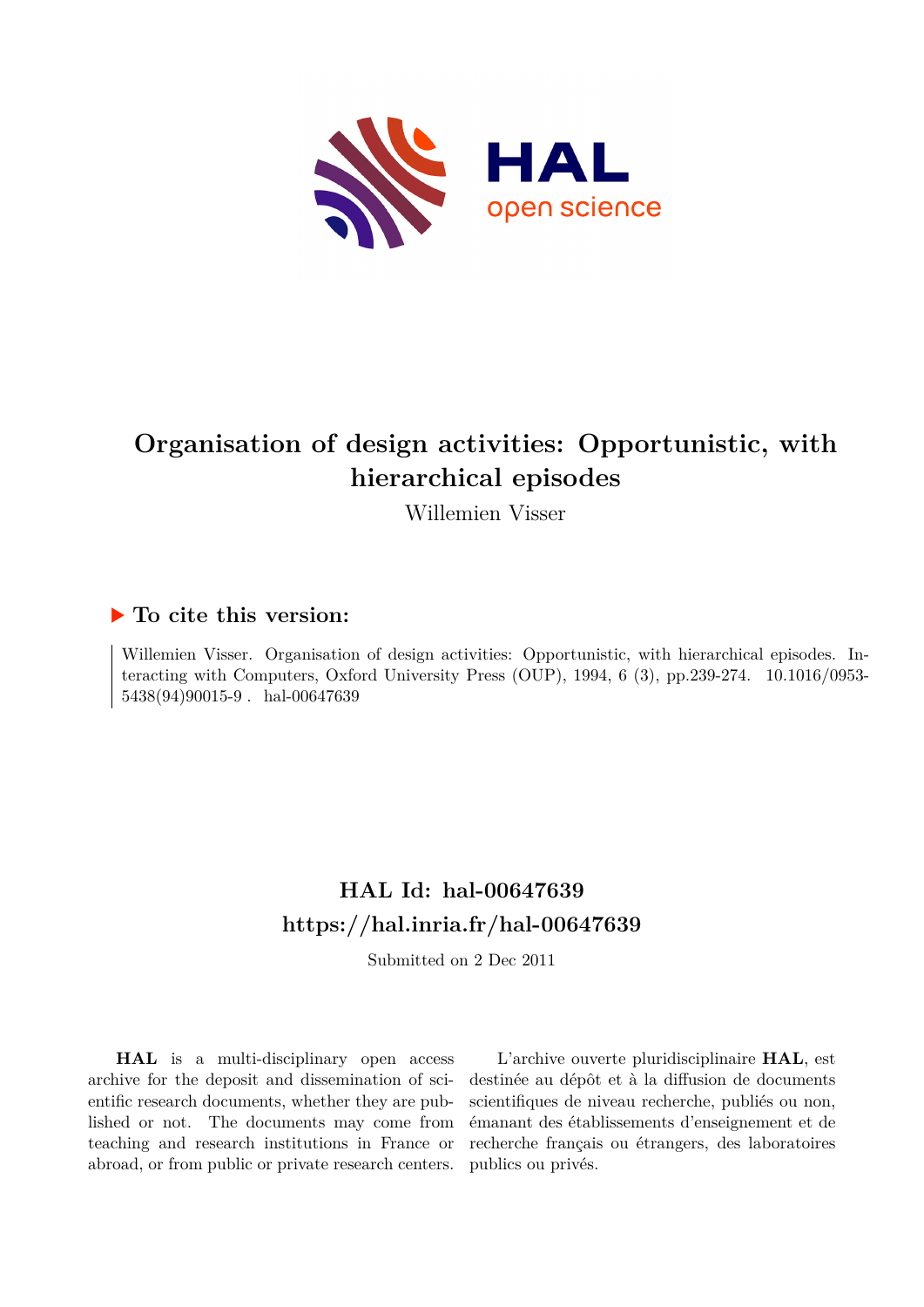### **ORGANISATION OF DESIGN ACTIVITIES:**

### **OPPORTUNISTIC, WITH HIERARCHICAL EPISODES**

### **Willemien Visser - INRIA**

| Routine and nonroutine design - Expert and novice designers                                    |  |
|------------------------------------------------------------------------------------------------|--|
| Planning, the routine character of a task and a designer's expertise                           |  |
|                                                                                                |  |
| General planning models                                                                        |  |
| The schema-based programming model                                                             |  |
|                                                                                                |  |
| Position defended                                                                              |  |
| Studies reviewed: diverse types of design tasks                                                |  |
| Presentation of the reviewed studies                                                           |  |
|                                                                                                |  |
|                                                                                                |  |
|                                                                                                |  |
|                                                                                                |  |
| 3.2 Problem situations: which characteristics can make a designer's activity opportunistically |  |
|                                                                                                |  |
| "Situational" characteristics                                                                  |  |
|                                                                                                |  |
| Problem structure or structuredness                                                            |  |
| Time allotted for the task                                                                     |  |
| Delay of implementation                                                                        |  |
| Inter-solvers agreement                                                                        |  |
|                                                                                                |  |
| Expertise                                                                                      |  |
| Individual differences                                                                         |  |
| 3.3 Problem processing: why and how does a designer's activity become opportunistically        |  |
|                                                                                                |  |
|                                                                                                |  |
| Cognitive economy: the main selection criterion                                                |  |
| "Difficulty": another term for "cognitive cost"?                                               |  |
| "Cognitive economy" in A.I.                                                                    |  |
| A second criterion: "Importance" of the design actions proposed                                |  |
| Other criteria?                                                                                |  |
| 3.3.2 "Opportunities" leading to the proposal of cognitively interesting actions 34            |  |
| 1. Information provided to the designer by an external information source                      |  |
| 2. Information the designer "comes across" when "drifting"                                     |  |
| 3. Information constructed by considering data from another viewpoint                          |  |
| 4. Information constructed as a by-product of problem-solving actions                          |  |
| 5. Mental representations of design objects activated by the                                   |  |
| representations used for the current design action                                             |  |
| 6. Mental representations of design procedures available because                               |  |
| they have just been developed                                                                  |  |
|                                                                                                |  |
|                                                                                                |  |
| Summary of the results                                                                         |  |
| Design support tools: assisting opportunistically organised activities?                        |  |
|                                                                                                |  |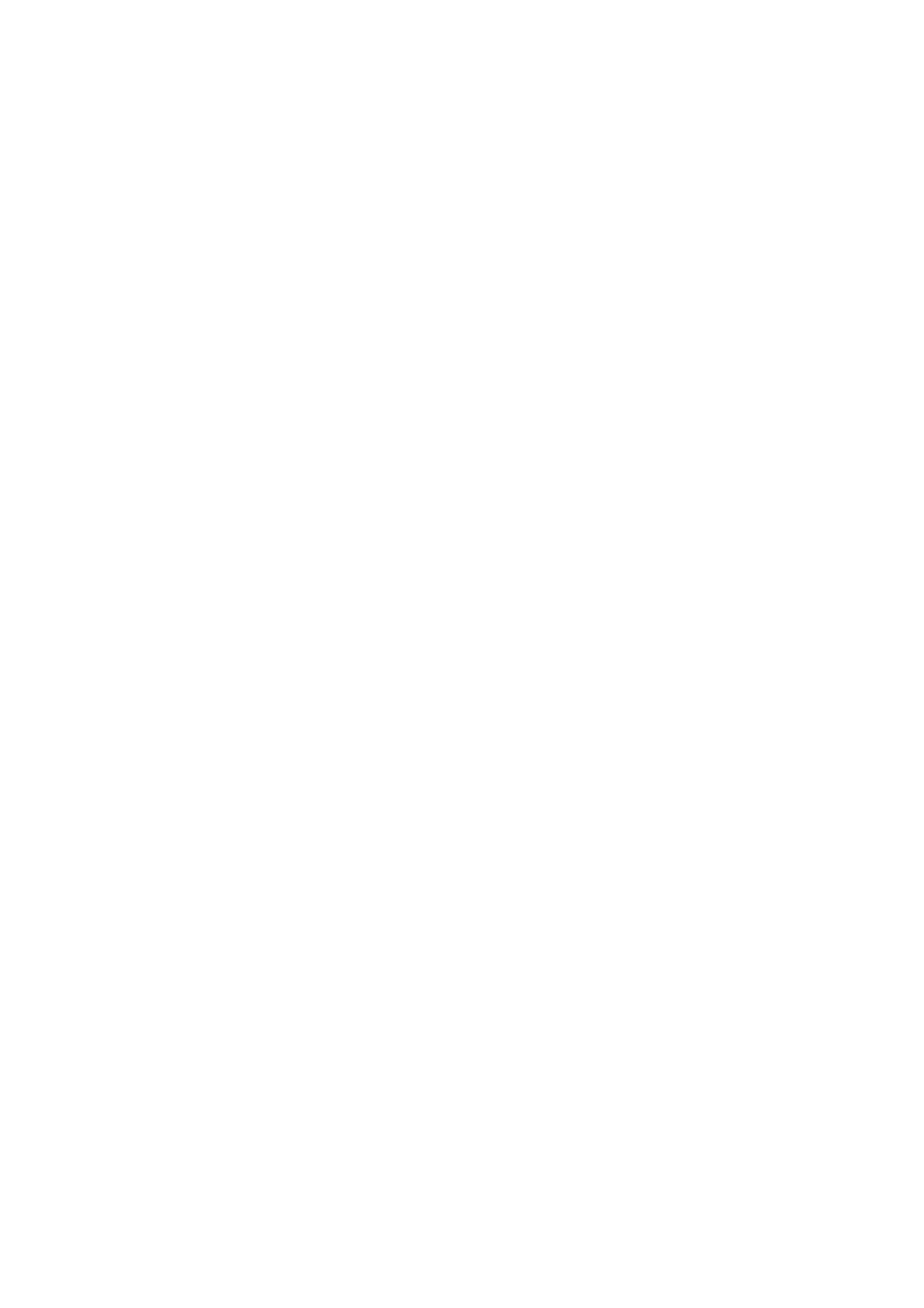## **ORGANISATION OF DESIGN ACTIVITIES: OPPORTUNISTIC, WITH HIERARCHICAL EPISODES**

First version: June 1993

Revised version: May 1994

Abstract. The organisation of actual design activities, even by experts involved in routine tasks, is not appropriately characterised by the retrieval of pre-existing plans, but is opportunistic (possibly with hierarchical episodes at a local level, but not globally hierarchical). Actually executed design actions depend, at each moment t, on the evaluation of actions proposed at t-1. These proposals can be made by pre-established plans, but also by other action-proposal knowledge structures. This position is supported by results from diverse empirical design studies. A major reason why design activities are organised opportunistically is that, even if designers possess plans which they may retrieve and use, the designers very often deviate from these plans so that their activity satisfy action-management constraints, of which the most important is "cognitive economy". Two types of variables underlying this opportunism are discussed: "situational" and "processing".

If design is opportunistically organised, a support system which imposes a hierarchically structured design process will probably handicap designers. Suggestions for systems offering "real" support are formulated.

Keywords. Organisation, Planning, Design activity, Opportunistic organisation, Control, Cognitive cost, Expertise, Routine task, Nonroutine task.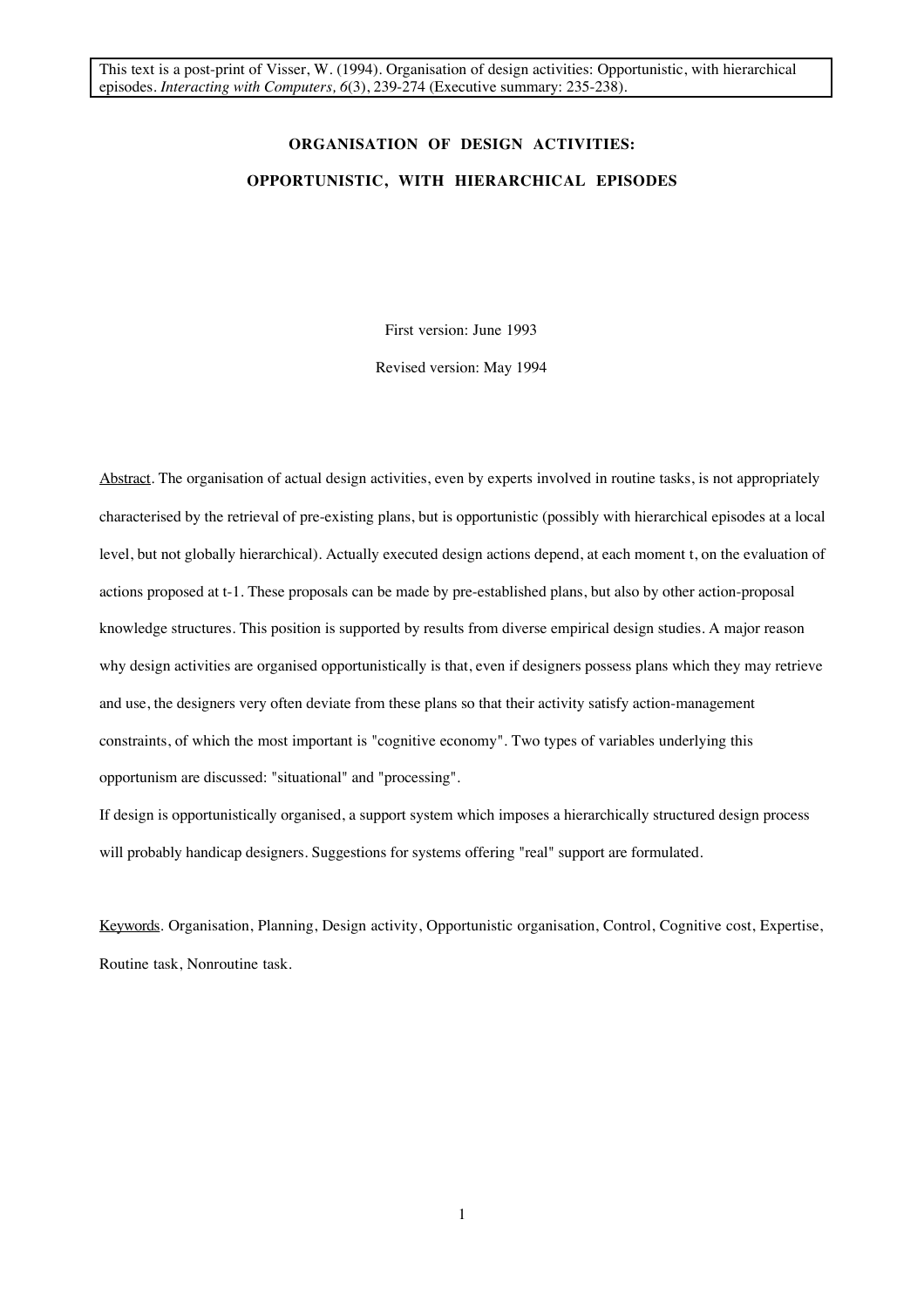#### **1. INTRODUCTION**

This paper defends the claim that, even for experts involved in routine design, retrieval of pre-existing plans does not characterise the organisation of their actual activity appropriately. The arguments that will be used are supported by results from empirical studies which show that even if, when confronted with routine design tasks, expert designers may use pre-existing plans they possess, their activities will be organised opportunistically, because they often will prefer to proceed with actions other than those proposed by these plans. At the cognitive level, to which this paper will limit itself, this choice is guided by action-management considerations, the most important being cognitive economy.

This introduction will first present the distinction between "planning" and "organisation" and our hypothesis concerning the relationship between planning, the routine character of a task and a designer's expertise. Next, a second subsection presents and critiques planning models, focusing on the schema-based programming approach. In section 2, diverse empirical studies on design in different domains are presented, nearly each of them showing one or more factors contributing to the opportunistic character of the organisation of the activity. Section 3 presents "situational" and "processing" factors underlying the organisation of design activities and proposes elements for a model of design which can account for opportunism. Section 4 first presents a summary of the results on the relationship between the routine character of a task and the organisation of the activity. It then closes with a discussion of some consequences of our conclusions for design support tools.

#### **1.1 Plan and organisation - Routine tasks and expertise**

Several distinctions and definitions will be important in this text. They are presented in Table 1.

Hoc (1988b) considers a plan to be "a schematic and/or multilevel representation of an object (procedure or state), elaborated and/or used to guide activity". The schematic and anticipatory characteristics of a plan may guide subjects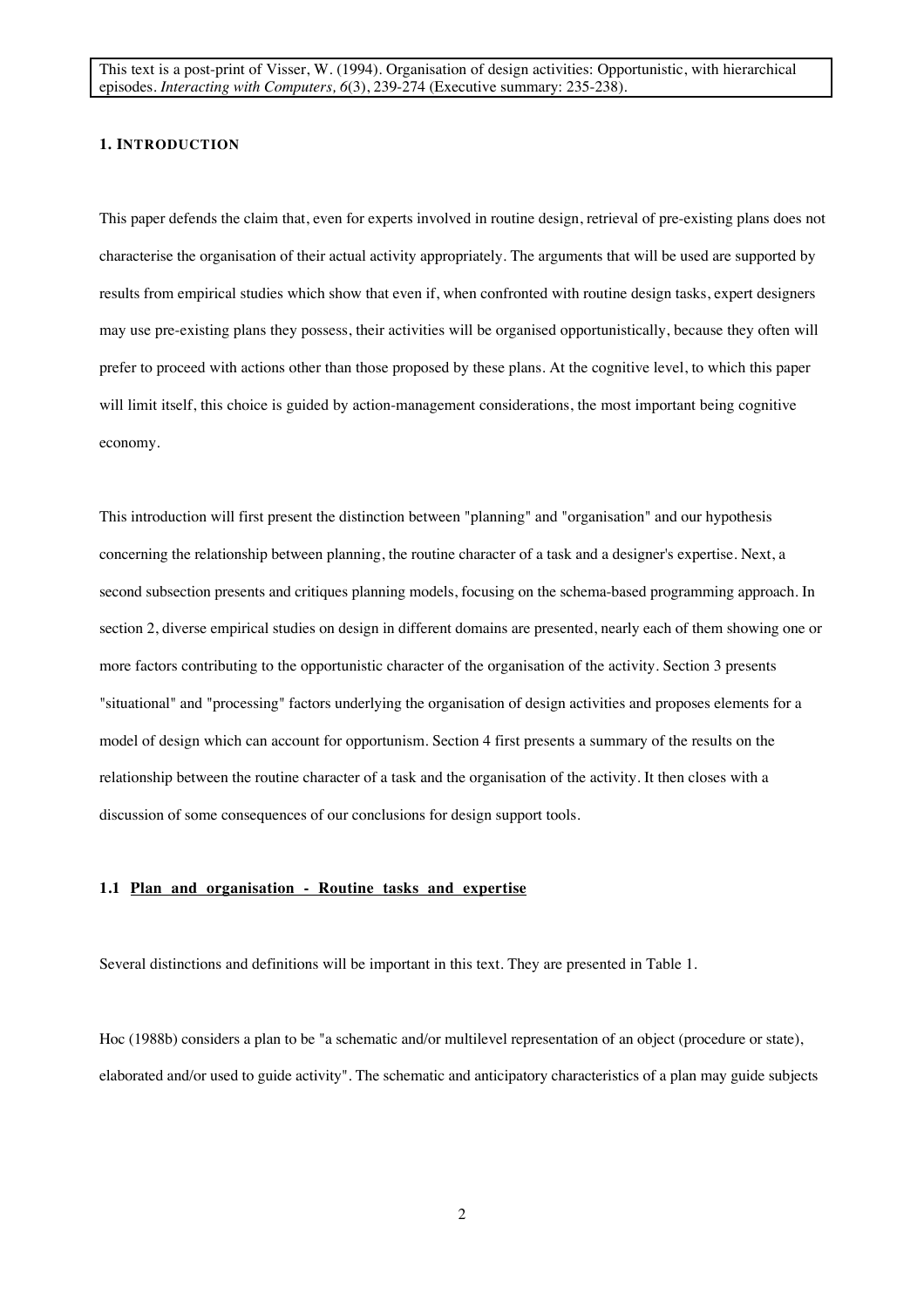in at least two ways: a procedural\* plan by providing them with the structure of the activity, a declarative\* plan by showing them the final or intermediary states of the activity.

Planning can be considered from several non-exclusive viewpoints: as a problem-solving activity with its own components (in the case of plan construction\*), or as a component of another task, such as design. In this text, planning is examined as a component activity of design, alongside other components, such as the construction of

| Plan                 | The mental representation(s) constructed and/or retrieved by designers in order<br>to organise, i.e. anticipate and guide, their design activity.                                                             |
|----------------------|---------------------------------------------------------------------------------------------------------------------------------------------------------------------------------------------------------------|
| Organisation         | The structure of the actual design activity, such as it may be observed by an<br>external observer.                                                                                                           |
| Declarative plan     | By showing the structure which the final or intermediary states of the activity<br>must have, this type of plan allows the anticipation of states this activity must<br>attain or go through.                 |
| Procedural plan      | This type of plan guides the activity by representing both the co-ordination<br>between the actions to be realised and elements of the control structure.                                                     |
| Plan retrieval       | Planning by retrieval of particular specific pre-existing plans <sup>1</sup> or instantiation<br>of plan schemas, both memory representations which result from plan<br>constructions in previous activities. |
| Plan construction    | Planning by construction of new plans, using pre-existing plans and other<br>components.                                                                                                                      |
| Problem              | (see text)                                                                                                                                                                                                    |
| Routine - Nonroutine | (see text)                                                                                                                                                                                                    |
| Expert - Novice      | (see text)                                                                                                                                                                                                    |

Table 1. Main distinctions and definitions used in the text

problem representations and the proper problem-solving activities of solution development and solution evaluation (see Visser, 1991). Design may itself be a component of a more global problem-solving task; e.g., in

 $\overline{a}$ 

Terms followed by this sign appear in Table 1.

<sup>1</sup> "Plan" and "subplan" are relative notions (like "problem" and "subproblem"). When there is no risk of confusion, the term "plan" (or "problem") may refer to subplans (or subproblems), as well.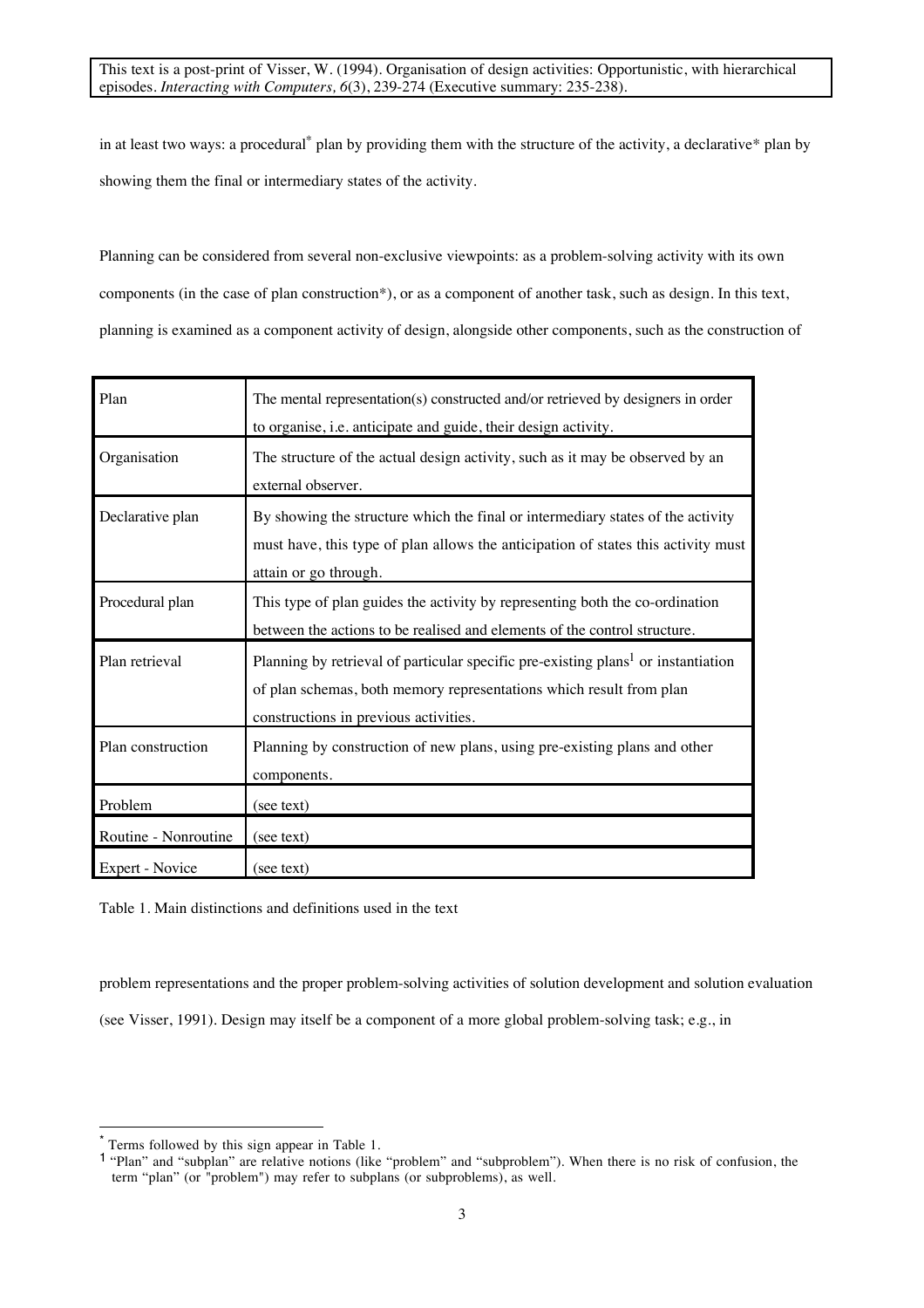programming, design is supposed to come before coding (but see the software-design studies presented below in Section 2.2, in particular Visser, 1987).

The central distinction in the present text, between plan\* and organisation\*, refers to the difference between (the structure of) designers' mental representations and the structure of their actual activity.

Routine and nonroutine design - Expert and novice designers . A distinction between "routine" (or "familiar") and "nonroutine" (or "creative", "insightful" or "innovative") is commonly used in design studies in A.I. (e.g., see Brown and Chandrasekaran, 1989; Navinchandra, 1991). In cognitive psychology, the distinction is rather found in global analyses of problem solving (not especially in design studies). In this text, the distinction made by Mayer (1989) is adopted: "routine problems are familiar problems that, although not eliciting an automatic memorized answer, can be solved by applying a well-known procedure. Although the problem solver does not immediately know the answer to a routine problem, [they know] how to arrive at an answer. For example, the problem 888 x 888 is a routine problem for most adults. In contrast, nonroutine problems are unfamiliar problems for which the problem solver does not have a well-known solution procedure and must generate a novel procedure." (p. 40)

Note that the "routine" or "nonroutine" character of a design task depends on the designers' knowledge with respect to the "problem" they are confronted with, and on other characteristics of the problem situation. A "nonroutine" task for one designer may constitute a "routine" task for a colleague. This second designer may retrieve a pre-existing procedure leading to the answer or may not even need to proceed with "problem solving" for the execution of the task (when "simple" retrieval of the required answer is sufficient).

An analogous remark holds for the degree to which a designer may be considered "expert" or "novice": "expertise" depends on the situation one is confronted with. Nevertheless, the characterisation of a designer as an "expert" or a "novice" is often used more globally: "expertise" is generally expertise in a domain, and not expertise in one particular problem or even type of problem. Designers with an extensive experience in tasks in their domain are generally considered "experts" (in the domain), whereas their colleagues who -still- have little experience in these tasks are -still- considered to be "novices" (in the domain).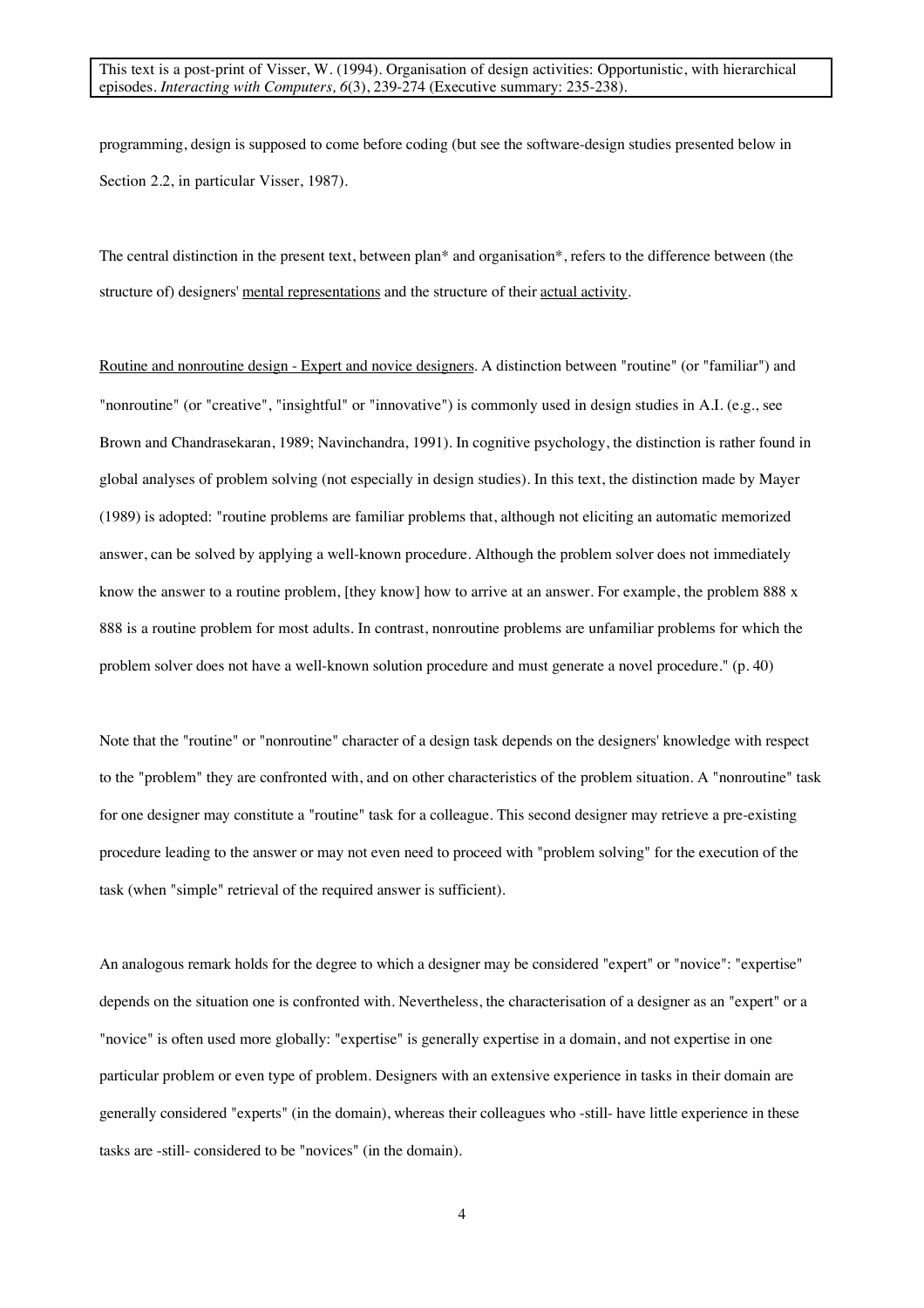The dimension "routine-nonroutine (tasks)" can subsume the dimension "expertise", but in the presentation of the studies reviewed in this text, the values in the two dimensions will be used according to the terminology and analysis adopted by the authors of the studies analysed. An authors' decision on this point is not going to be questioned, because the tasks and subjects are rarely described in sufficient detail for such questioning. Expressions such as "(moderately) difficult", "novel" and "complex" will be considered to be synonyms of "(rather) nonroutine"; "familiar" as a synonym of "routine".

Planning, the routine character of a task and a designer's expertise. At first sight, the following "naïve" hypothesis could be thought to express the relationship between the two forms of planning and routine vs. nonroutine design:

• retrieval of pre-existing plans is sufficient for planning routine design tasks

whereas

• plan construction characterises nonroutine rather than routine design.

In terms of levels of "expertise", the corresponding hypothesis would be that:

• novices in a domain possess few pre-existing plan structures,

so their planning tends to be constructive

whereas

• experts in a domain possess many pre-existing plans,

so they tend to proceed by plan retrieval.

The data reviewed below impose, however, a revision of these hypotheses, leading to our stand:

**even for experts involved in routine design, retrieval of pre-existing plans**

**does not characterise the organisation of their activity appropriately.**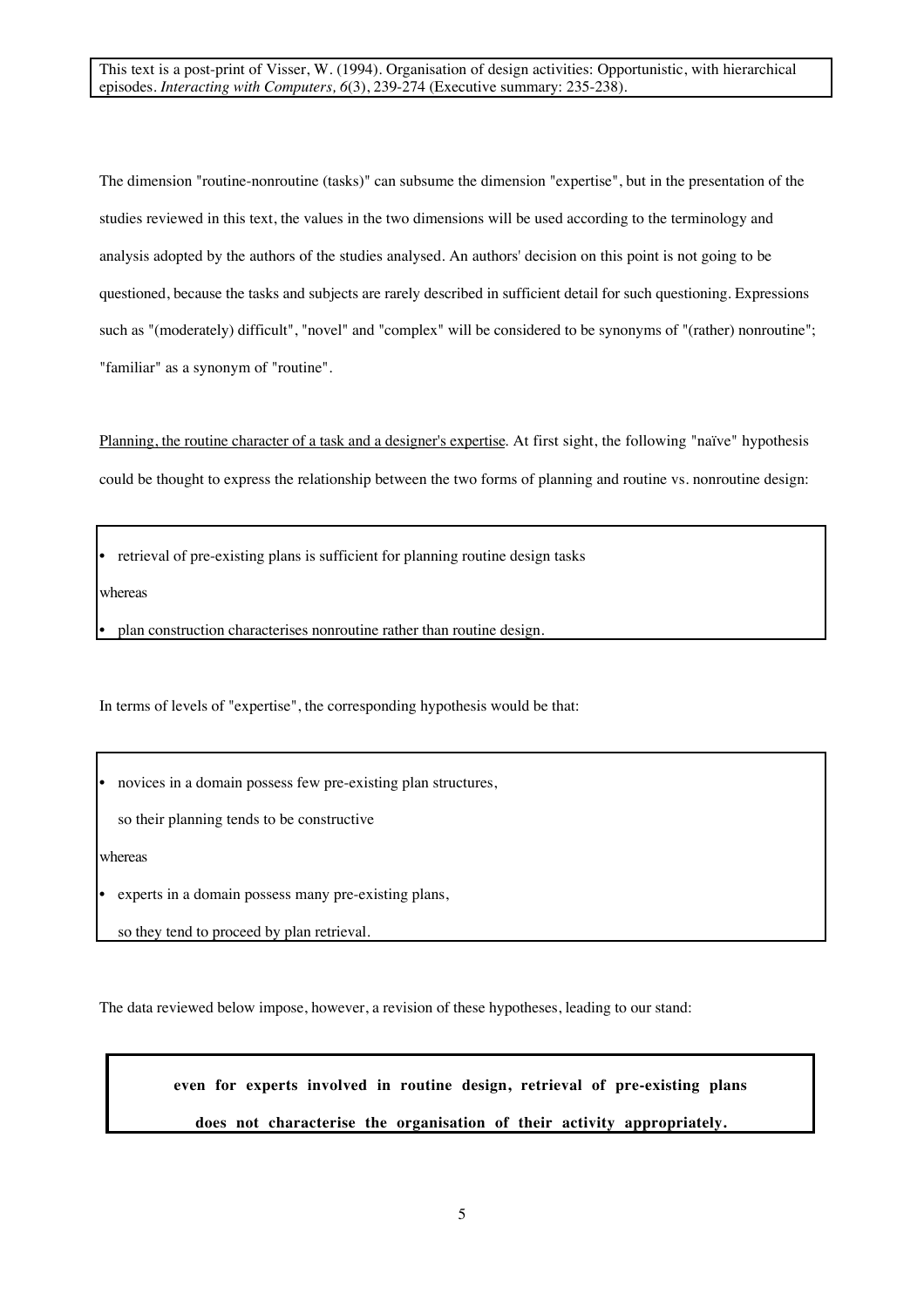#### **1.2 Plan-based approaches to cognitive activities**

This subsection presents briefly the plan-based model of programming, an activity in which design plays an important role. This presentation will be followed by a number of critiques of the model. With respect to more general planning models, only a brief mention will be made of some recent critical reactions to these models.

General planning models. Classic approaches to planning often suppose hierarchical plan structures (e.g., in psychology, Miller, Galanter and Pribram, 1960; in A.I., Sacerdoti, 1974). Presentations and discussions of these models can be found in many places. Allen, Hendler and Tate (1990) present the historically important papers on planning and action in the domain of A.I. (see also Chapman, 1987). Hoc (1988b) provides a cognitive-psychology approach, mainly based on results from studies in programming and classic problem-solving tasks. From a cognitive-ergonomics viewpoint, Bisseret (1987/1990) presents a critical presentation of hierarchical vs. opportunistic planning, defending his ideas by references to empirical research into design.

The "situated action" model by Suchman (1987/1990) formulates one of the main critiques of the concept "plan" (implying "pre-existing -")(see also the research by Chapman, 1987, on "improvisation" in action). Suchman claims that the main guidance of purposeful action -i.e. of most action- does not come from plans: "actions are primarily situated, and … situated actions are essentially ad hoc" (p. ix), i.e. "taken in the context of particular, concrete circumstances" (p. viii). "Plans are best viewed as a weak resource for what is primarily ad hoc activity." (p. ix) "A basic research goal for studies of situated action … is to explicate the relationships between the structures of action and the resources and constraints afforded by physical and social circumstances." (p. 179)

The schema-based programming model. The notion of "plan" is the central concept of one of the main theoretical approaches to programming taken in psychology, the schema-based, or plan-based, approach (see Détienne, 1990b). In this context, the notion "programming plan" is generally used as a synonym of "programming schema", but Ormerod's (1990) discussion of the difference between the two notions argues for preferring the term of "schema" in this context (see also the distinction made by Rist, 1991).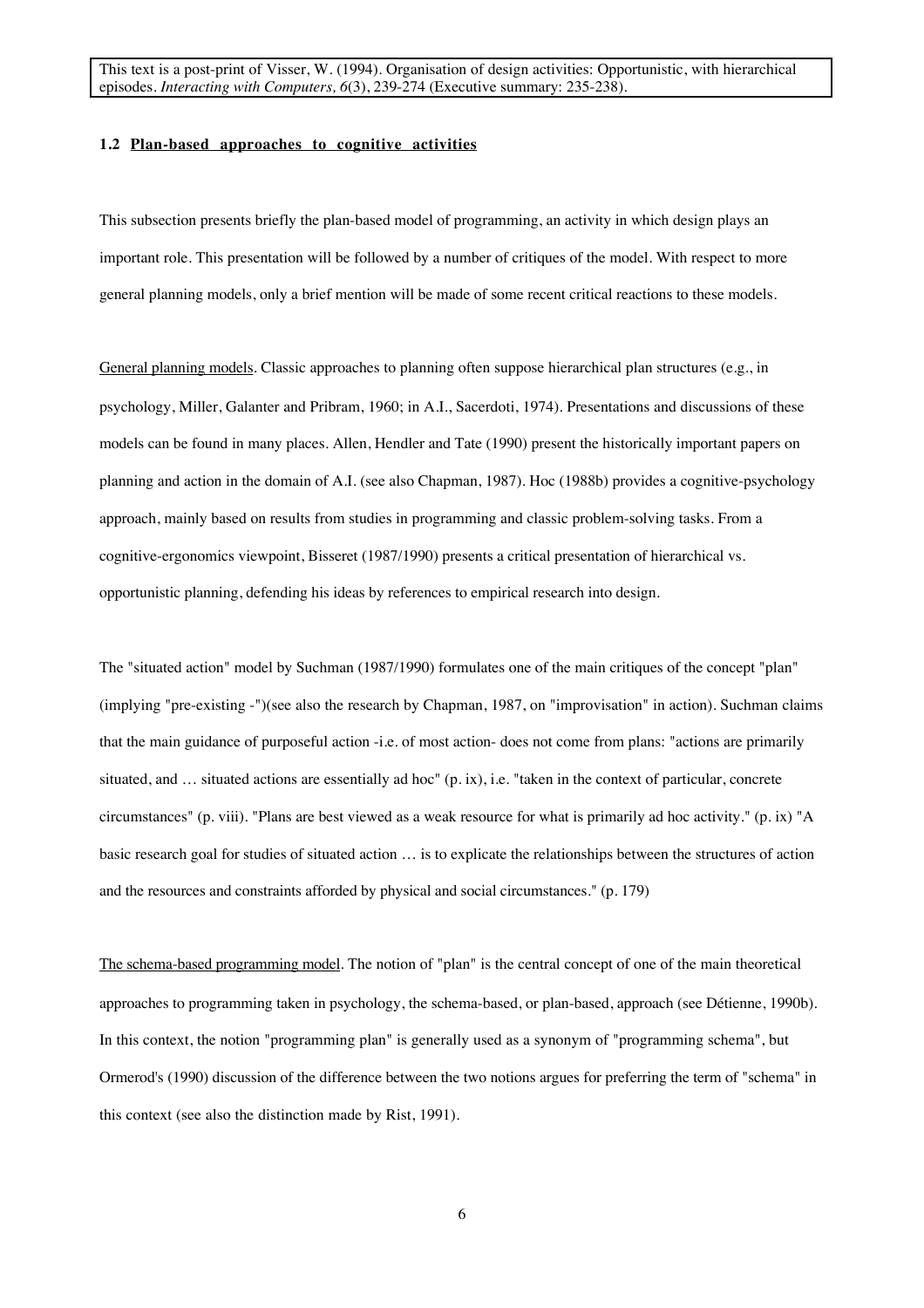"Programming plans" are supposed to be the representational structures expressing the knowledge possessed by programmers. Such as these plans have been identified, this knowledge is rather "static": programming plans tend to express the representation of programs rather than that of the (programming) activity (see Davies, 1989, p. 488). This focus on static aspects may be due to the experimental tasks traditionally used to study and identify programming knowledge. Indeed, even if it may be claimed that "the same kind of knowledge is used by the processes of program composition and program comprehension" (Détienne, 1990b, pp. 205-206), research on "programming plans" has been mainly conducted in tasks focusing on comprehension -which is quite different from production (see Bisseret, 1987/1990, p. 214).

The critiques of the schema-based approach to programming emphasise mainly the important role of strategic aspects, which are neglected by this approach (see the studies referred to in Gilmore, 1990; see also Davies, 1989). Gilmore (1990) intends the "strategic approach … as a complementary, rather than alternative, explanation of expertise" (p. 224). The plan-based theory falls short if (or when) it considers acquisition of expertise as exclusively, or even mainly, the acquisition of knowledge (implying "declarative", i.e. not covering the mastery and use of procedures and strategies).

#### **2. PLANNING AND ORGANISATION: EMPIRICAL STUDIES**

An examination of the history of research on the organisation of activity in design tasks shows, overall, four stages: a first period in which the terms of "hierarchy" or "opportunism" are not relevant, as they had not yet been used: the period "before the conflict"; a second period in which several studies concluded that design was organised in a hierarchical way; a third period when various authors showed the design activities they examined to be opportunistically organised; a fourth period -in which we still are- in which several researchers have begun to qualify the "conflict" between "hierarchy" and "opportunism" (see Visser, 1992b).

Already in 1980, Green, in a paper on "Planning a program", concludes a discussion of structured programming methods by advancing the idea that "good programmers …. leap intuitively ahead, from stepping stone to stepping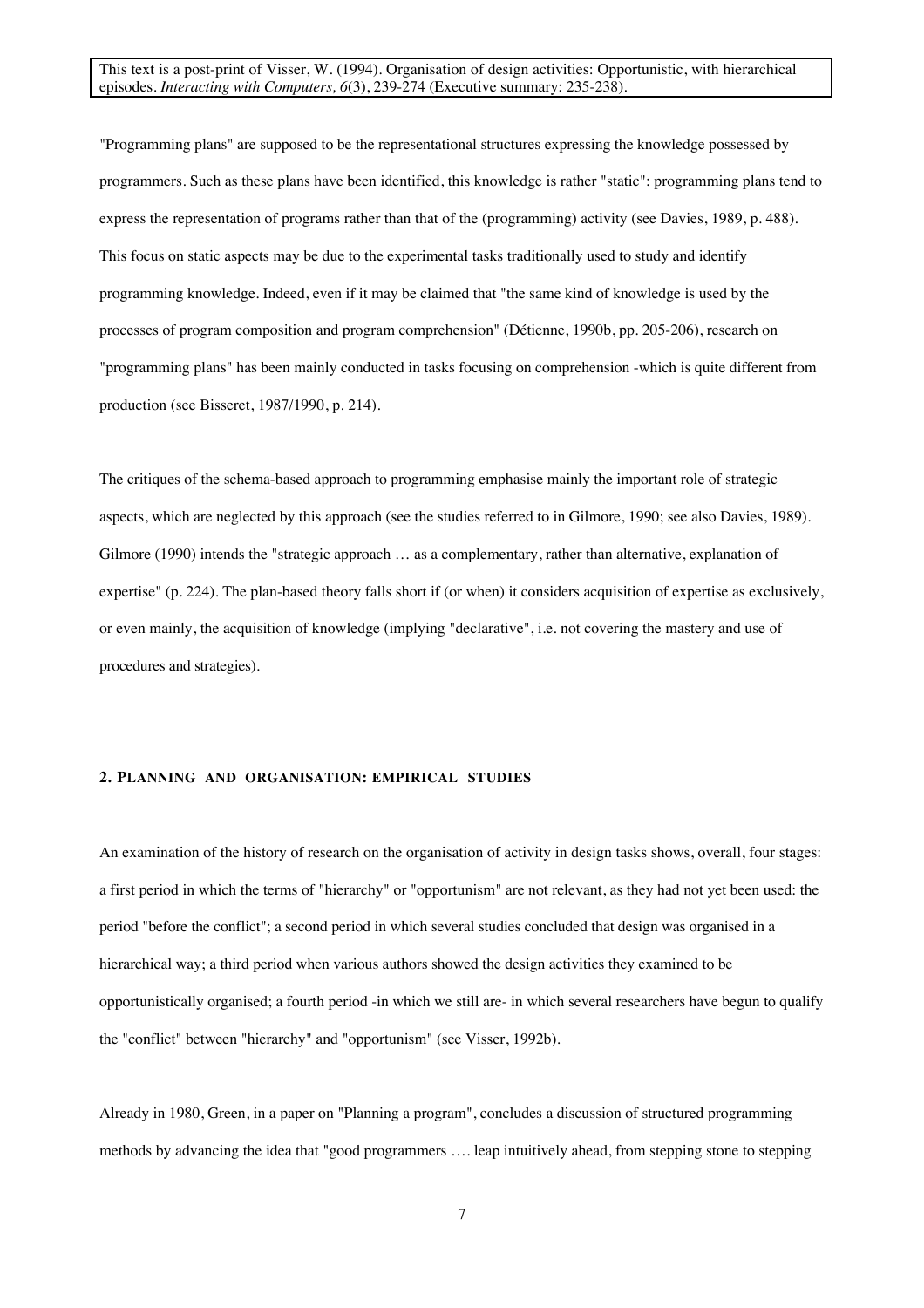stone, following a vision of the final program; and then they solidify, check, and construct a proper path. That proper path from first move to last move, in the correct order, is the program, their equivalent of the formal proof." (p. 306) Green notes that the author who introduced the concept of "stepwise refinement", Wirth, is himself "quite explicit; having described his stepwise refinement, [Wirth] says 'I should like to stress that we should not be led to infer that the actual program development proceeds in such a well organised, straightforward, top-down manner. Later refinement steps may show that earlier ones are inappropriate and must be reconsidered.'"(Green, 1980, p. 306)

Until the "Second Workshop on Empirical Studies of Programmers" in 1987 (Olson, Sheppard and Soloway, 1987), no empirical studies, except the famous one by Hayes-Roth and Hayes-Roth (1979), however, had shown -and analysed- the opportunistic character of the organisation of design activity. Most empirical studies -especially in the domain of software design- had been conducted in order to examine how (rather than "if" and, only if yes, "how") designers organise their activity hierarchically. Authors, in their presentation of results, insist on the hierarchical aspects of design, generally just noticing one or more "exceptions", presented as "details" with respect to the general hierarchical organisation. This is not surprising if, as stated by Jeffries, Turner, Polson and Atwood (1981) -the most notable example of this approach- the starting point of an empirical study on software engineering are the existing prescriptive software-engineering methods.

At the 1987 ESP Workshop, two papers were presented which questioned the traditional software-design models (such as those defended by Jeffries et al., 1981, and Adelson and Soloway, 1988). These papers were the Guindon, Krasner and Curtis (1987) and Visser (1987) studies, presented below, both making proposals for other models: Guindon, Krasner and Curtis in terms of "serendipitous" design, Visser in terms of "opportunism".

Position defended . With respect to planning, the following position will be defended in this paper -for design activities, but other types of activity could be concerned as well. Actions taken in a design activity cannot be predicted -i.e. completely- as stemming from pre-existing plans; in no way are they systematic. Often, in addition to the design actions which the plan proposes for execution, designers perceive "opportunities" -other possibly interesting design actions- mostly due to processing of data which they have at the time: specifically, the state of their design in progress, their representation of this design and their knowledge, and information at their disposal,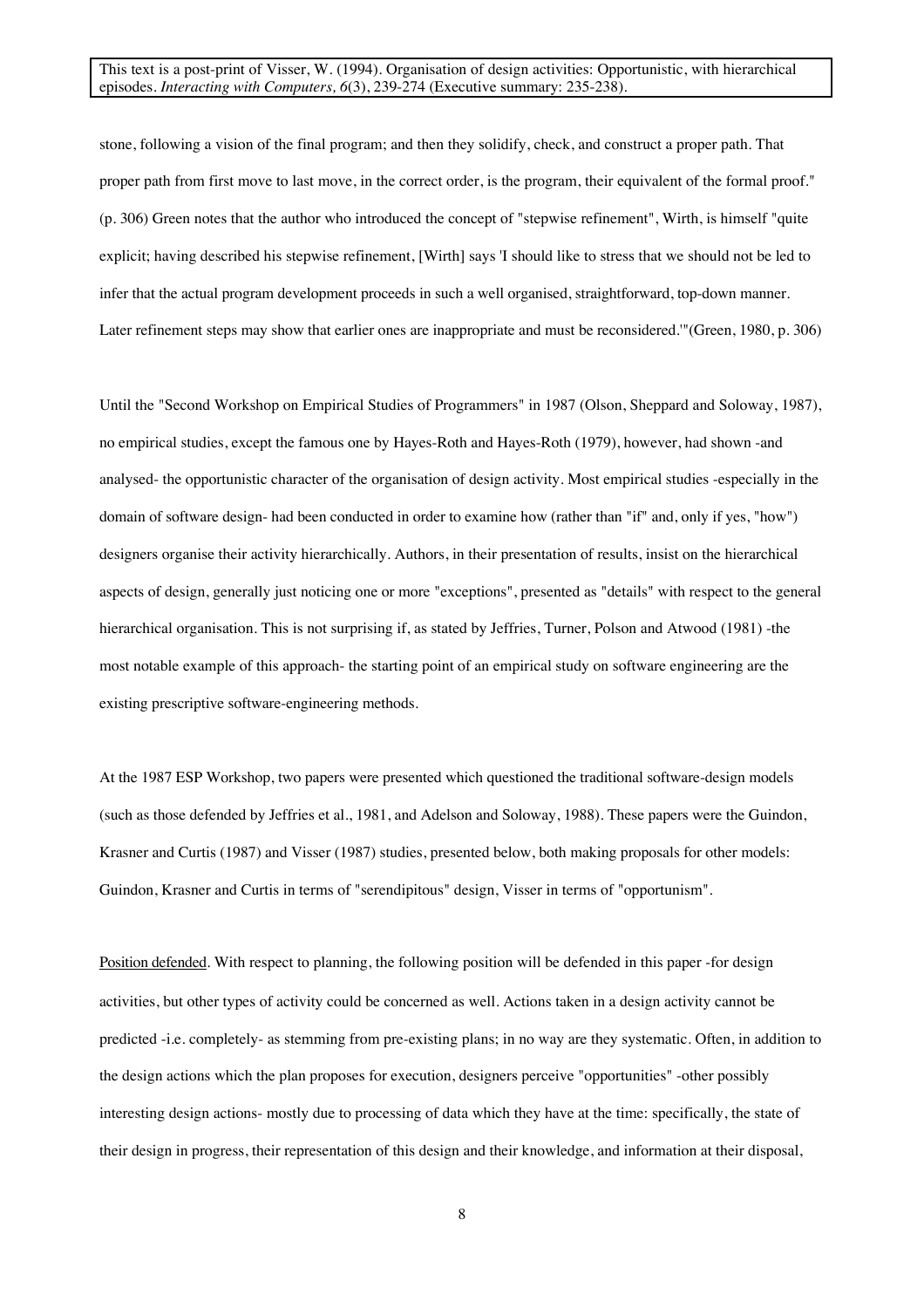information they receive, and information they construct. The choice of the one design action to be executed, then, depends on criteria for action selection, the most important being cognitive economy (see below §3.3) (for more details, see Visser, 1990).

Studies reviewed: diverse types of design tasks. In order to defend this position, results from empirical studies conducted on design will be analysed. These studies were carried out on various types of design tasks (reference will also be made to another type of ill-defined problem solving). This paper is, indeed, not restricted to one particular type of design. Most empirical design studies have been conducted on software design (and it is in this domain that the "hierarchical-design" position has been introduced and most strongly defended, but among the studies conducted in other domains, also, some have concluded that design is hierarchically organised, whereas others show its opportunistic organisation.

Ten studies will be analysed. Half of them have been conducted on software design and half on other design activities; half of them concluding that, globally, design is hierarchically organised and half that the organisation of design is opportunistic. Together with five other studies, here only alluded to, they make up the studies presented in Visser (1992b); Table 2 gives their main characteristics.

| reference         | \$             | expertise relative to         | type of design                 | results relative to          |
|-------------------|----------------|-------------------------------|--------------------------------|------------------------------|
|                   | or $\mathbf f$ | the problem situation         |                                | hierarchy-opportunism        |
| Adelson and       | \$             | experts - a "novel" task      | software design: design of     | systematic top-down          |
| Soloway (1988)    |                | "challenging to them"         | an electronic-mail system      | breadth-first design without |
|                   |                |                               |                                | exceptions                   |
| Adelson and       | \$             | experts - "mixed-familiarity" | software design: design of     | top-down breadth-first       |
| Soloway (1985)    |                | problems (see text)           | an electronic-mail system $\&$ | design, but with deviations  |
|                   |                |                               | design of an interrupt         | when problem domain is       |
|                   |                |                               | handler                        | familiar                     |
| Jeffries, Turner, | \$             | experts - rather easy         | software design: design of a   | top-down breadth-first       |
| Polson and        |                | problems                      | page-keyed indexer             | design, but with exceptions  |
| Atwood (1981)     |                |                               |                                |                              |
| Byrne (1977)      | \$             | experts - "a familiar and     | meal planning                  | top-down breadth-first       |
|                   |                | practiced task"               |                                | design, but with exceptions  |
|                   |                |                               |                                | ("goal reordering")          |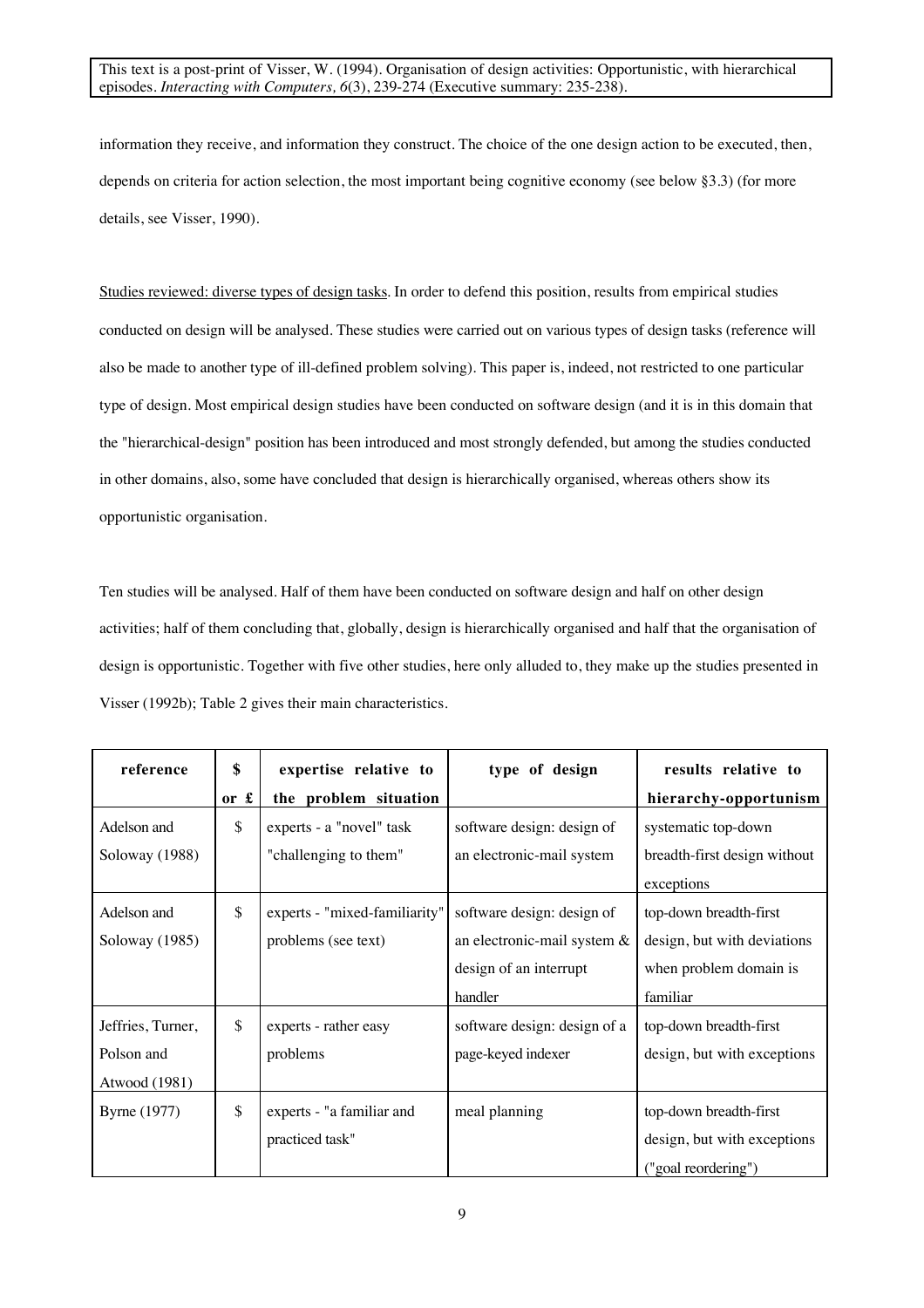| Davies (1991)                                     | \$  | experts - rather simple<br>problems                                                               | software design: simple<br>programming problems                | broadly top-down design<br>with opportunistic local<br>episodes                                                                                      |
|---------------------------------------------------|-----|---------------------------------------------------------------------------------------------------|----------------------------------------------------------------|------------------------------------------------------------------------------------------------------------------------------------------------------|
| Hayes-Roth and<br>Hayes-Roth<br>(1979)            | \$  | experts - familiar task                                                                           | errand planning                                                | incremental, opportunistic<br>planning                                                                                                               |
| Guindon, Krasner<br>and Curtis (1987)             | \$  | experts - "novel" problem                                                                         | software design: lift-control<br>problem                       | "serendipitous" design                                                                                                                               |
| Ullman,<br>Dietterich and<br>Staufer (1988)       | \$  | experts - rather routine<br>problems                                                              | mechanical design problems                                     | opportunistic, "locally<br>controlled" design                                                                                                        |
| Visser (1990)                                     | \$  | expert - "mixed" routine<br>problem                                                               | mechanical design:<br>functional specifications                | opportunistically organised<br>design                                                                                                                |
| Visser (1987)                                     | \$  | expert - "mixed" routine<br>problem                                                               | software design: automatic<br>machine-tool control             | opportunistically organised<br>design                                                                                                                |
| Bisseret, Figeac-<br>Létang and<br>Falzon (1988)  | \$£ | experts - "a rather difficult<br>problem"                                                         | traffic signal setting                                         | opportunistic design                                                                                                                                 |
| Kant (1985)                                       | \$£ | "moderately or fairly<br>sophisticated in algorithm<br>design" (no experts) -<br>complex problems | software design:<br>computational geometry<br>algorithm design | opportunistic design                                                                                                                                 |
| Malhotra,<br>Thomas, Carroll<br>and Miller (1980) | \$£ | college students (no experts)<br>- moderately complex<br>problems                                 | restaurant design                                              | "subjects claimed to have<br>designed top-down" $(\rightarrow$<br>"self-reported strategy<br>variables": no correlation<br>with final designs)       |
| <b>Rist</b> (1990)                                | \$£ | experts - rather simple<br>problems                                                               | software design: simple<br>programming problems                | designers' activities may be<br>organised hierarchically if<br>corresponding schema<br>possessed; if not,<br>opportunistically organised<br>activity |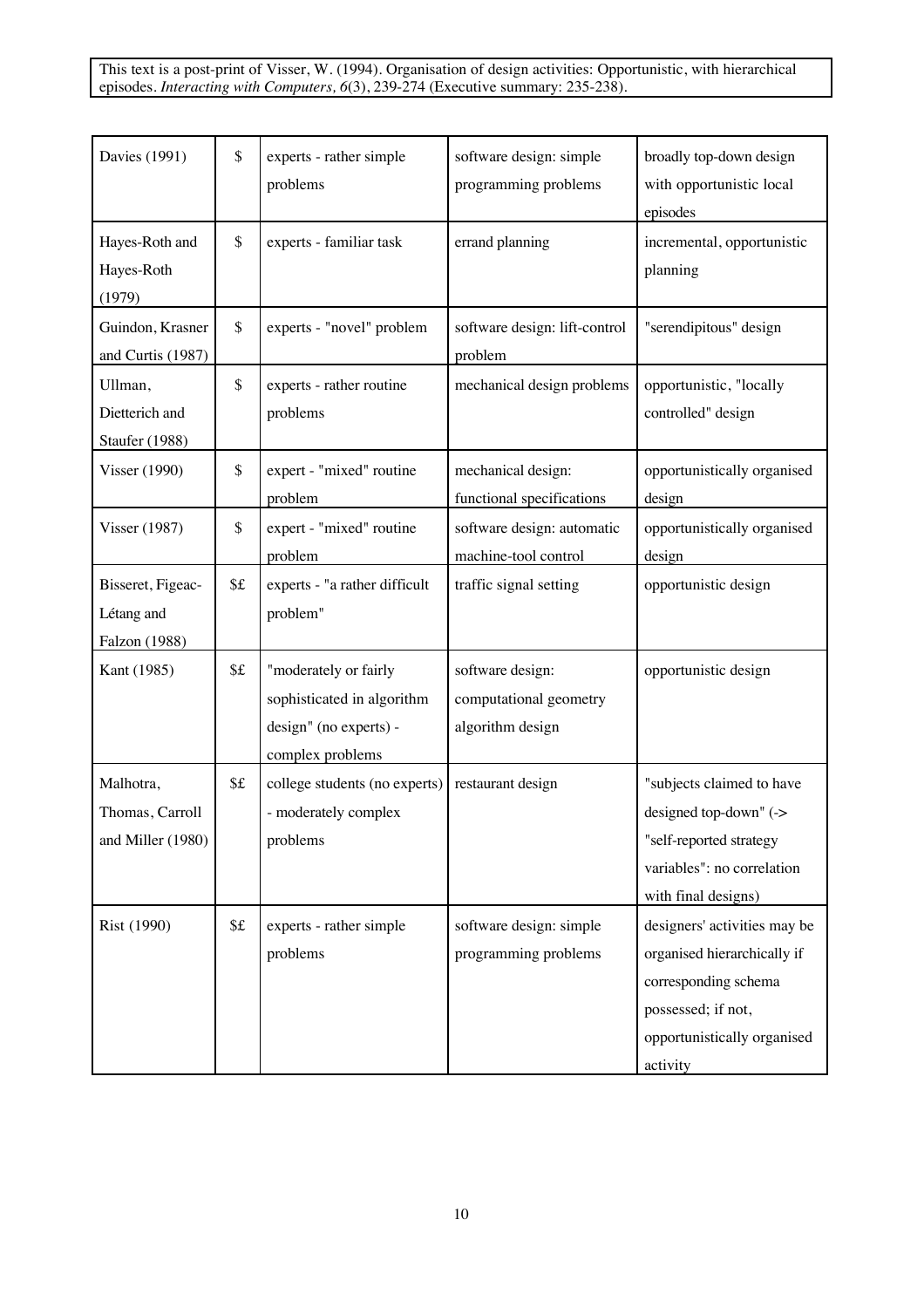| Voss, Greene,   | \$£ | experts - moderately | political science problem | "no evidence of a well-    |
|-----------------|-----|----------------------|---------------------------|----------------------------|
| Post and Penner |     | complex problems     | solving                   | developed solution plan"   |
| (1983)          |     |                      |                           | "subproblems encountered"  |
|                 |     |                      |                           | when "exploring the        |
|                 |     |                      |                           | implications of a proposed |
|                 |     |                      |                           | solution"                  |

Table 2. Studies reviewed here  $(=\$)$  and studies reviewed in Visser (1992b)  $(=\$)$ 

With respect to possibly cognitively relevant differences between the design activities in different domains, few ideas have been formulated. Most authors work in one particular domain and do not establish comparisons with other domains. An exception are Ullman, Dietterich and Staufer (1988) who contrast domains where form and function can be aligned (a functional decomposition corresponds directly to a form decomposition; e.g. software and circuit design) with domains where individual forms are engineered to do many functions simultaneously (engineering, e.g. mechanical design). According to the authors, an important consequence of this difference is that in design of the second type, each decision can potentially affect every subsequent decision, because a goal may be achieved by modifying a previously specified form, rather than by introducing a new form. Design activities in these domains, thus, would still be more exposed to an opportunistic organisation. Opportunism has, indeed, been "discovered" in a task other than software design, i.e. in errand planning (Hayes-Roth and Hayes-Roth, 1979). Afterwards it has however also been identified in software -and other- design activities.

Presentation of the reviewed studies. The presentation of these studies will be as follows:

• we will start with the software-design studies pleading most strongly for a hierarchically organised design organisation (Adelson and Soloway, 1985, 1988; Jeffries, Turner, Polson and Atwood, 1981),

• present succinctly one study in another design domain (meal planning), which does not focus on the hierarchyopportunism question, but which tends to show a hierarchically organised activity (with some exceptions) (Byrne, 1977),

• say some words about an "in-between" software-design study (Davies, 1991),

• then present the study on errand planning in which Hayes-Roth and Hayes-Roth (1979) proposed to model planning as an incremental, opportunistic process,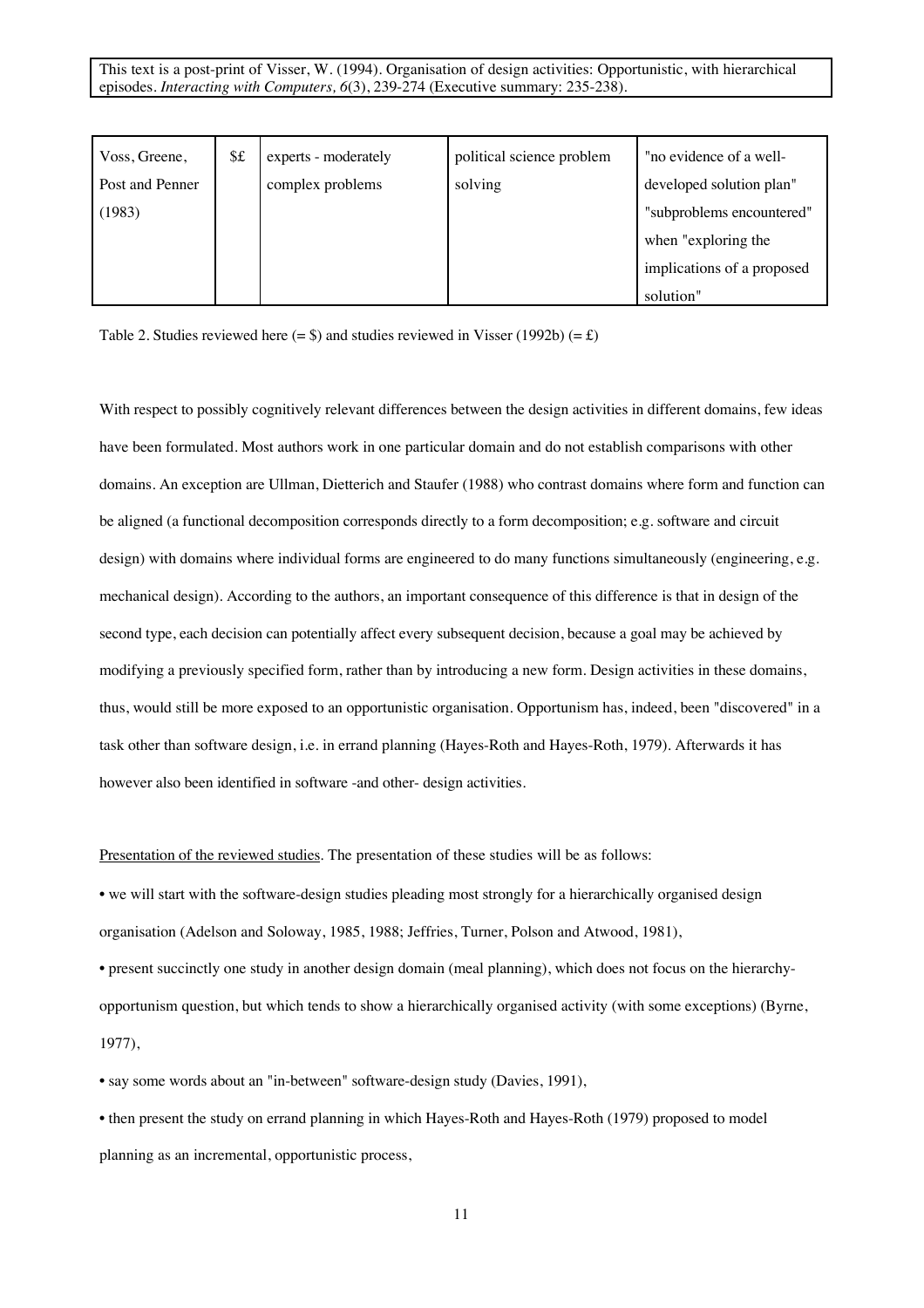• followed by two software-design (Guindon, Krasner and Curtis, 1987; Visser, 1987) and two "other-design" studies (Ullman, Dietterich and Staufer, 1988; Visser, 1990), all four concluding that design is opportunistically organised.

#### **2.1 Empirical studies: design is hierarchically organised, but …**

The first three papers presented below are often considered to be "the" empirical studies showing the hierarchically structured character of design.

Adelson and Soloway , in their famous 1988 paper, present the "balanced development" model of design. They present the only software-design study, as far as we know, without "exceptions" to the hierarchical model. Three expert software designers receive a "novel" task which is "challenging to them" (design of an electronic-mail system): nevertheless, all three systematically implement a top-down breadth-first strategy.

Handling a problem at one level, a designer may think of related elements at another level. Whereas for other designers, in other studies, this often constitutes a deviation-triggering situation, Adelson and Soloway's experts stick to their plan. When they are capable to, they maintain these "related elements" in memory and retrieve them at the appropriate moment. Frequently they make "notes to themselves" about things to remember later in the design process (constraints, partial solutions, or potential inconsistencies). Adelson, Littman, Ehrlich, Black and Soloway (1985) posit the existence of "demons", "active information gatherers" which would remind the designer to incorporate such information into the design once the appropriate level of analysis has been reached.

This study, thus, seems to have shown that "even" in a nonroutine software design task, experts may organise their activity in a completely hierarchical way. Let us confront these results with those from other research conducted by the authors (Adelson and Soloway, 1985) and reaching the following conclusion: only in rather familiar domains is deviation from "systematic expansion" possible (i.e. without a considerable risk of problems) - in nonroutine tasks, experts (need to) organise their activity in a hierarchical way, because they cannot "allow" themselves deviations!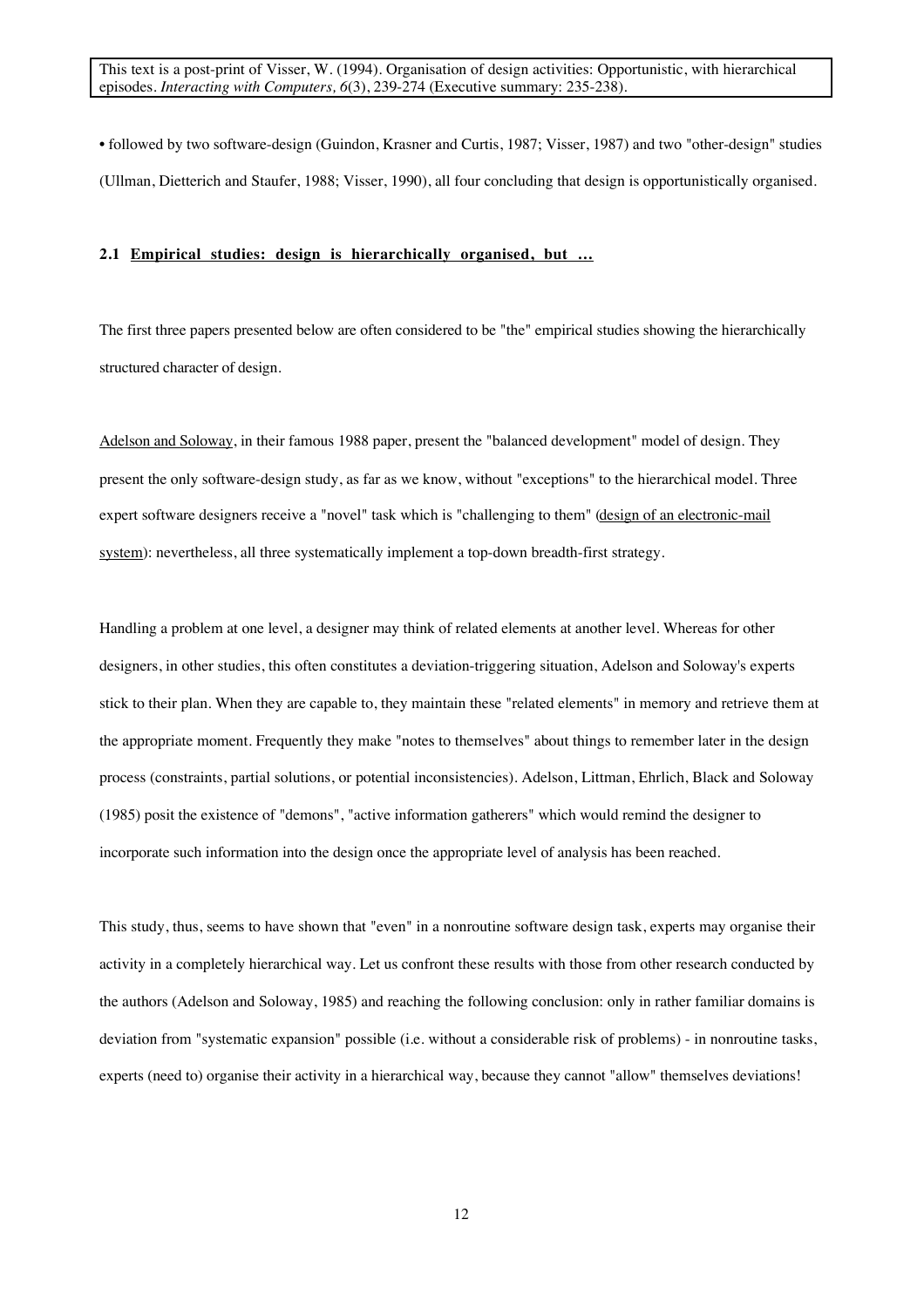In their 1985 study, Adelson and Soloway examine several design problems, varying in their degree of "familiarity to the observed designers". An interesting observation in the context of the present paper has been made on an expert who solved two problems. The first was the mail-system problem, which constituted for this designer a "mixed" problem with respect to familiarity in that it concerned an "unfamiliar object" in a "familiar domain". The second problem, the design of an interrupt handler, was globally "familiar" to the designer: it concerned a "familiar object" in a "familiar domain", but it included an "unfamiliar" subproblem: the designer did not know the particular chip used as the interrupting device. Once the designer had developed an abstract solution to the global problem, he turned his attention to the functionality of the unfamiliar subproblem and explored it in detail. This differed from the way he handled the mail-system problem of "mixed" difficulty, where "exploration was cut off sooner and postponed via the making of notes". The authors explain this difference as the designer "allowing" himself to deviate from "systematic expansion" when he is familiar with a problem domain. "If the mental model is lost from working memory it can easily be reconstructed if it has been constructed frequently in the past. As a result, details can be explored … and then the mental model can be reconstructed when the designer is ready to continue systematic expansion." (p. 1358)

Jeffries, Turner, Polson and Atwood (1981) study four experts and five novices. The problem (design of a page-keyed indexer) is of "moderate difficulty" for the novices ("upper-division undergraduate" level), thus it may be expected that it is a rather easy problem for the experts. They start their presentation of results asserting that "almost all subjects approached the problem with the same global control strategy", problem decomposition, which is done, in general, by a progressive top-down expansion (or "successive refinement") of the design, expanding it in a breadthfirst manner at each successive level. A close reading of the paper shows, however, that this "systematic" top-down breadth-first strategy has numerous "exceptions". One expert out of four, indeed, seems to implement it systematically, but the other experts deviate more or less from this strategy. The authors present some examples of situations in which these "exceptions" may occur: a designer may choose to deviate from the "advocated order" when he realises that a component has a known solution, is critical for success, or presents special difficulties. Some examples of behaviours shown by the three experts who deviated from the "optimal" strategy, both from its topdown and from its breadth-first component, are the following: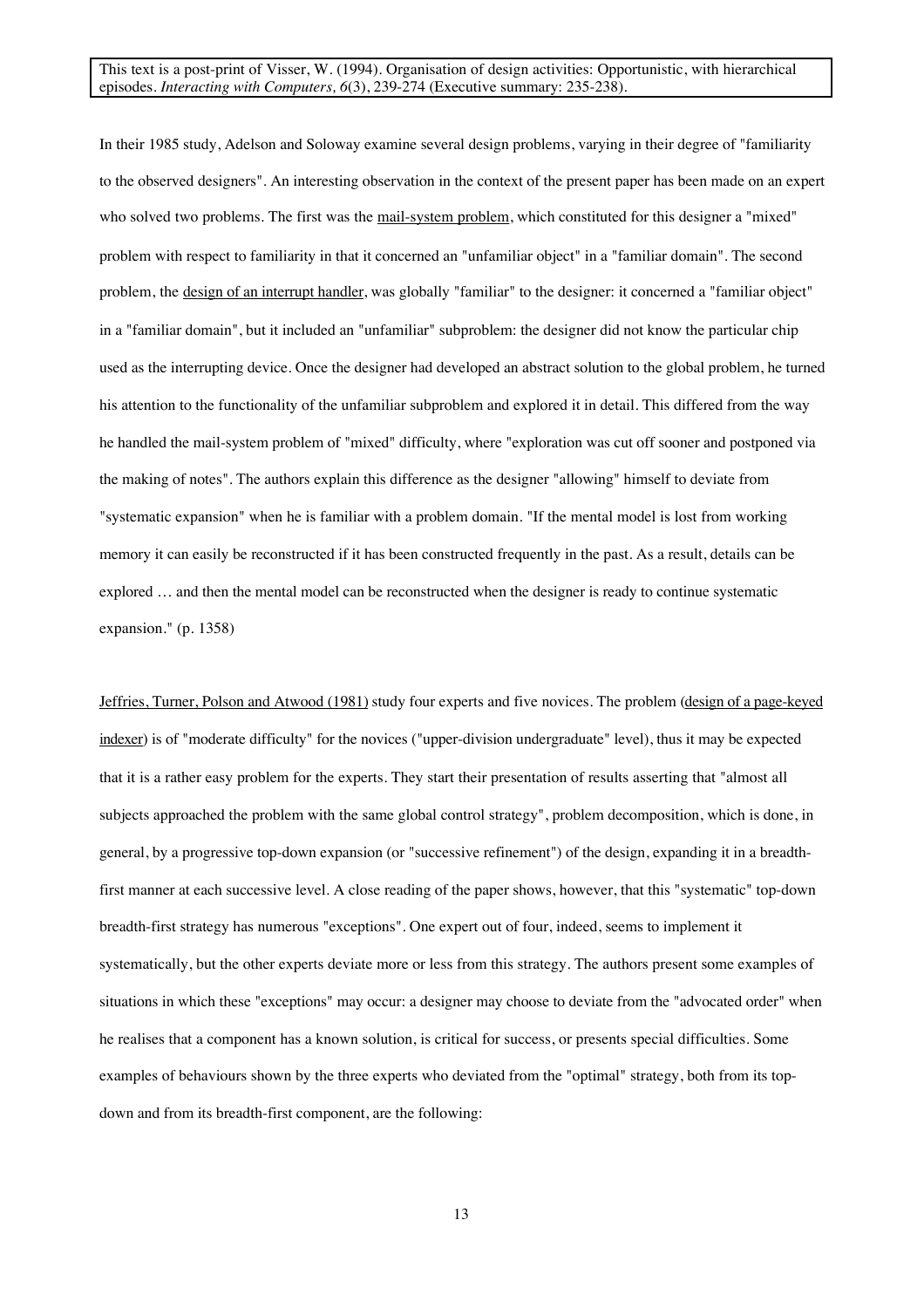• deviation from a top-down expansion: descending in the decomposition tree, but coming back up afterwards (e.g., to introduce a whole new solution decomposition level); starting the decomposition in the middle of the tree; making interruptions for digressions at a level other than the current one (e.g., to handle other subproblems, or to define primitive operations, i.e. elements at the lowest level);

• deviation from a breadth-first expansion: starting the decomposition by processing only some branches of the tree; working simultaneously on two distinct branches.

Byrne (1977) , in one of the early empirical studies on design, examines a domain other than software: meal planning . The author considers it to be "a familiar and practiced task" in which every subject can be considered to be an expert. As in the study by Hayes-Roth and Hayes-Roth (1979) (on errand planning), the "planning" studied by Byrne covers both the global meal-design activity and its planning component. Byrne did not focus in particular on the "hierarchical" - "opportunism" dimension, but his study provides data relevant to this question. The observed activity mainly seems to be organised hierarchically, and most decisions with respect to the choice of a course (a meal component) are made in a top-down fashion. However, some deviations of the *a priori* plan structures are observed. In spite of a pre-existing "standard" plan for processing the subgoals of meal planning, Byrne observes "goal reordering", generally leading to an order which allows goal satisfaction without any risk of backtracking: the subjects start by the goal which constrains (most?) the other(s). Byrne considers this to be the "easiest" order, i.e. the order which "economizes on effort".

Davies (1991) studies simple programming problems. We called this study an "in-between" study. Davies, indeed, judges that "the clear dichotomy between top-down and opportunistic approaches that is implied in previous work may be unfounded" (p. 186). He proposes a "model of program design … that tries to integrate existing views by characterizing program design tasks as broadly top-down with opportunistic local episodes" (p. 176) -exactly the opposite conclusion of ours! He focuses on the design strategies adopted by experts solving rather simple programming problems (the most difficult one does not take more than 78 minutes to be solved by an experienced programmer/designer). Davies concludes that "while opportunistic episodes may occur at any point in the evolution of a program" -in his study they appear rather as the task progresses than at early design stages- "the programming activity itself is hierarchically structured and proceeds in a largely top-down fashion" (Davies, 1991, p. 173). Our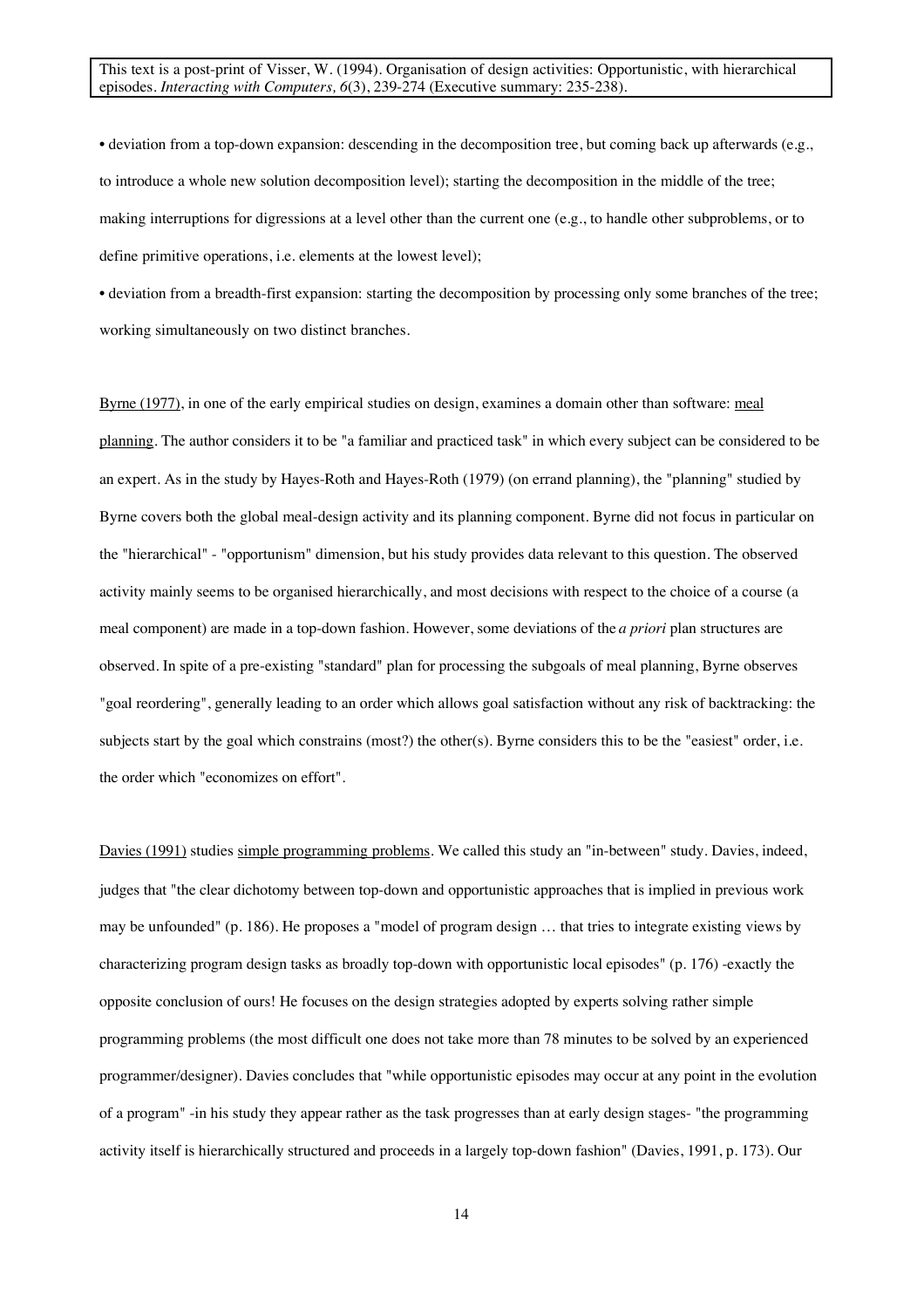major objection to this conclusion is that the top-down model may be considered as a special case of the opportunistic model (but not vice versa), a point raised originally by Hayes-Roth and Hayes-Roth (1979) that will be discussed below.

#### **2.2 Empirical studies: design is opportunistically organised**

This section presents five studies concluding that design activities are organised opportunistically.

Hayes-Roth and Hayes-Roth's (1979) famous study on errand planning is often used as "the" reference for the opportunistic nature of "planning". This "planning", as examined by the authors, was both a component activity of the global activity and the main activity itself (as in Byrne, 1977). Therefore the "errand planning" the authors examined may be considered as the activity of "designing a plan for the errands", where the resulting "plan" is a route connecting all errands. We will refer to the main activity studied by the authors (errand planning) as "design" (of plans), reserving "planning" for the component activity. This allows us to distinguish the main activity and the planning component, and to compare the activity studied by the authors with the other design activities presented in this paper.

In the model elaborated by the authors, plan design is conceived as an incremental, opportunistic process (see also Hayes-Roth, Hayes-Roth, Rosenschein and Cammarata, 1979). A tentative solution, i.e. a "plan", is elaborated by several co-operating cognitive "specialists" (knowledge sources) making decisions concerning which they can interact and communicate via the "blackboard". This common data structure is partitioned into several planes containing conceptually different categories of decisions: one is the "plan", the others are the "executive", the "metaplan", the "plan abstraction" and the "knowledge base" planes. The assumptions of the model, which generalises the theoretical architecture of the Hearsay-II system, are illustrated with a subject's "thinking aloud" protocol, for which the authors show how the model can produce it. In Hayes-Roth, Hayes-Roth, Rosenschein and Cammarata (1979), the authors assert that the main purpose of their simulation is to test the sufficiency of the model as a psychological theory. Until its use to model planning -a generation problem- Hearsay-II had been applied exclusively to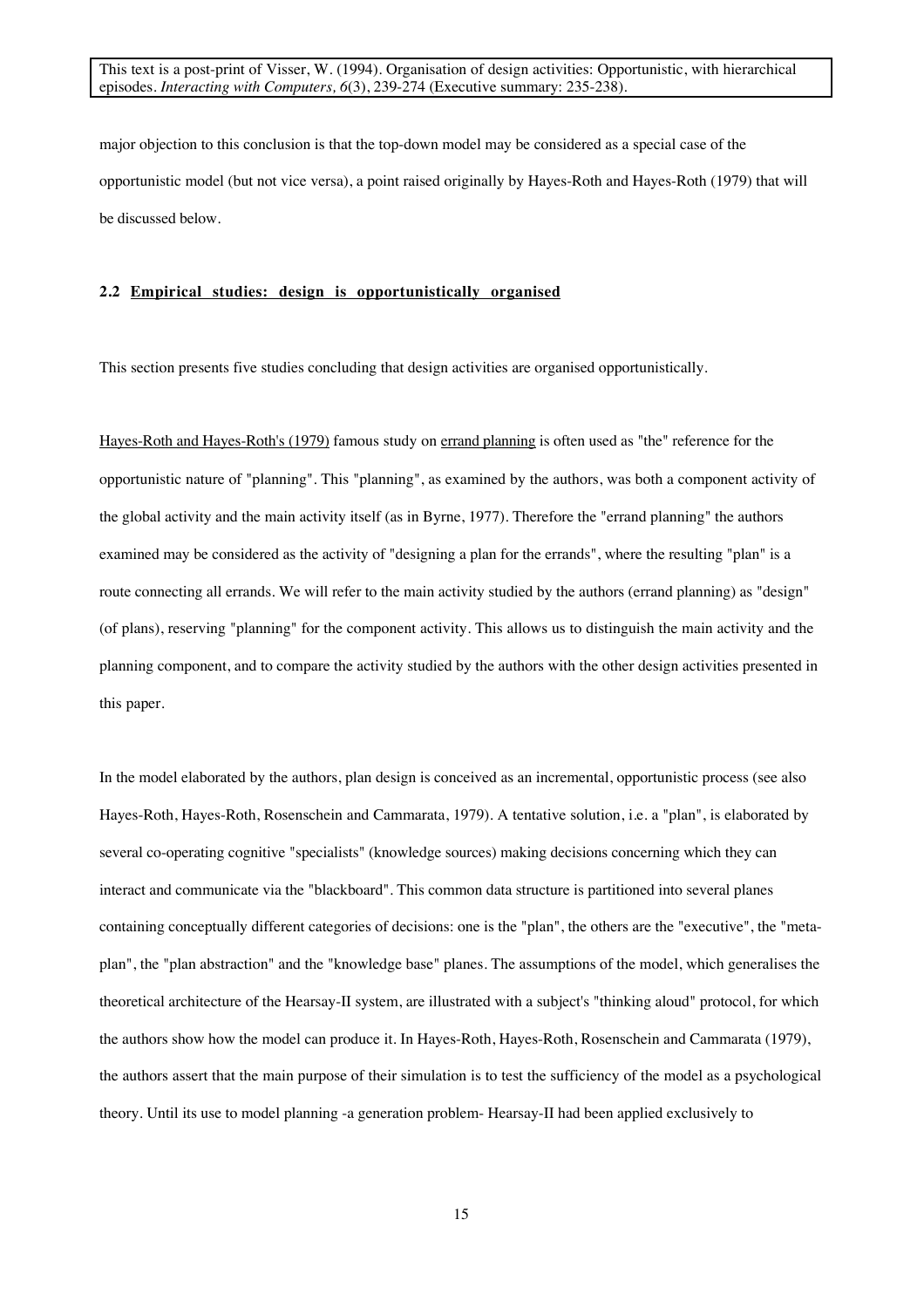interpretation problems. The success in modelling planning is, thus, considered to attest to the utility of the Hearsay-II framework as a general model of cognition.

The subject's processing was, indeed, multi-directional: the sequences of his basic actions, i.e. his decisions, included both top-down and bottom-up instances; in addition to being formulated at abstract, high levels, plans were also formed at low levels in the absence of corresponding higher-level plans. The authors note that, compared with a fixed, one-directional planning approach, "the bottom-up component in multi-directional processing provides a potentially important source of innovation in planning" (Hayes-Roth and Hayes-Roth, 1979, p. 306). They refer to similar remarks made by Feitelson and Stefik (1977) concerning the planning process of an expert geneticist who is interpreted to proceed in an event-driven way with the aim of "fishing for interesting possibilities" (ibid.).

The plan elaboration observed by Hayes-Roth and Hayes-Roth was neither systematic with respect to the breadthfirst - depth-first dimension: the subject proceeded neither strictly in one, nor in the other way. Combined with the observations presented above about the absence of systematicity on the top-down - bottom-up dimension, this leads to the conclusion that the subject's actions did not fit a simple hierarchical structure. His design grows by "incremental accretion": "each new decision [is related by the planner] to some subset of his previous decisions. … The developing plan need not grow as a coherent integrated plan. Alternative subplans can develop independently either within or between levels of abstraction. The planner can incorporate these subplans into the final plan as she or he wishes." (p. 304)

Jeffries et al. (1981) criticise the conclusion drawn by Hayes-Roth and Hayes-Roth that design is opportunistically organised; they assert that the result may be due to the task and the subjects' level of expertise: none of the subjects would have had an extensive experience with errand-planning tasks. We believe, on the contrary, that every subject is more or less an expert in this task, given its "everyday" character (see Byrne's remark about the "familiar and practiced" character of the meals-planning task)!

Guindon, Krasner and Curtis (1987) studied eight professional programmers working on a realistic problem which took them some two hours to solve. This lift-control problem presented "novelty because none of [the] designers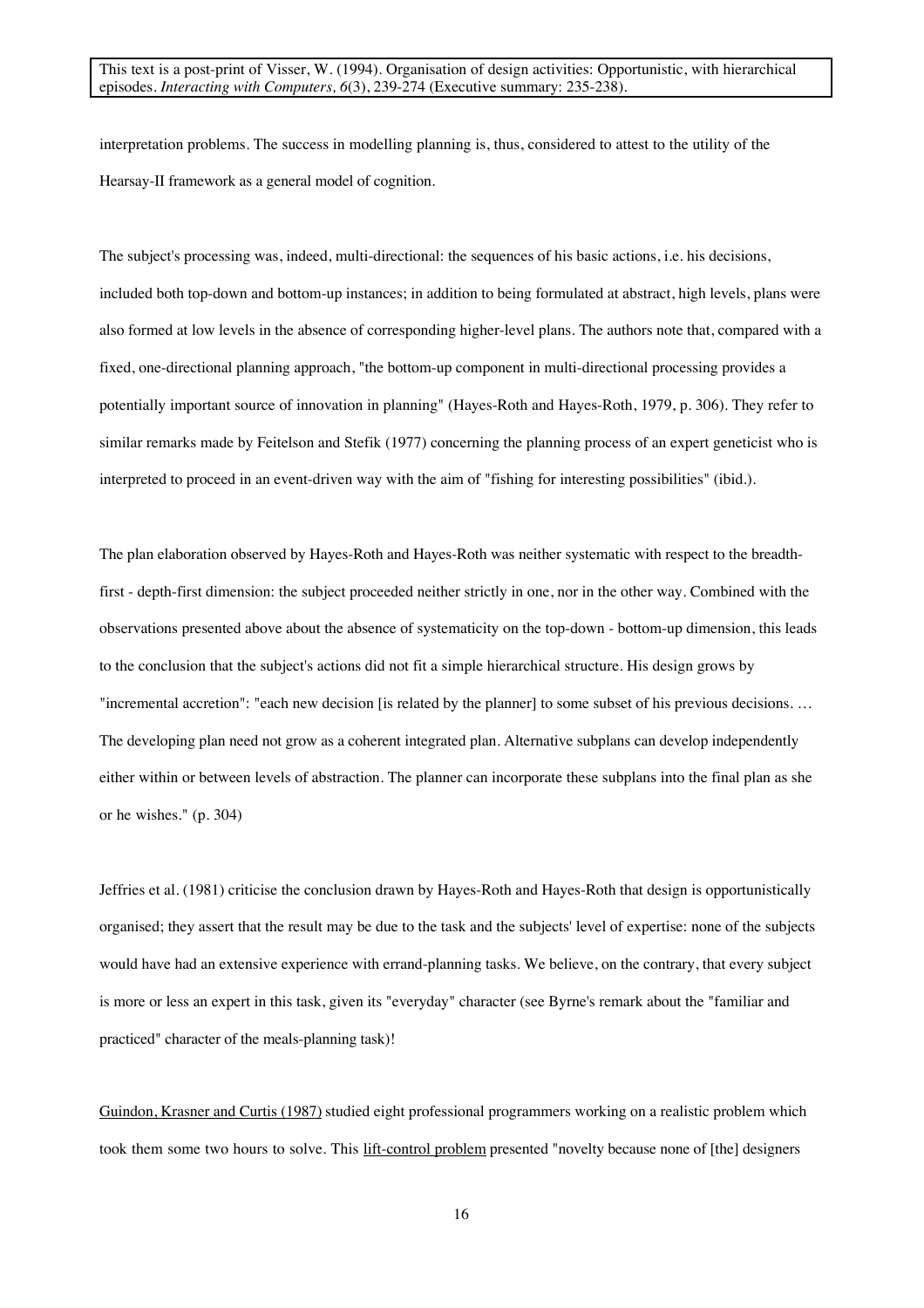had designed an identical system in the past, although they had worked on related real-time, concurrent, or embedded systems" (Guindon, 1990, p. 314).

The protocols of two designers were analysed in detail (see also Guindon, 1990). The observed design activities were qualified as "serendipitous": even if the observed design behaviour is interspersed with top-down decomposition episodes, control of problem solving proceeded by recognition of partial solutions, at different levels of abstraction or detail, without the designers having previously decomposed the problem into subproblems. This recognition of solutions to subproblems, often at a level of detail or abstraction other than that of the currently handled problem, may be triggered by familiar aspects of the problem environment that happened to be focused on. Understanding and elaborating the requirements through mental simulations often led to the sudden discovery of new -added or inferredrequirements. Such a discovery contributes to the "serendipitous" character of design when the corresponding solutions are developed immediately, rather than being delayed with a mental or written note. Examination of external solution representations also led to recognition of solutions to subproblems before "their turn". The designers expanded their solutions by rapidly shifting between different levels of abstraction and different parts of the solution decomposition and by developing low-level partial solutions prior to a high-level decomposition. With regard to the two designers under study in the analyses, all the "unbalanced" activities taken together made up 52% of the total of their design activities.

Ullman, Dietterich and Staufer (1988) studied how two mechanical design problems , each of a different type, were solved by experienced mechanical designers who could be expected to have a high degree of expertise for the selected problems. The authors conclude that their design process is "controlled locally, at the episode and task level. The designer does not formulate and then execute a global design plan execution. Instead, a central concept is developed and gradually extended to accomplish the design goals" (Ullman, Dietterich and Staufer, 1988, p. 36). Kant (1985) makes a similar remark, observing the importance of what she calls a "kernel idea": design generally starts by "selecting and sticking" with an idea which is "quickly selected from those known to the designer … [who] lays out the basic steps of the chosen idea and follows through with it unless the approach proves completely unfeasible (Kant, 1985, p. 1362) (see also the "primary generator" proposed by Darke, 1979/1984).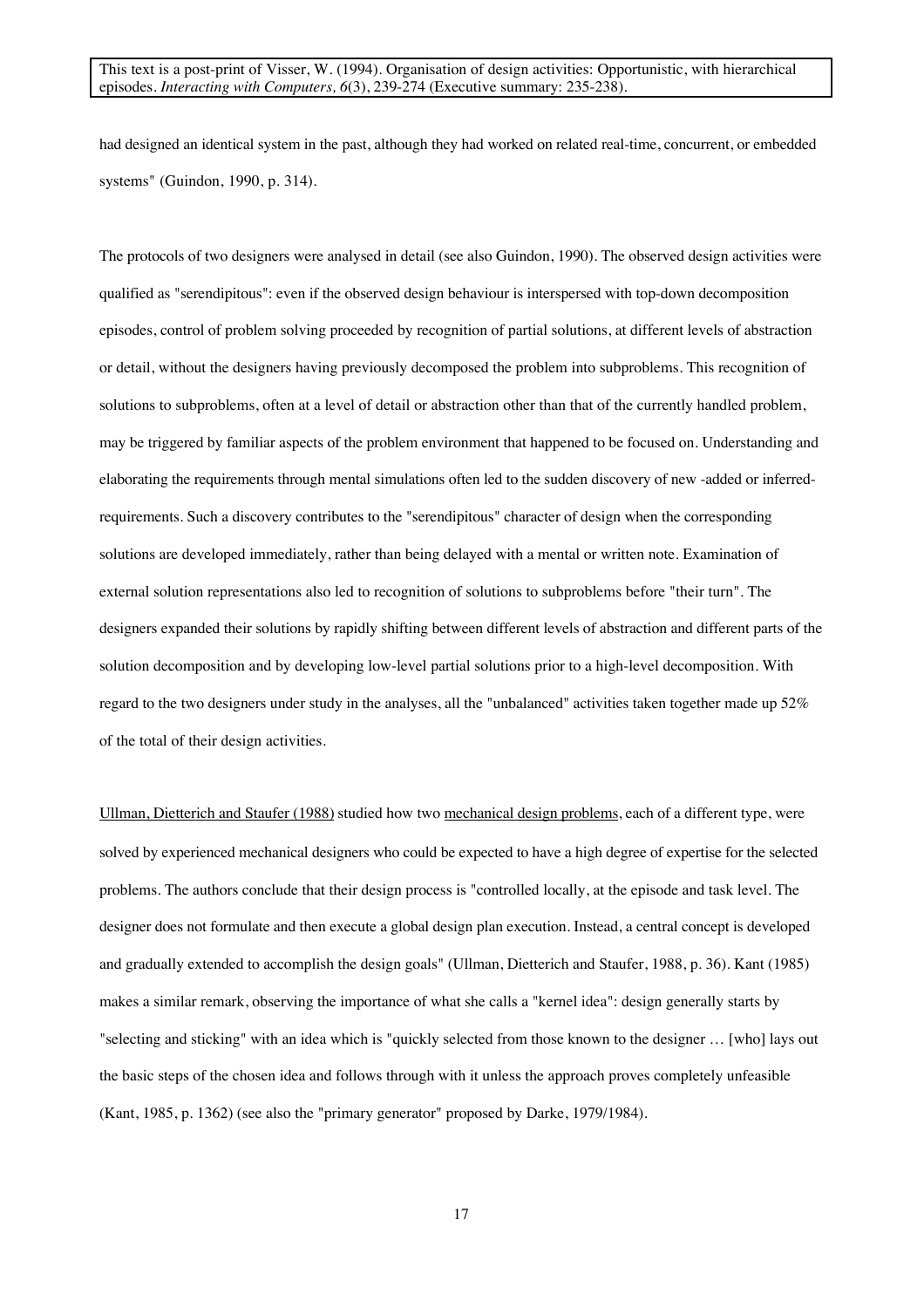Ullman, Dietterich and Staufer (1988) notice that, firstly, designers progress from systematic to opportunistic behaviour as the design evolves (as noticed also by Davies, 1991) and, secondly, they do not always keep their designs "balanced". "Initially, …. subjects … established an initial agenda for solving the problem. This was followed by a systematic period of conceptual design. The subjects usually followed an organised plan of attack at this early stage. As the design progresses, subjects became more opportunistic." (Ullman, Staufer and Dietterich, 1987, p. 64) Attention may switch from the current problem to other (usually adjacent) problems which are suddenly "noticed": "ideas and problems are triggered by noticing patterns or configurations in the sketches. Sometimes, the focus of attention is immediately shifted to one of these, perhaps because the designer doesn't want to lose the 'good idea' by forgetting it." Another hypothesis formulated by the authors is that, "as the design progresses, the complexity increases to the point where the designer can only keep a small portion of the whole design in short term memory or in front of him or her in the form of a sketch. Consequently, an agenda is formed by what he or she can remember and see." (Ullman, Staufer and Dietterich, 1987, p. 65)

Little planning was observed: in only 13% of the design "episodes". The observed plans were usually rather "shortrange, near-term plans. Their main purpose seems to be to evaluate whether a proposed task is worth performing at the current time. … Plans, once formulated, were not followed very exactly." (Ullman, Dietterich and Staufer, 1988, p. 43) Another hypothesis put forward by the authors is that plans are formed "prior to tasks in which many distractions are possible" because they may provide "a kind of defense against the possible distracting effects" of information that will be encountered during the coming episodes.

Concerning "balanced development", the authors "hesitate to draw any conclusions from [the] observations because of the ambiguity of the term…. We define it as the effort to keep all elements of a design at the same level of abstraction while moving the design toward completion. [However] we do not yet have an objective definition of levels of abstraction" (Ullman, Staufer and Dietterich, 1987, p. 65).

Visser (1990) studied the definition of the functional specifications for the control part of a "programmable controller" (a computer specialised in the control of industrial processes, here a machining process) which was to control an automatic machine tool. The conditions of this study -and the next one (Visser, 1987)- will be presented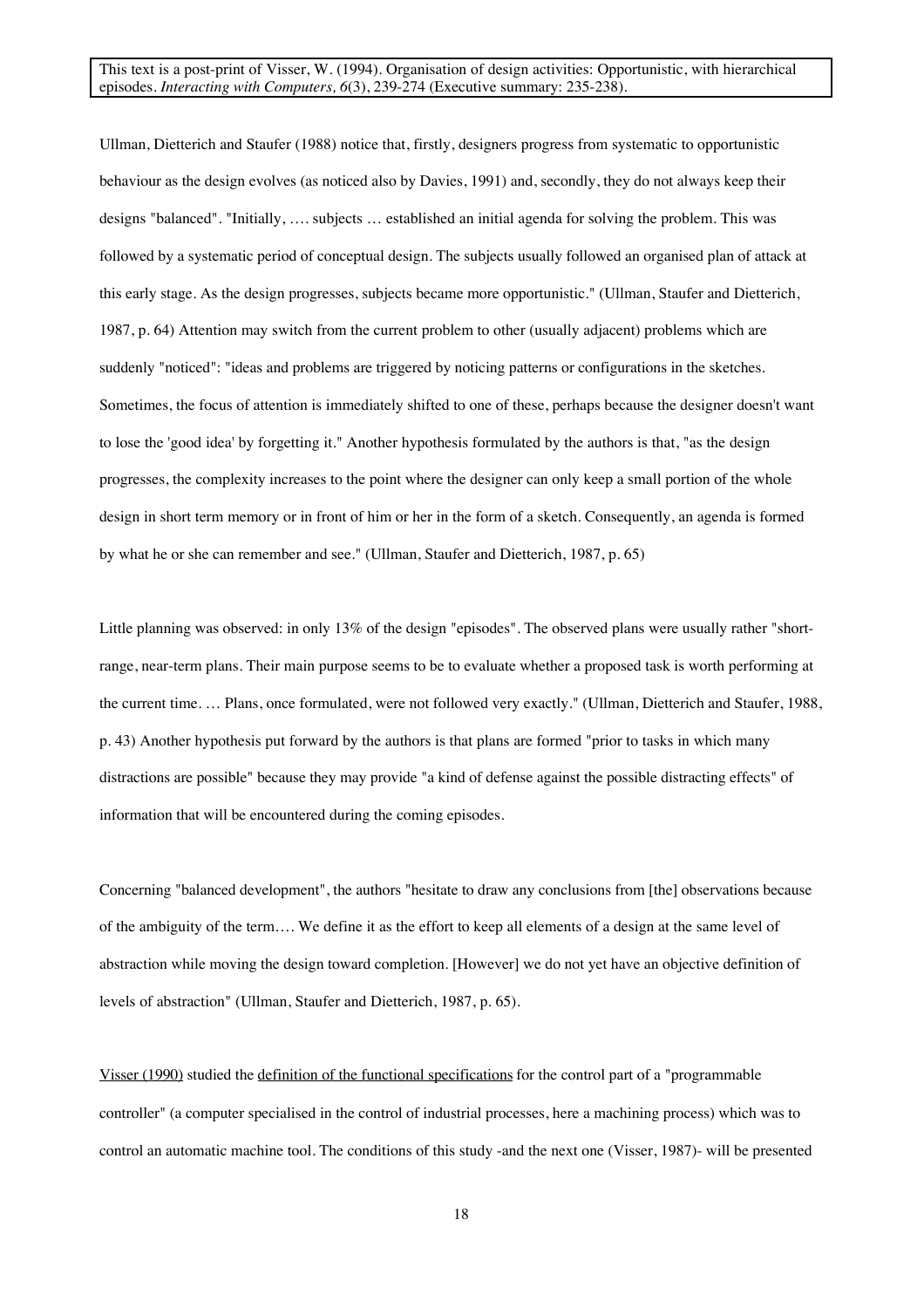with somewhat more detail than the previous ones, because -as already noticed above- we think that it is due to our studies having been conducted on real, professional design tasks that we were able to identify, not the opportunistic organisation of design -which had been shown already in other studies- but the main criteria and several new types of "opportunities" which are underlying this opportunism.

The study was carried out on a professional, industrial designer involved in a real design project, globally a "routine" task, but with subtasks having "nonroutine" characteristics. The designer, an experienced mechanical engineer, was observed during a period of three weeks full time, throughout his current task(s). His main task during this observational period was functional specification.

The study has focused on the differences between the designer's mental representation of the organisation of his activity (his "plan" of his activity), and the actual organisation of this activity (the "organisation" of his activity). In order to obtain data on his plan, we asked the designer to describe his activity, explaining -and insisting on the factthat we were interested in the actual organisation, not in a rationalisation of it, such as a linearisation or any other type of structuring. He presented us with a description most appropriately represented by a "hierarchically structured" plan2 (represented in Visser, 1990). In addition to another argument presented below, this description by the designer of a plan as representing -according to him- his actual activity, made us conclude that the designer, indeed, possessed a complete solution schema for the specification problem: what we examined afterwards, through our observation, was  $\underline{if}$  -and if yes, <u>how</u>- he used this plan.

This mental representation of his activity, i.e. a hierarchical action structure accompanied by a control procedure covering it, reflects a procedural\* plan. The designer may have thought that he actually followed this plan, but our observations showed that he did not systematically: he deviated from his plan whenever other possible actions or local plans that he perceived, i.e. "opportunities", were judged more "interesting" from a cognitive-economy viewpoint, i.e. were cognitively more economical. The plan described by the designer was certainly a mental representational structure -even the main one- which guided his activity, because he always came back to it after

 $\overline{a}$ 

<sup>2</sup> The plan is said to be "hierarchically structured" and not "hierarchical", to avoid confusion with "hierarchical planning" as described by Sacerdoti (1974).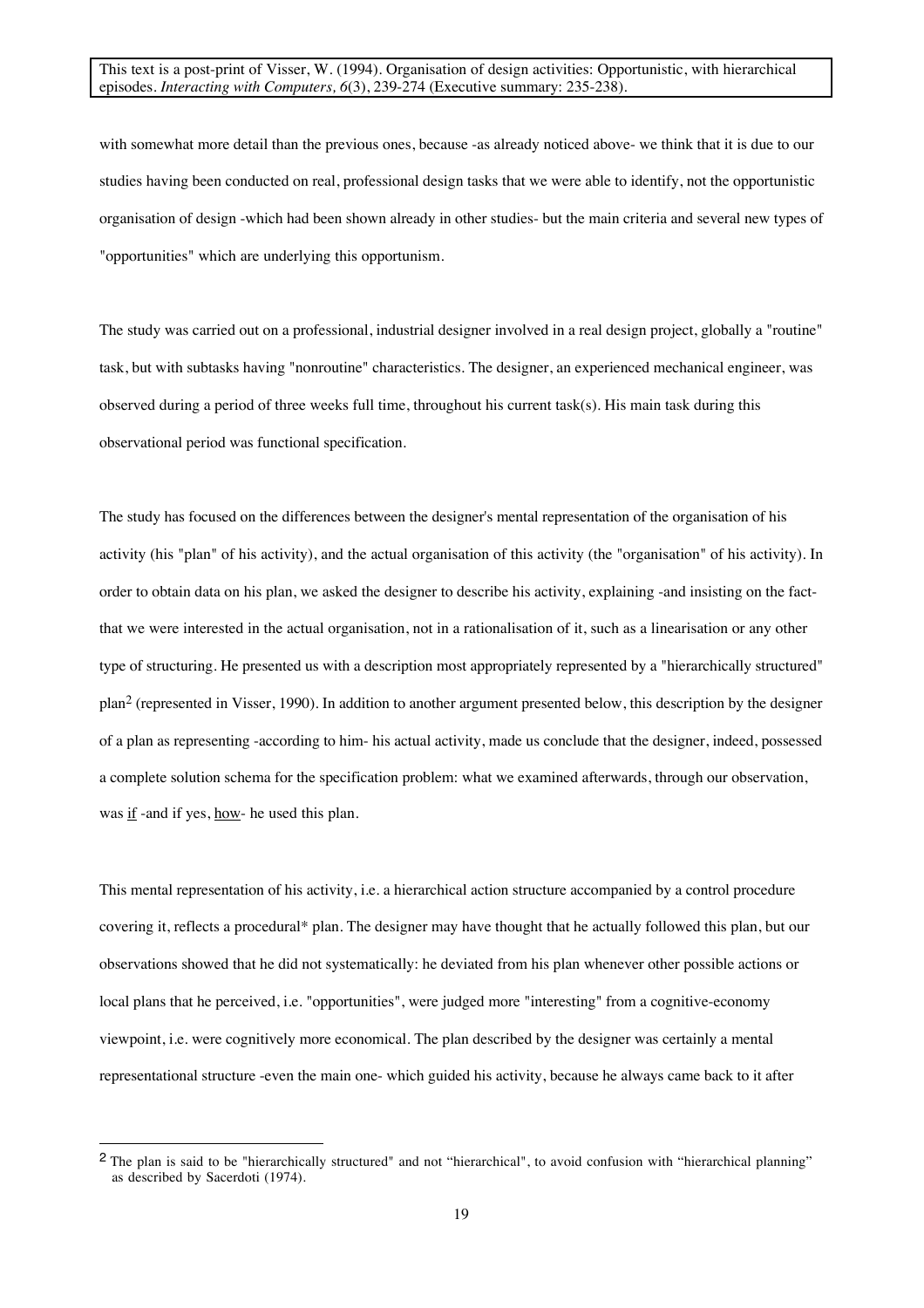more or less deviation actions (this constitutes the other argument for the assertion that the designer possessed and used this representation). It was followed, however, only as long as the designer did not perceive any other "cognitive-cost opportunity", because, as soon as he did, he deviated from his plan.

We identified both the main factors leading to alternative-to-the-plan design-action proposals -leading to an opportunistically organised activity if selected to be executed- and the control criteria used in order to select, from these proposals, the action to be executed. They will be presented in the next section.

The difference between a designer's mental representation of the organisation of his or her activity, and the actual organisation of this activity may be related to Suchman's (1987/1990) remark about the "reconstruction" of plans when presented in retrospect. According to Suchman, "it is only when we are pressed to account for the rationality of our actions … that we invoke the guidance of a plan. Stated in advance, plans are necessarily vague, insofar as they must accommodate the unforeseeable contingencies of particular situations. Reconstructed in retrospect, plans systematically filter out precisely the particularity of detail that characterises situated actions, in favor of those aspects of the actions that can be seen to accord with the plan." (Suchman, 1987/1990, p. ix) Contrary to Suchman, we believe that these plans described by the designers are, indeed, used to guide their activity, but that they are not the only guiding structures.

Visser (1987) , in a companion study to Visser (1990), observed a rather experienced software engineer, for four weeks full time, throughout his design of the software for controlling an automatic machine tool, using the specifications defined by the mechanical engineer. Like the functional-specifications, the software design task was globally a "routine" task with subtasks having "nonroutine" characteristics<sup>3</sup>.

 $\overline{a}$ 

<sup>3</sup> The software designer was of course supposed to deliver a "correct" program. There was, however, an entire, independent "testing and debugging" stage following his intervention on the machine-tool project. This third "stage" was executed by another software engineer, and took place in the workshop, in parallel with the mechanical testing of the machine tool (Visser, 1988a). Visser (1988b) gives a global presentation of the longitudinal three-stage study; Visser (1992a) presents -through examples from the functional-specifications design, the software design, and a third of her empirical design studies (on aerospace-artefact design)- an analysis of design at three levels: the global organisation, the strategies, and the problem-solving actions level.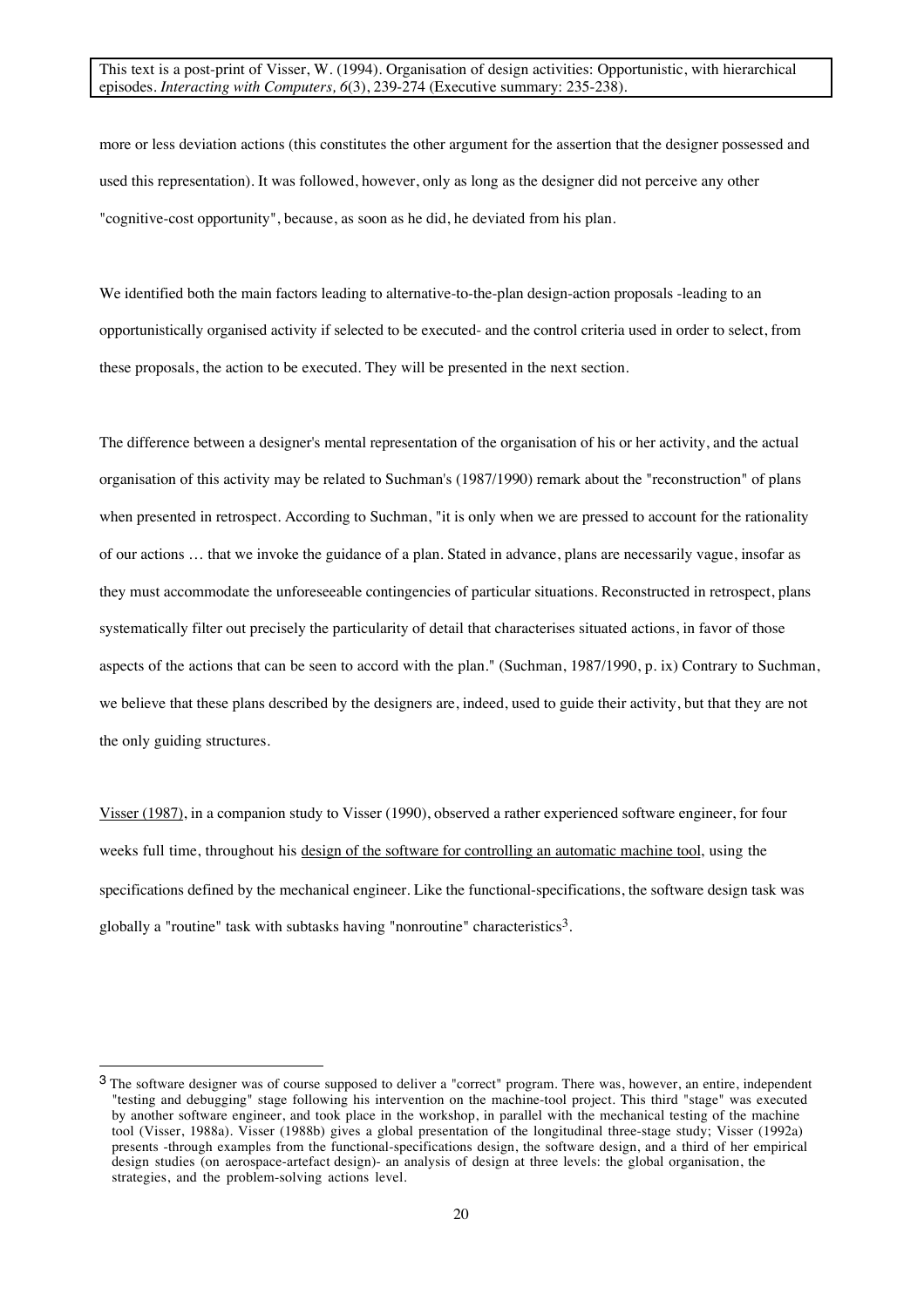With respect to the organisation of the activity, we tried to break down the software designer's activities into consecutive "stages". The criterion adopted to distinguish two stages was the following: a sequence of actions was considered to constitute one "stage" when the actions were homogeneous with respect to their function (e.g., planning, problem understanding, solution development, solution evaluation) (see also Pennington and Grabowski, 1990). Using this criterion, a first stage and a second stage could be neatly identified:

• Problem representation . The first day, the software designer "studied" and "analysed" the specifications he had received. Actually, he skimmed through the some 50 cm of A4 documents corresponding to these specifications. • "Programming planning". During one hour, the designer plans his programming activity. This leads to a "programming plan". He does this planning along two lines:

- Breakdown of his task into program parts, according to the relative urgency with which various colleagues (especially in the workshop) need the different parts. This leads the designer to distinguish in the program three parts, which he plans to handle consecutively.

- Breakdown of the program into modules, according to the different machine-tool functions. For this decomposition, the designer re-used the order of modules on the listing of an "example" program that he had previously written for a similar machine tool.

After these first two stages (Problem representation and Programming planning), occupying all together one day, the designer directly started to code -and continued for over four weeks. This coding, however, was, of course, interrupted frequently for other activities, in particular because the design of the software to be coded was not at all finished. However, these interruptions were not systematic. In addition to coding, the designer carried out one or the other of the different types of activities which may be considered as components of a design activity, in particular planning, problem understanding, solution development, solution evaluation (where the "problem" and the "solution" are design problems and solutions). These different types of activities did not necessarily occur iteratively in a fixed order. Thus, there were no separate "stages" in the designer's activity during the rest of the four weeks, neither a "design" nor a "coding" stage. The designer's activities during this period will be simply qualified as "programming".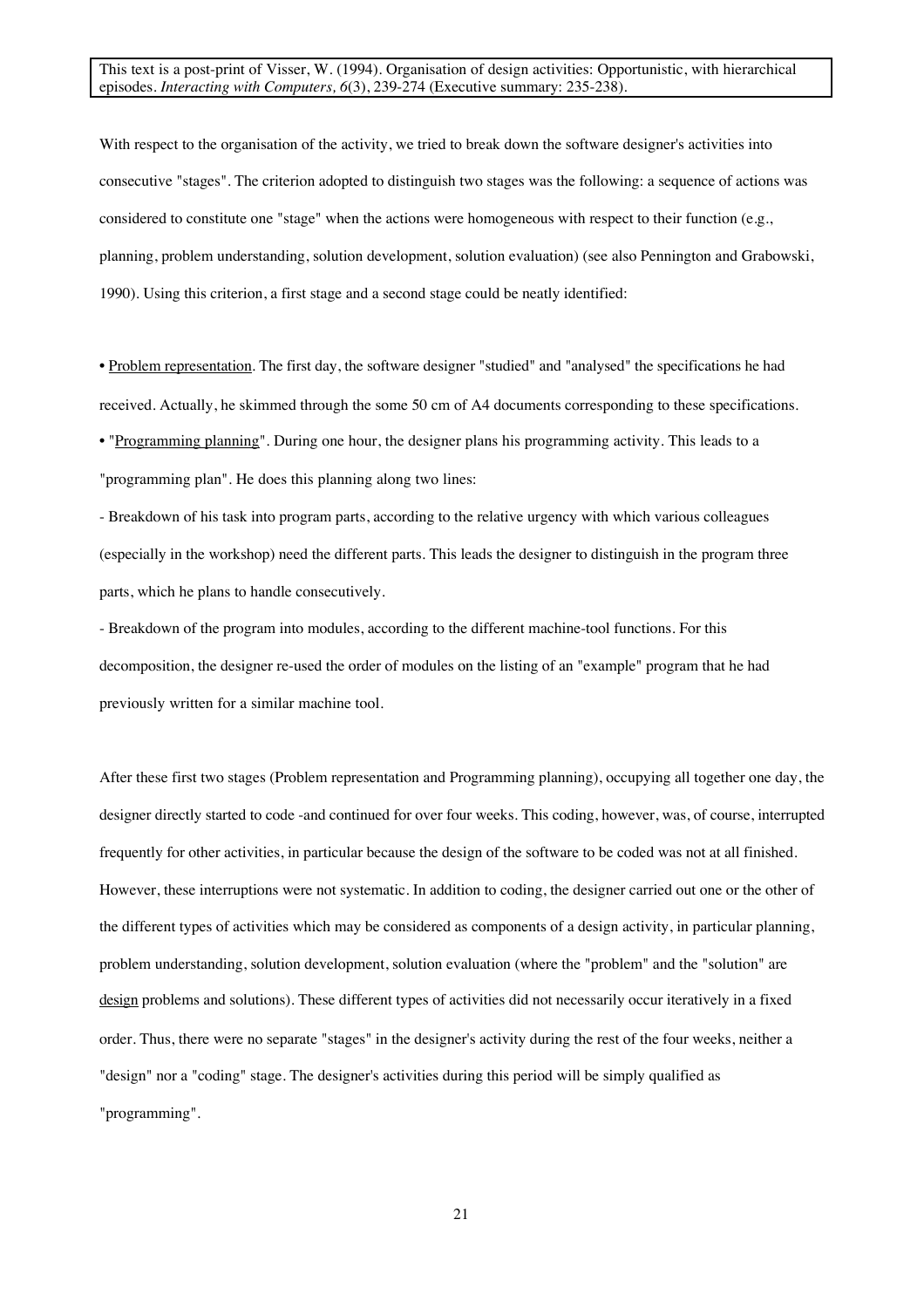Therefore, except during the first short "programming planning" stage, the designer's "planning" was "local" and "punctual". During the entire period in which he was "programming", his activities took place at varying problemsolving levels and concerned larger or smaller entities (at the design level, e.g., a function or a machining operation; at the coding level, a module or an instruction). The designer had a "programming plan" inspired by the order of the modules in the "example" program, that he re-used heavily, but he deviated from this plan if another order was judged more economical from the point of view of cognitive cost. Local deviation actions, or alternative local plans leading to more global deviations, were triggered by various causes which might be analysed in the same terms as those proposed for modelling the deviations observed on the mechanical designer involved in his specification task.

#### **3. OPPORTUNISTIC ORGANISATION OF DESIGN: WHAT, WHY AND HOW?**

Underlying the claim defended in this paper is the idea that, in real design tasks, designers may often find it "profitable" to deviate from their plan. Indeed,

• even if designers **possess a solution plan** for their problem,

• and if they **can** and, in fact, **do retrieve this plan** to solve their problem (which is often possible for experts confronted with routine design),

• yet if **other possibilities for action** ("opportunities") are also perceived (which is often the case in real design)

• and if the designers **evaluate the cost of all possible actions** ("cognitive" and other costs), **as they will do in real design**,

• the **action selected** for execution will **often** be an action **other than the one proposed by the plan** (it will be a selected opportunity).

This line of reasoning requires that one takes into consideration a factor which has not been considered in most studies, i.e. the evaluation of possible design actions with respect to action-selection criteria. Another condition has to be fulfilled for our approach to be relevant: regularly, during a designer's activity, there must be opportunities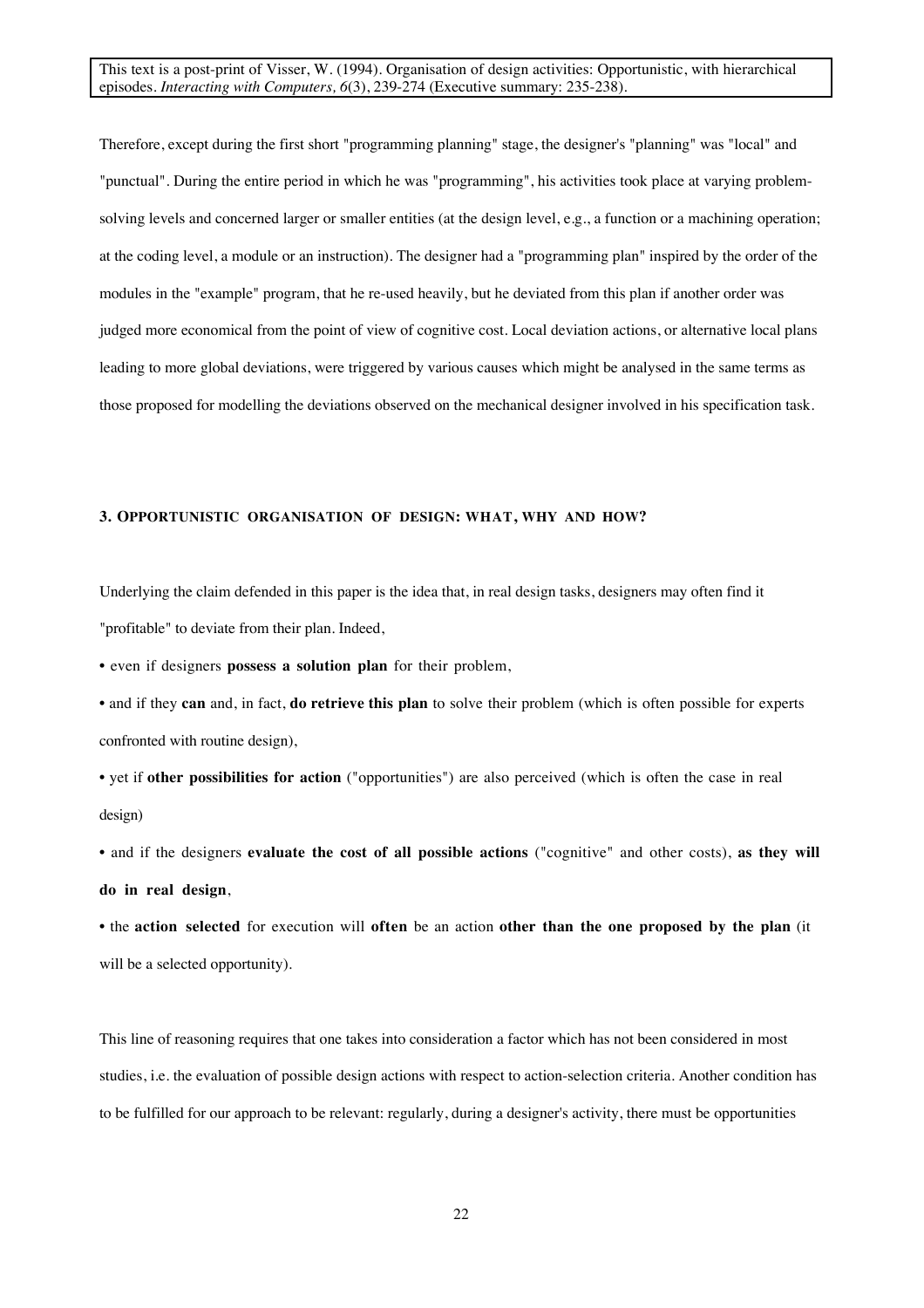leading to proposals of "other" actions, in addition to those proposed by the plan. These conditions will generally not be satisfied in experimental studies in psychological laboratories.

The results presented above, in §§2.1-2.2, have led us to conclude that expert design activities, even in routine tasks, are opportunistically organised, but this does not exclude that, sometimes -in particular, under artificially restricted conditions- a solution can be developed completely according to a pre-existing plan (e.g., see Adelson and Soloway, 1988). In this section the main factors of opportunism will be described and elements will be presented for a model of design which is able to take into account its opportunistic organisation.

A characterisation of "opportunism" will be followed by a discussion of two types of factors which contribute to the way in which a person solves a problem, thus contributing to the organisation of an activity: "situational" factors, characterising "problem situations", and "processing" factors, qualifying a subject's knowledge sources and their use in problem solving. "Situational" factors are considered to result from a combination of task factors and subject factors, and therefore to depend upon the subject's knowledge and processing of the task. That is why the "processing" factors are considered to be the most relevant ones in a model of design activities. The two types of factors remain, of course, to be articulated -something which is only alluded to in this paper.

#### **3.1 Opportunism**

The authors who introduced the concept of "opportunistic planning" in psychology, Hayes-Roth and Hayes-Roth (1979), consider the activity observed in their study, i.e. sequences of errand decisions, to be "opportunistic" because "at each point in the process, the planner's current decisions and observations suggest various opportunities for plan development. The planner's subsequent decisions follow up on selected opportunities" (p. 276). "Each decision is motivated by one or two immediately preceding decisions, rather than by some high-level executive program" (Hayes-Roth, Hayes-Roth, Rosenschein and Cammarata, 1979, p. 381).

Our approach to "opportunism" is inspired by Hayes-Roth and colleagues. In their model, planning is under the control of the "executive" which "selects one of the invoked specialists to execute its action" (p. 291). In the same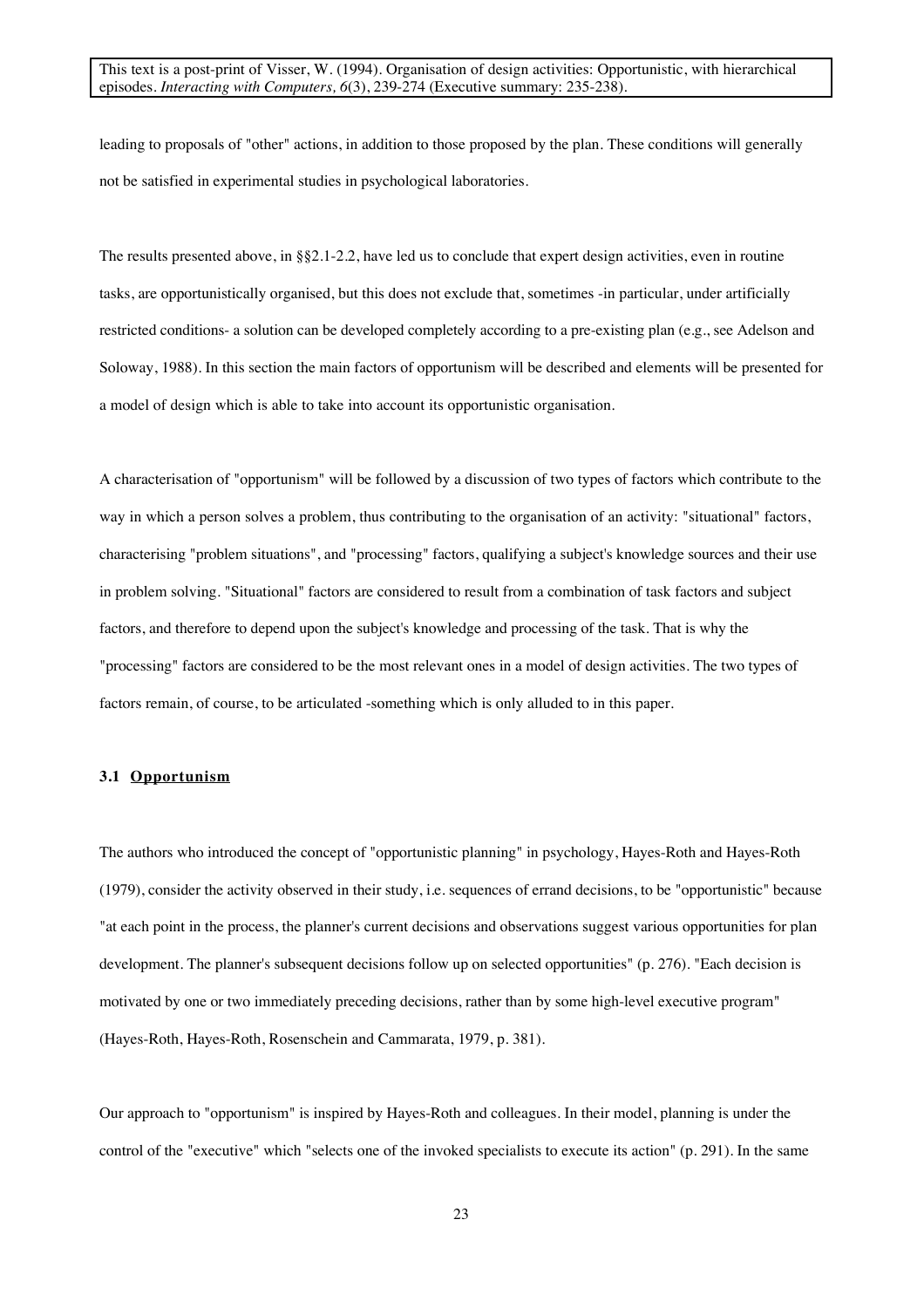way, we distinguish between a level of action "proposal and execution" (by knowledge sources or "specialists") and another, control level where actions are "selected" for execution. The two levels may be articulated according to the following iterative sequence (see Visser, 1990):

(i) proposal of one or more actions

- (ii) evaluation of the proposed action(s), leading to selection of one action
- (iii) execution of the selected action
- (iv) back to (i)

In an "opportunistically" organised activity, the actions proposed at a moment t depend on the data which designers have at that moment: these are mainly the designers' representation of the state of their design in progress (thus, the result of the preceding design actions), their knowledge (domain knowledge, design knowledge, and more general problem-solving knowledge), the information at their disposal and received from other sources (technical documents; the problem specifications; the requirements provided by the client -and modifications upon these requirements; remarks and suggestions made by colleagues or other information provided by them) and the information constructed by the designer (examples will be presented below). In Hayes-Roth and Hayes-Roth's experimental setting, the problem specifications which were given to the subjects did not receive any later addition or modification -as they do in real-life tasks. It might be due to this setting that the authors did not identify the important role of information other than that stemming from a designer's previous actions and knowledge.

The actions to be executed depend, at each moment t, not on a pre-established plan followed without any possibly previous comparison with other action proposals, but on the selection of one action, from all those proposed at t-1, based on action-management evaluation criteria (mainly "cognitive economy"). Thus, ultimately, it is this evaluation of the proposed design actions which causes a designer's activity to become opportunistically organised. "Ultimately", because if all action proposals are made by a pre-existing hierarchically structured plan, the activity will, completely or mainly, be organised in a hierarchical manner.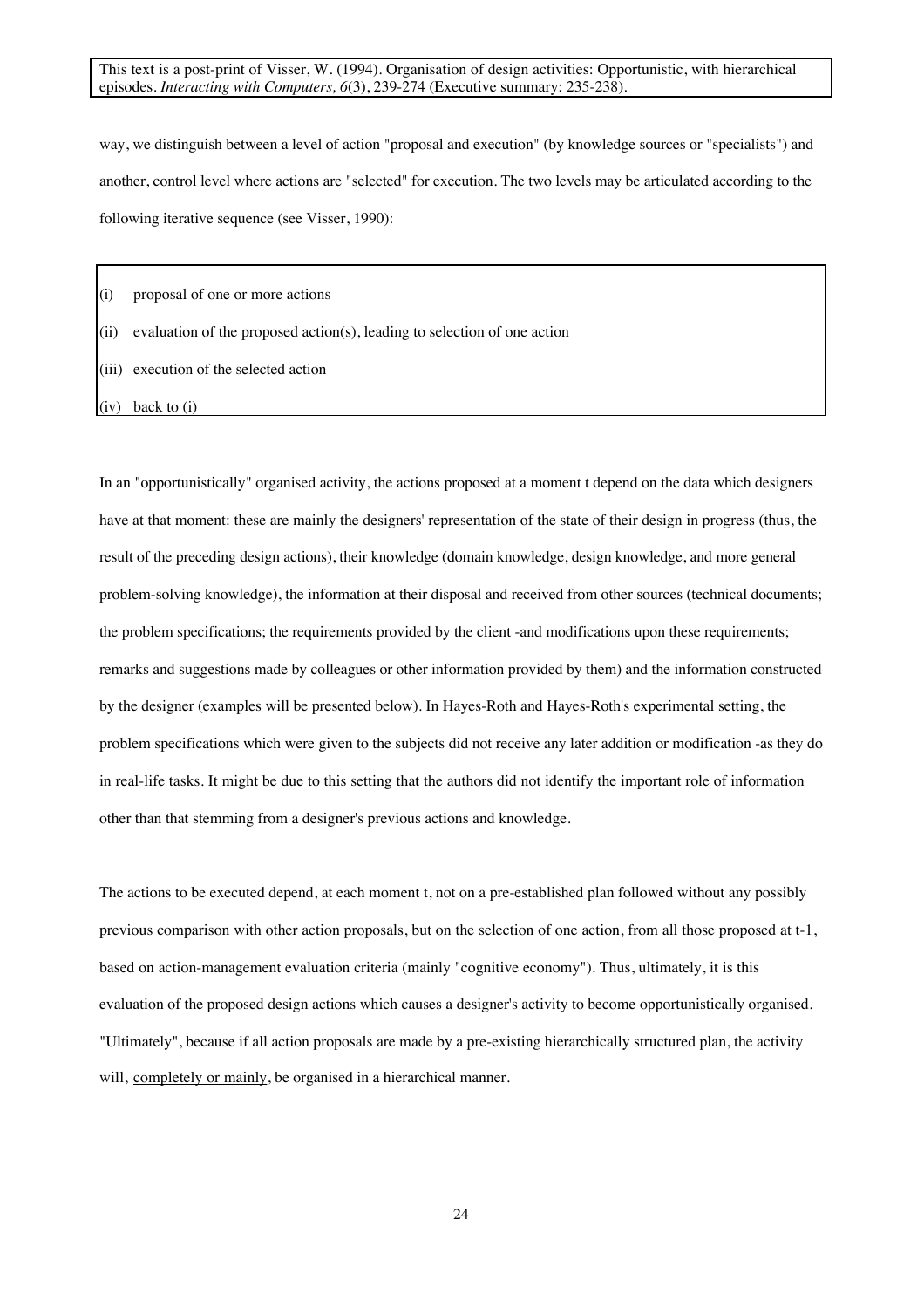N.B. Sometimes not "completely", but "mainly", because, even if they use only one or more pre-existing plans, designers can decide to not follow them completely. They can skip actions proposed by the plan they are following. This may occur when the planned action P is judged as costing too much, not compared to a currently proposed "alternative" action -no such actions are proposed- but to P itself if executed later. Action P may cost too much when the procedure for obtaining the information required by the planned action is judged as being too expensive, e.g. because the information is not directly available (values are to be calculated, or documents are to be examined), is very expensive to obtain now (the colleague who possesses the information is absent) or is impossible to obtain now (the client has not yet made a decision required for the planned action). Another factor may be what several authors call the "difficulty" of the planned design action (see below). In all these cases, the planned action P is postponed and a local plan is generally formed for re-proposing P, either as soon as the conditions leading to its postponement no longer prevail, or at a particular moment later in the design process.

In conclusion: we join Hayes-Roth and Hayes-Roth (1979, p. 307) who propose, in order to solve "the apparent conflict" between the top-down, successive refinement model and the opportunistic model, to consider the refinement model as a special case of the opportunistic model. Thus, an opportunistically organised activity may have hierarchical episodes, i.e. at a local level, but its global organisation is not hierarchical (the opposite position is defended by Davies, 1991).

## **3.2 Problem situations: which characteristics can make a designer's activity opportunistically organised?**

This subsection will set out how characteristics of "problem situations" may contribute to the approach which solvers take to a problem, and, consequently, to the way in which they organise their activity.

"Situational" characteristics . Rather than characterising a particular task as a "problem", independently of a subject (designer) or other cognitive system confronted with this task, we consider that a "problem" only exists relative to a subject (see Hoc, 1988b; Mayer, 1989). If one defines a "situation" as "a functional system constituted by a task and a subject" (Leplat and Hoc, 1983, p. 49), a situation constitutes a "problem" or not, for a particular subject,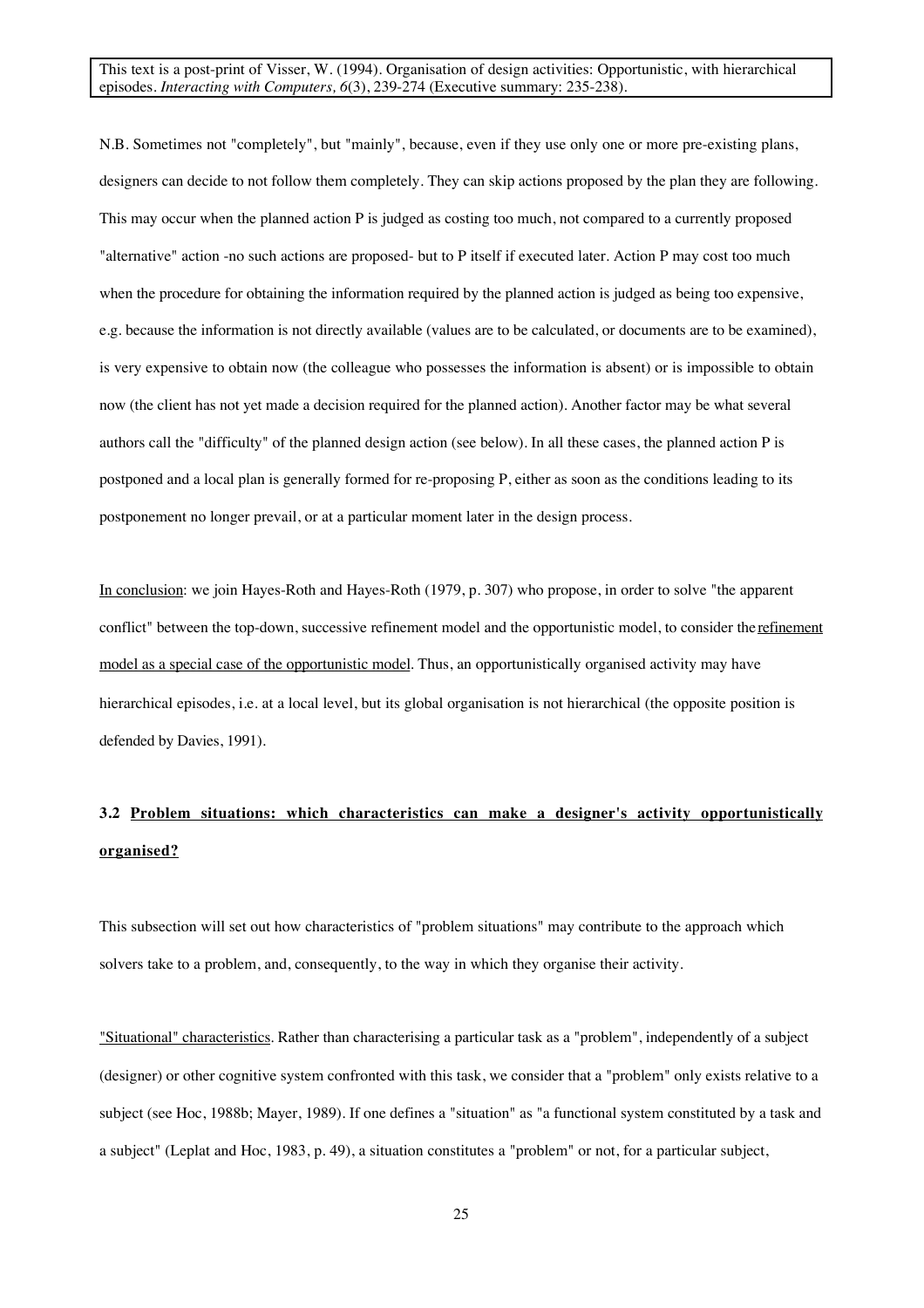depending on the representation this subject constructs of her or his task. We follow Mayer (1989) (see his definitions presented above in § 1.1), in considering a situation to constitute a "problem" for a subject if the representation of the situation constructed by the subject does not elicit a memorized answer, but if the subject needs either to apply a well-known procedure ("routine problems"), or to generate a novel procedure ("nonroutine problems") to solve the problem.

#### 3.2.1 Problem characteristics

Four "problem characteristics" are distinguished in the literature on design and other ill-defined problems. Given our approach according to which a situation constituting a "problem" for one designer does not necessarily constitute a "problem" for a colleague, one or more of these characteristics might be better considered "situational" characteristics.

Problem structure or structuredness. Hayes-Roth and Hayes-Roth (1979) assert that "planners might usefully apply a top-down approach to planning whenever the problem at hand exhibited an inherent hierarchical structure" (p. 306). As an example of a such a problem, the authors present the menu-planning problem used by Byrne (1977), whereas their own errand-planning problem "did not exhibit any obvious hierarchical structure" (p. 307). The reasoning followed by Hayes-Roth and Hayes-Roth seems to presuppose that the "structure" of a problem is the structure of its final solution.

Guindon (1990) claims that, with respect to the approach taken by a subject who has to solve a problem, the "structuredness" of this problem is an important variable. She identifies three factors as contributing to a problem's "structuredness": the degree of "novelty" of the problem, the degree of completeness of its specifications and the number of knowledge domains to be used in solving it.

The structure of a problem may be presented more or less clearly. Carroll, Thomas, Miller and Friedman (1980), in a study of the design of a library system, examine the influence of the structure of the explicit problem presentation on four dependent variables characterising the solution or the solution process. They show that problem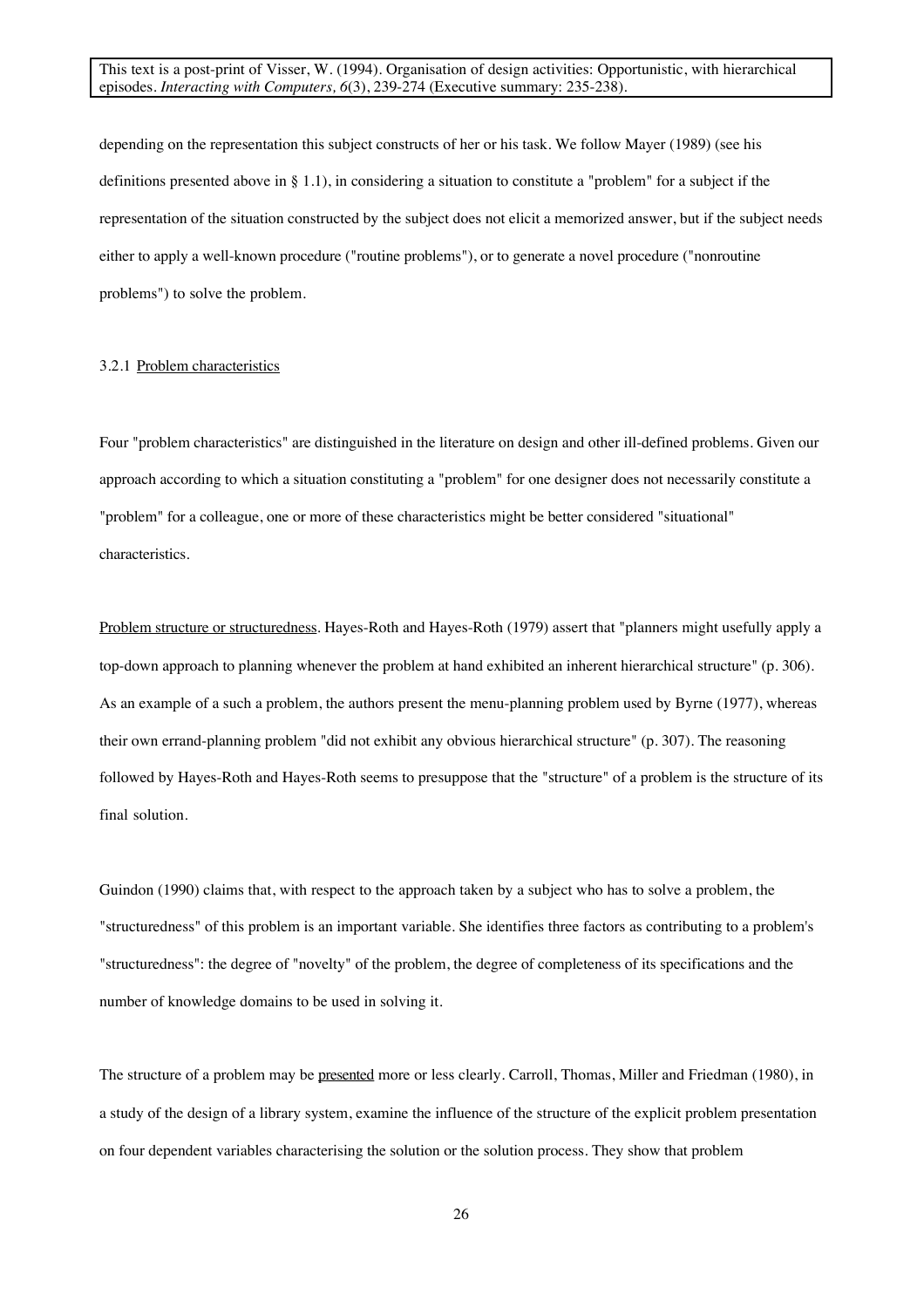presentations which are explicitly more hierarchically structured result in more stable design processes and more clustered solutions.

Time allotted for the task. Hayes-Roth (1979, quoted in Hayes-Roth and Hayes-Roth, 1979) has studied a variable which can be considered to be an "objective" "problem characteristic": the "amount of time available for plan execution". She "successfully induced alternative planning approaches by manipulating [this] amount of time.… For problems that imposed severe time constraints, most subjects adopted a top-down approach. For problems that imposed minimal time constraints, most subjects adopted a bottom-up approach." (Hayes-Roth and Hayes-Roth, 1979, p. 307)

Delay of implementation . Voss, Greene, Post and Penner (1983) consider that one of the two factors making socialscience problem solving quite difficult is the "delay from the time a solution is proposed and accepted to when it is fully implemented". This delay affects in particular solution evaluation. "Naturally, a good solution anticipates changes in conditions, but anticipation can be quite difficult." (ibid.) This argument of course also holds for design problems.

Inter-solvers agreement . The other factor taken by Voss et al. (1983) to make particularly difficult the problem solving in social science (and which may also apply to design problems), is "the lack of agreed-upon solutions". Comparing the social-science problems used in their study with those "used thus far in problem-solving research", the authors argue that the specificity of problems in the domain of the social sciences is their "lack of agreed-upon solutions": "social science problems seldom have solutions about which experts are in complete agreement" (p. 169). Voss and Post (1988) relate this point to Reitman's (1965) analysis of the role of agreement in constraint satisfaction among a community of solvers. In Reitman's terms, there is disagreement in the domain of social sciences regarding how to fill open constraints. That is why, according to Voss and Post, "it is possible … to have ill-structured physics problems.… for example, in new areas of research" (p. 263). The authors refer to Tweney (1981) for evidence which suggests that, in these conditions, problem solving in physics highly resembles politicalscience problem solving.

27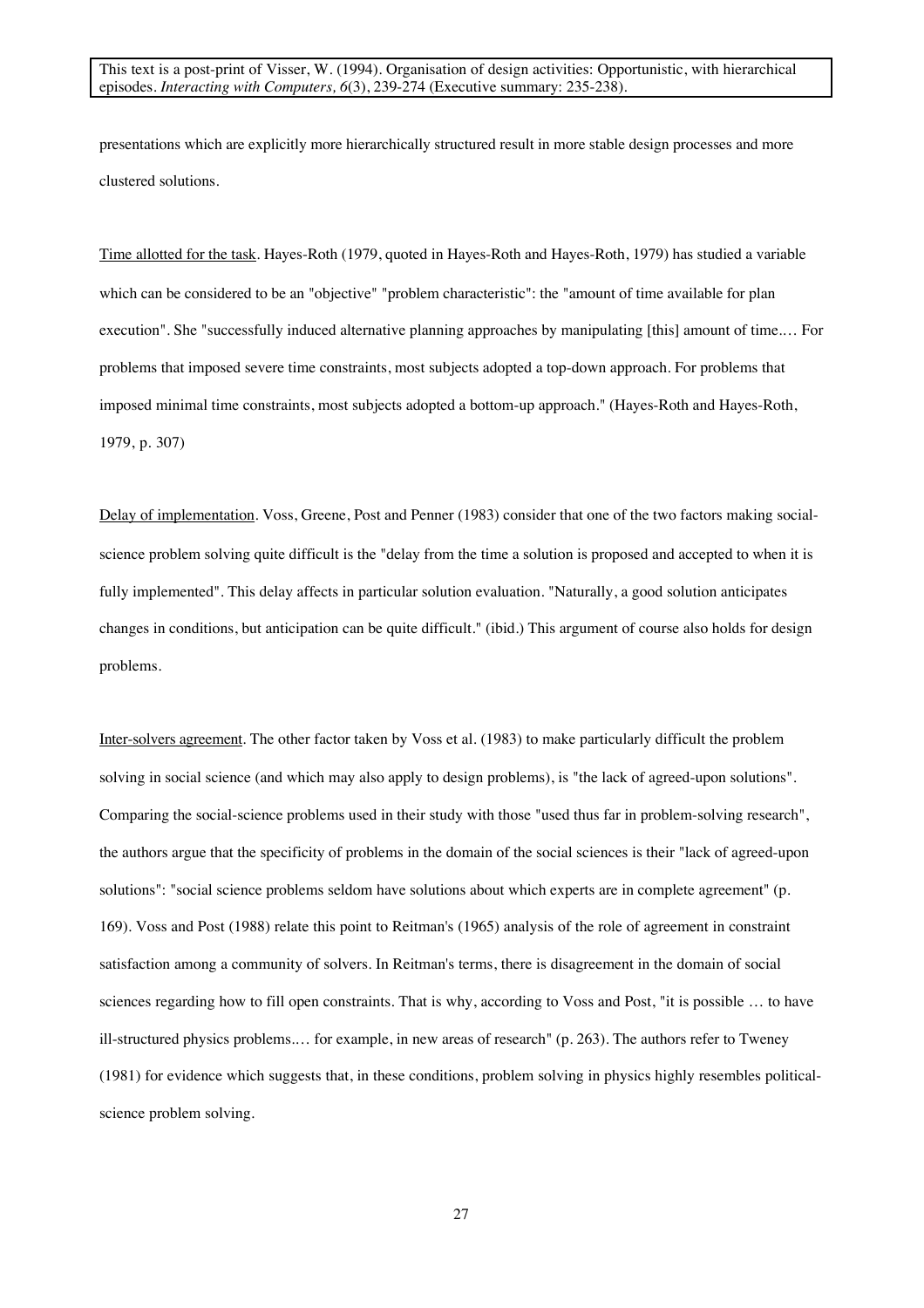Analysing the composition of a fugue, Reitman was, indeed, one of the first authors to conduct an empirical study on design problems, and to characterise these ill-defined problems (see also Reitman, 1964). He considers that the continuum ranging from well-defined formal problems to such ill-defined empirical problems as composing a fugue is related to the idea of "ambiguity": for ill-defined problems, there is little or no agreement, over a specified community of problem-solvers, regarding the referents of the problem attributes, permissible operations, and their consequences. That is why ill-defined problems do not have "correct" (or "incorrect"), but more or less "accepted" solutions (Reitman, 1964).

#### 3.2.2 Subject characteristics

Two "subject characteristics" are described below. In addition to the "classic" subjects variable "expertise", another, rather vague factor will be presented: "individual differences".

Expertise. In the problem-solving literature, differences in expertise between subjects have generally -even if implicitly- been considered as differences in level of expertise (expert vs. novice); differences in type of expertise have rarely been studied (but see Visser and Falzon, 1992, who have compared the way in which two expert designers in the same domain, but with different design experiences, differ with respect to various aspects of their knowledge organisation).

In the problem-solving literature, this expertise differentiating experts and novices has been analysed as depending on various factors, both static and dynamic (see Glaser, 1986; Glaser and Chi, 1988; Holyoak, 1991). In studies on design, however, most authors have focused on designers' static knowledge structures. In the studies on software design these structures have mainly been formalised in terms of "plans" and/or "schemas". Studies focusing on dynamic and strategic variables have shown that these differences in knowledge structures led novice and expert designers confronted with a same design task to adopt different strategies: experts tend to adopt a "depth-first", whereas novices a "breadth-first" strategy (see § 1.2, where the main critiques of the plan-based approach were presented, according to which this approach neglected the importance of strategic differences between experts and novices).

28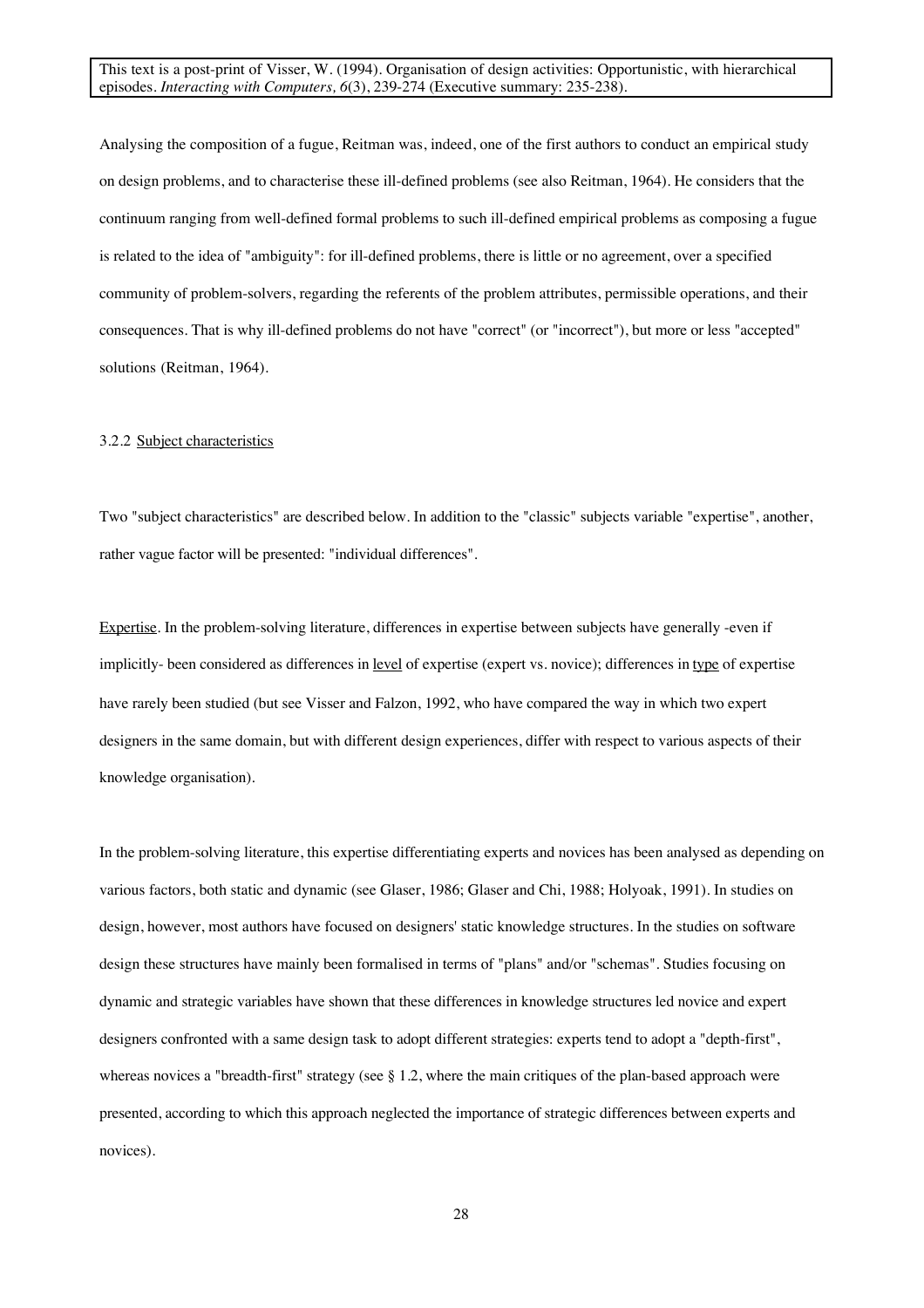Individual differences . This label is often used in clinical studies to cover one or more generally not specified "personality" variables. Hayes-Roth and Hayes-Roth (1979) use the term when they present the results of the Hayes-Roth (1979) experiment, in which "many of [the] subjects exhibited a strong proclivity to adopt a bottom-up approach regardless of problem characteristics. Even with explicit instruction, some subjects persisted in using the bottom-up approach." (Hayes-Roth and Hayes-Roth, 1979, p. 307)

## **3.3 Problem processing: why and how does a designer's activity become opportunistically organised?**

We suggested above that, in order for an activity to be organised opportunistically, there must be, in addition to the "planned" actions, "opportunities" which are also suggesting actions. These suggestions stem from the opportunities being taken into account and processed by knowledge sources other than the plan. These knowledge sources and the action-selection criteria will now be presented.

#### 3.3.1 Cognitive control criteria for action selection

This text focuses only on cognitive variables, but, of course, other criteria may also play a role in action selection: preferences for solutions or procedures due to personal variables or the "culture" of the enterprise: e.g., certain solutions are considered to be more "beautiful" or "elegant", or certain procedures are considered to be "better" in a particular enterprise.

In Hayes-Roth and Hayes-Roth's (1979) model, control of the planning process is done by an "executive", which has three levels: "priorities", "focus" and "schedule". Schedule decisions resolve conflicts between competing specialists "on the basis of relative efficiency, reliability, etc." (p. 290). Unfortunately, the paper provides no examples of these criteria in the analysed subject protocol.

Cognitive economy: the main selection criterion . We suppose that, from an information-processing viewpoint, the main goal underlying the designers' choice from several possible actions for the organisation of their activity is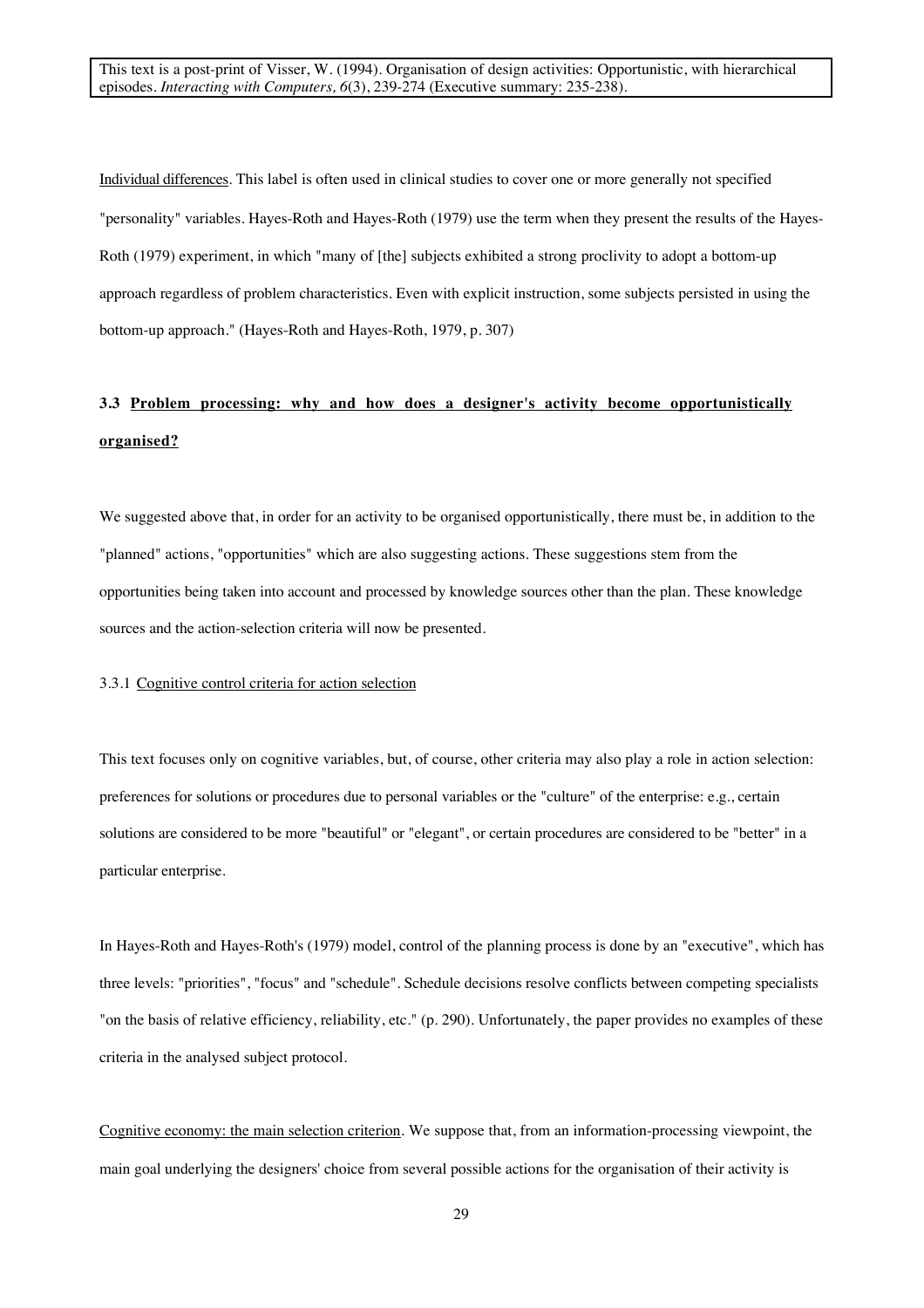supposed to be "cognitive economy" (Visser, 1990). At each step in the design process, control selects one action from those proposed. If an alternative-to-the-plan action is more profitable than the planned action from a cognitiveeconomy viewpoint, designers adopt this proposal: they, then, deviate from their plan.

The cognitive cost of an action depends on the number of information units to be processed and the nature of this processing (both the cost of accessing the required information, and that of using it). On the one hand, an action may be interesting from the viewpoint of cognitive cost provided that the information required for executing it is available, i.e. accessible without processing a large number of information units. This question applies to actions proposed in a concept-driven way, i.e., in the present context, actions proposed by the designer's pre-established plan(s). On the other hand, an action may become interesting because information available allows for its execution. Thus, e.g., if a solution procedure just developed by the designer to solve a subproblem can be applied on other subproblems, an important part of the information required for solving these subproblems is accessible at a particularly low cost.

N.B. The fact that a procedure formally "can be applied" is of course not relevant if the designer does not "perceive" this possibility. It is the perception of possibilities for actions "in" data "coming by" that plays a very important role in "opportunities" arising. The importance of such data-driven aspects in the organisation of design activities has also been underlined by other authors: Kant (1985) uses the terms of "discoveries" which are made and "good ideas" that the designer gets from the data.

Davies (1991) considers that "opportunistic episodes arise largely as a consequence of simple cognitive failures .... related to working memory capacity limitations" (p. 185). In our model, the limited capacity of working memory is only one of the various factors contributing to a designer choosing one action rather than another: it does not favour an opportunistic or a top-down approach. On the one hand, plans which -if followed- would lead to a top-down approach may be interesting from a cognitive-economy viewpoint because they organise into a relatively small number of chunks (better manageable in terms of working memory capacity limitations) the information-processing elements necessary to execute the design actions. On the other hand, alternative action proposals -leading, if the action is selected, to an opportunistically organised activity- may also be interesting from a cognitive-economy viewpoint. Because alternative actions lead to plan deviation, the "gain" of plan deviation must, of course, be greater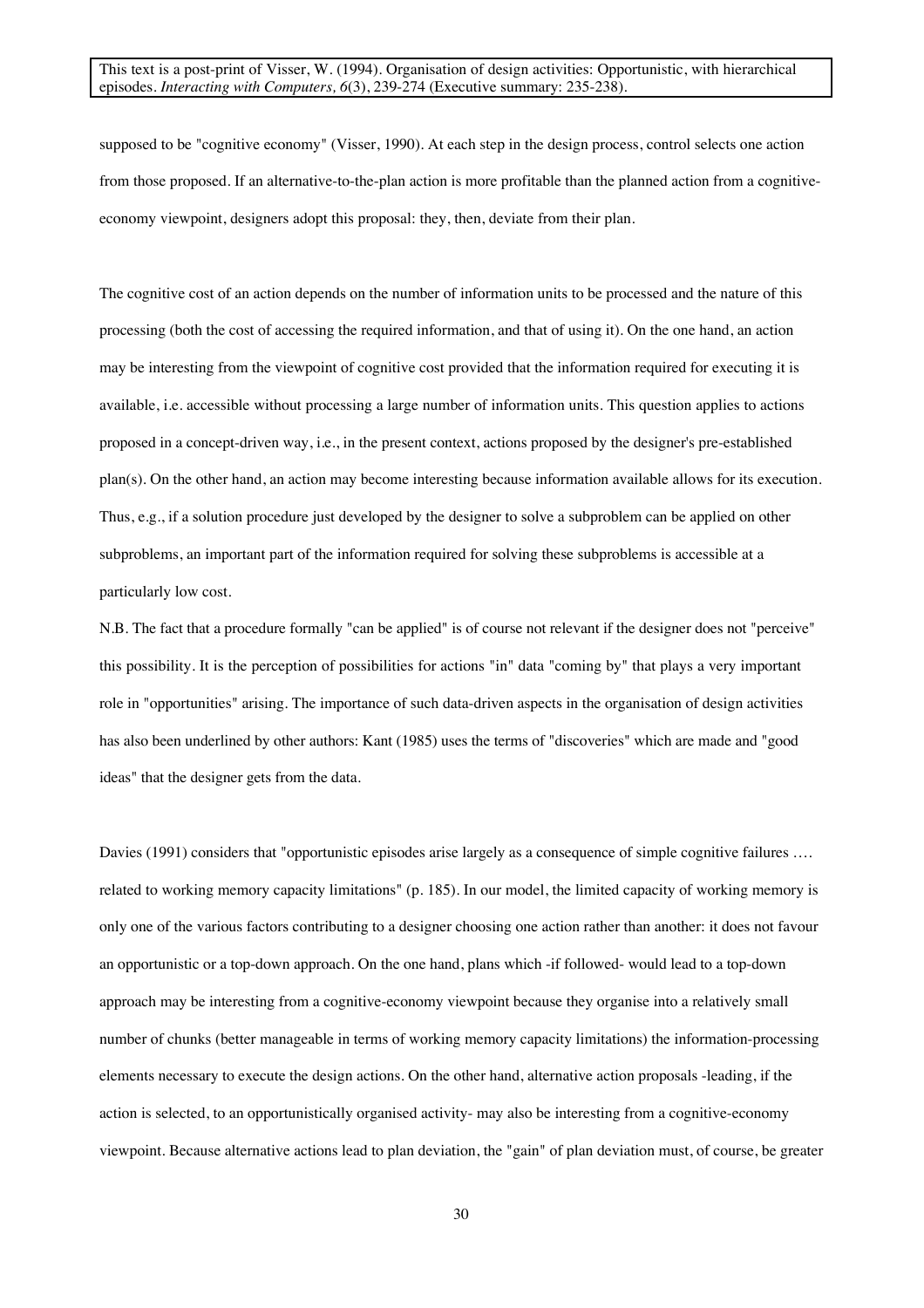than its "cost", i.e. the cost of resuming the plan. Plan resumption requires plan retrieval from memory, which generally may be relatively inexpensive for an expert, especially in routine tasks. Thus, the gain of plan deviation may be relatively high when an "alternative" action costs less, if executed now, than if executed later when it would be "its turn" according to the plan (several examples are presented below; others may be found in Visser, 1990).

"Difficulty": another term for "cognitive cost"? Several authors suppose that the "difficulty" of a problem domain, a design project, a design action, etc. may determine whether designers follow their pre-established plan, form a local plan, or deviate from their plan.

Both Ullman, Staufer and Dietterich (1987) and Davies (1991) observe that as design evolves, designers progress from systematic to opportunistic behaviour. Ullman, Staufer and Dietterich (1987) notice that at early stages, expert subjects usually follow an organised plan of attack, but that, as the design project progresses, "the complexity increases to the point where the designer can only keep a small portion of the whole design in short term memory or in front of him or her in the form of a sketch" (Ullman, Staufer and Dietterich, 1987, p. 65) Adelson and Soloway (1985) put forward that designers may "allow" themselves to deviate from "systematic expansion". Jeffries et al. (1981) observe that the difficulty of an action proposed by the plan followed by a designer may lead the designer to skip this action.

If the "difficulty" of a problem plays a role in the approach taken to the problem, one may ask which problemsolution aspects are processed first: the difficult ones or the easy ones? Kant (1985) observes that the most difficult, most problematic problem-solution aspects are handled first (an aspect of the algorithm which is a potential problem "is more likely to be expanded to ensure that the algorithm as a whole is feasible", p. 1366). Also, according to Guindon, Curtis and Krasner (1987), two general heuristics used by designers are to select the most difficult subproblem first, and to postpone the solution of a subproblem if it is known to be trivial. In a study by Malhotra, Thomas, Carroll and Miller (1980) on novice designers, a majority of the subjects claim to have tackled the more difficult problems first. However, neither this, nor other "selfreported strategy variables" were correlated with the final designs. Spohrer (quoted in Rist, 1990) suggests that either "simplest-first" or "hardest-first" orders are possible, but Rist (1990) himself observes (or only supposes?) that these "more rational methods" are reserved to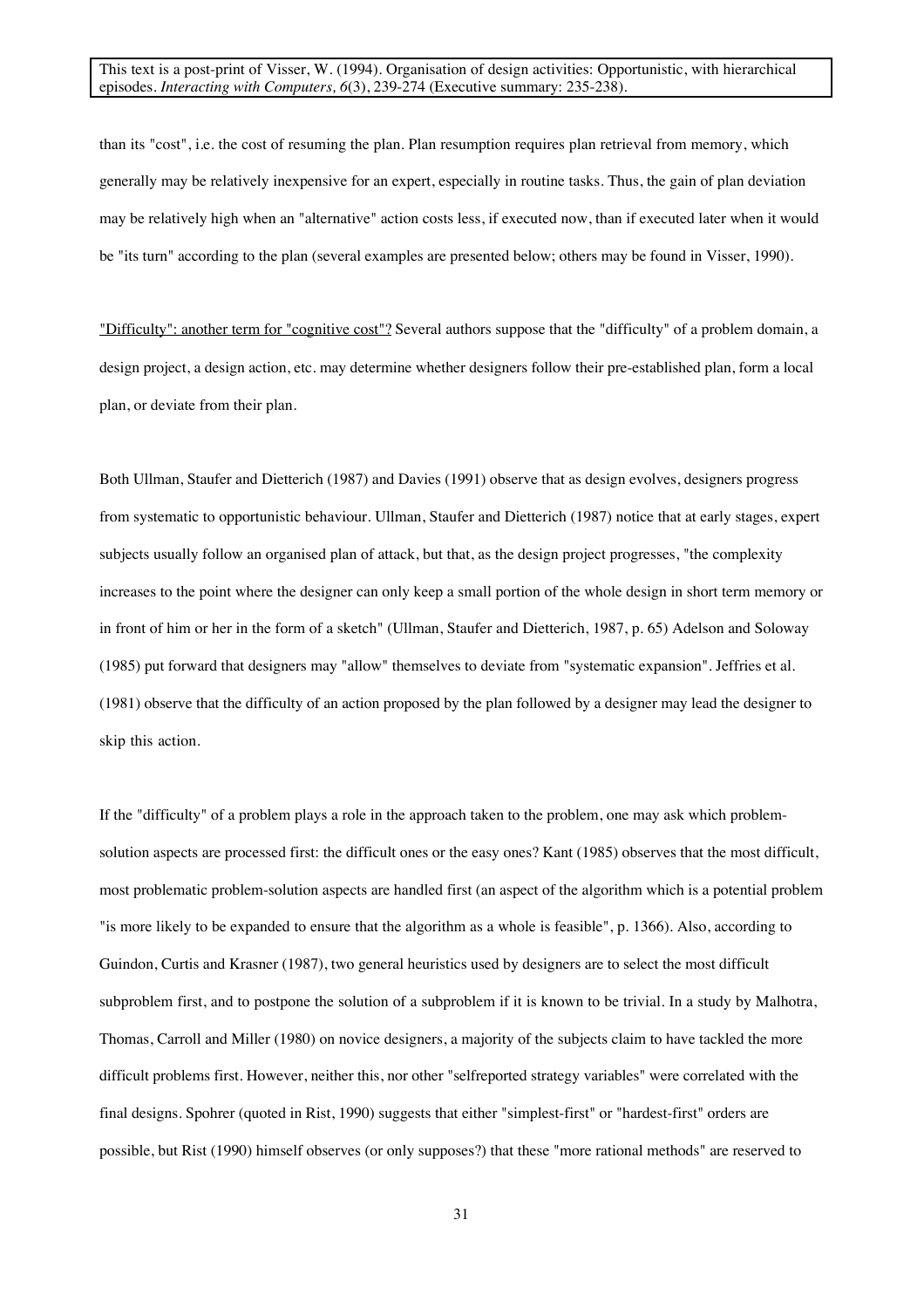experts and that, before acquiring this expertise, novices tend to proceed by random selection. In conclusion: even if, put together, the elements proposed by these various authors do not constitute a completely non-ambiguous answer, most authors seem to think that designers start by the most difficult aspects.

This "difficulty", which seems to play a role in the approach taken to a problem, is it only another term for "cognitive cost", is it a "type" of "cognitive cost", is it a situational characteristic, a factor of "cognitive cost", …? (see Byrne, 1977, for whom the "easiest" component-processing order is the one which "economizes on effort"). The question -and the fact that the answer is not obvious- may be taken to show that these notions are not (not yet?) sufficiently specified.

"Cognitive economy" in A.I. Lenat, Hayes-Roth and Klahr (1979) use the term "cognitive economy" to describe the productivity of systems, heightened without sacrificing expressibility. "*Cognitive economy is the degree to which a program is adapted to its environment*, the extent to which its internal capabilities (structures and processes) accurately and efficiently reflect its environmental niche." (p. 3) The authors propose a certain number of techniques enabling programs "to (semi-)automatically improve themselves and thus increase their productivity". One family of techniques, "caching", is contrasted with psychological ideas of economy and the authors present psychological evidence in order to support their idea.

"Caching" is "storing the results of frequently-requested searches, so [that] they needn't be repeated over and over again; i.e., *intelligent redundancy*" (p. 3). The authors refer to psychological experiments by Rips, Shoben and Smith (1973) and by Hayes-Roth and Hayes-Roth (1975, 1977). These authors, indeed, presented counterexamples to the hierarchical retrieval schemes proposed by earlier cognitive psychological research on semantic networks (particularly, Collins and Quillian, 1969, 1972). Hayes-Roth and Hayes-Roth (1975) proposed "an adaptive model of memory, in which all learned relations are represented directly, with strength proportional to experience. There is also good evidence for redundancy in the network, with multiple routes connecting nodes representing particular pairs of concepts." (Hayes-Roth and Hayes-Roth, 1975, p. 519, quoted in Lenat, Hayes-Roth and Klahr, 1979, p. 28) (see also the concept of "knowledge compilation" introduced by Anderson, 1986, as "the general learning mechanism")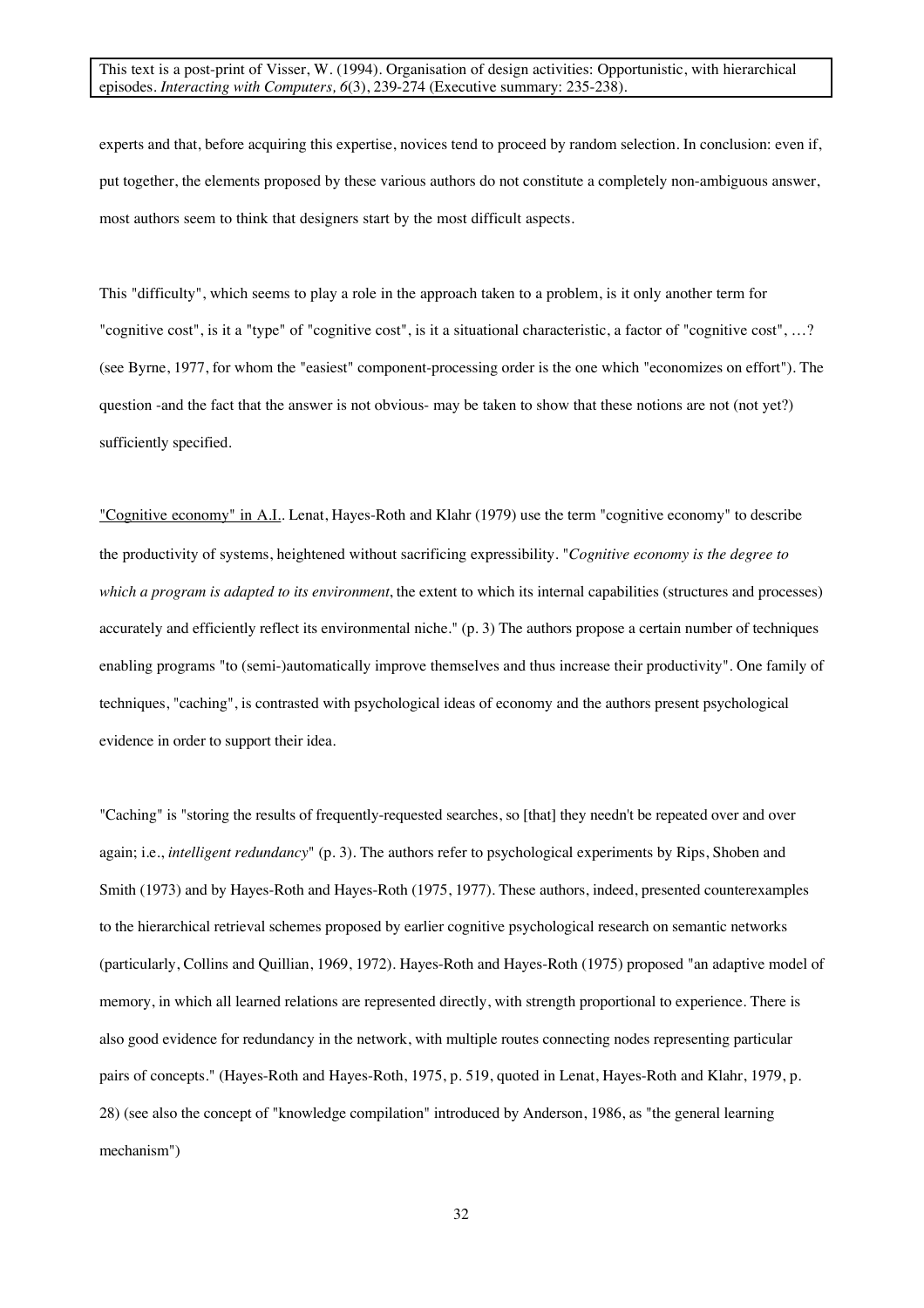Only "caching" techniques are discussed by the authors in reference to psychological data. The other techniques and characteristics proposed by Lenat, Hayes-Roth and Klahr (1979) as being useful for intelligent systems "having more potentially interesting things to do than they have resources to pursue" (p. 41) could, however, also be psychologically "plausible". These are techniques for "dynamic self-monitoring and self-modification" (i.e. learning), "expectation-filtering", and the use of "multiple levels of abstraction". All these are characteristics which the authors suppose to be needed by "A.I. systems … addressing the same question facing intelligent humans: 'What would I most like to accomplish next, and how can I do that economically?'" (p. 42).

A second criterion: "Importance" of the design actions proposed. This second action-selection criterion only plays a role when the designer has to choose from several actions at equal cost. Examples of two factors contributing to the importance of an action are the importance of the type of the action and the importance of the type of object concerned by the action (for more details, see Visser, 1990). E.g., fixing the omission of an operation which has been forgotten seems to be an important action, independently of the type of operation: as soon as the designer discovers that he has forgotten an operation, he fixes it. Verification is an important action if it concerns operation "durations", but not if it concerns operation "identifiers": the engineer frequently deviates from his plan in order to verify the duration of an operation, but never to verify its identifier.

Other criteria? In addition to the heuristics for ordering problems dependent on their difficulty, Guindon, Curtis and Krasner (1987) propose other problem-selection heuristics:

• if the solution of a subproblem affects, or is necessary for, the solution to another subproblem, attempt to solve the former subproblem first (see Byrne, 1979's "goal reordering" depending on the constraints between goals); • if a subproblem is at a too low level of detail, postpone trying to solve it;

• if, after a certain amount of effort, no satisfactory solution has been reached to a subproblem, shift the focus on the subproblem, by temporarily abandoning it.

Do these heuristics translate what we call action-selection criteria? The first one concerns a dependence between problems: according to Byrne, this variable contributes to the cognitive cost of the corresponding action(s).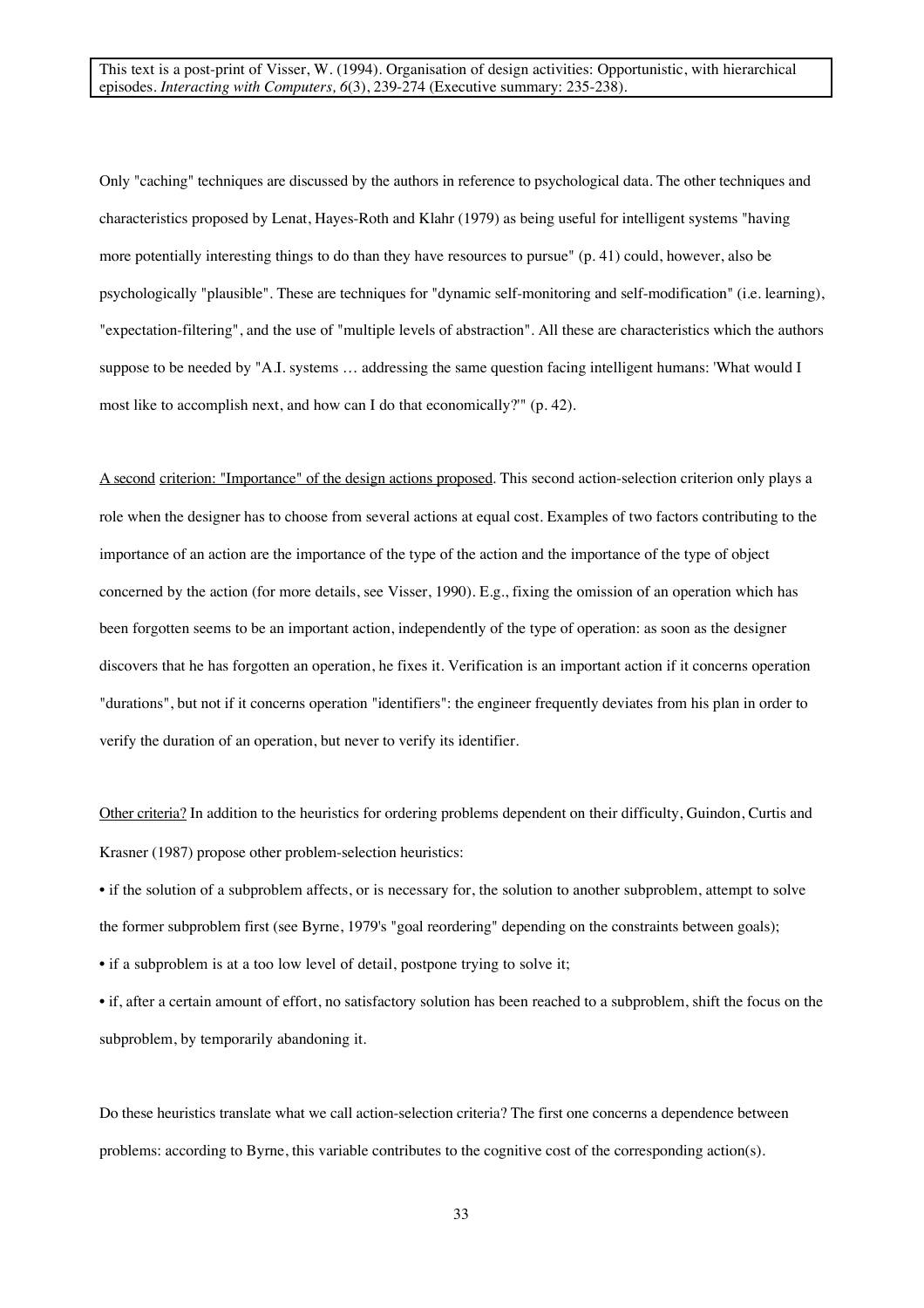"Cognitive cost" seems the variable underlying the last strategy, expressed as it is in terms of "effort". In order to relate the second heuristic to the action-selection criteria, an analysis of its motivations is needed: why should one postpone solving a low-level problem? What happens -to other problems and to the conditions of them being solved- if one solves a "too" low-level problem?

#### 3.3.2 "Opportunities" leading to the proposal of cognitively interesting actions

According to our approach to "opportunism" presented above, the main factors leading to alternative-to-the-plan design actions stem from "taking advantage" of "opportunities", i.e. from data-driven processing of information, (permanent) knowledge and (temporary) design representations. Taking advantage of these "opportunities" rather than following a pre-established plan will, indeed, lead to an opportunistically organised activity.

Reformulating to some extent the six processes presented in Visser (1990, where more details and examples can be found), we identified six categories of data candidates for being "taken advantage of". In these categories, two distinctions are used: (i) between different types of data: information from external sources, knowledge (rather "permanent" mental structures) and mental design representations (rather "temporary" mental structures); and (ii) between different ways in which designers may encounter these data: the designers may receive the data from an external source, they may construct them themselves (e.g., by analysis, exploration, or taking a different viewpoint on them), and they may "come across" them when "drifting". The first distinction, between different types of data, is unambiguous, but the second one is subject to discussion. Some possible other distinctions will be discussed below. E.g., construction of information could have been a category embracing all the others: nonetheless, separate categories have been created, instead, in order to emphasise particularly interesting observations.

The examples presented below come from the observations made on the designer of the functional specifications (Visser, 1990). Examples could also have been taken from the software-design study (Visser, 1987), but we have chosen to refer to only one study in order to avoid the risk of confusion between similar but different design components used in the two studies.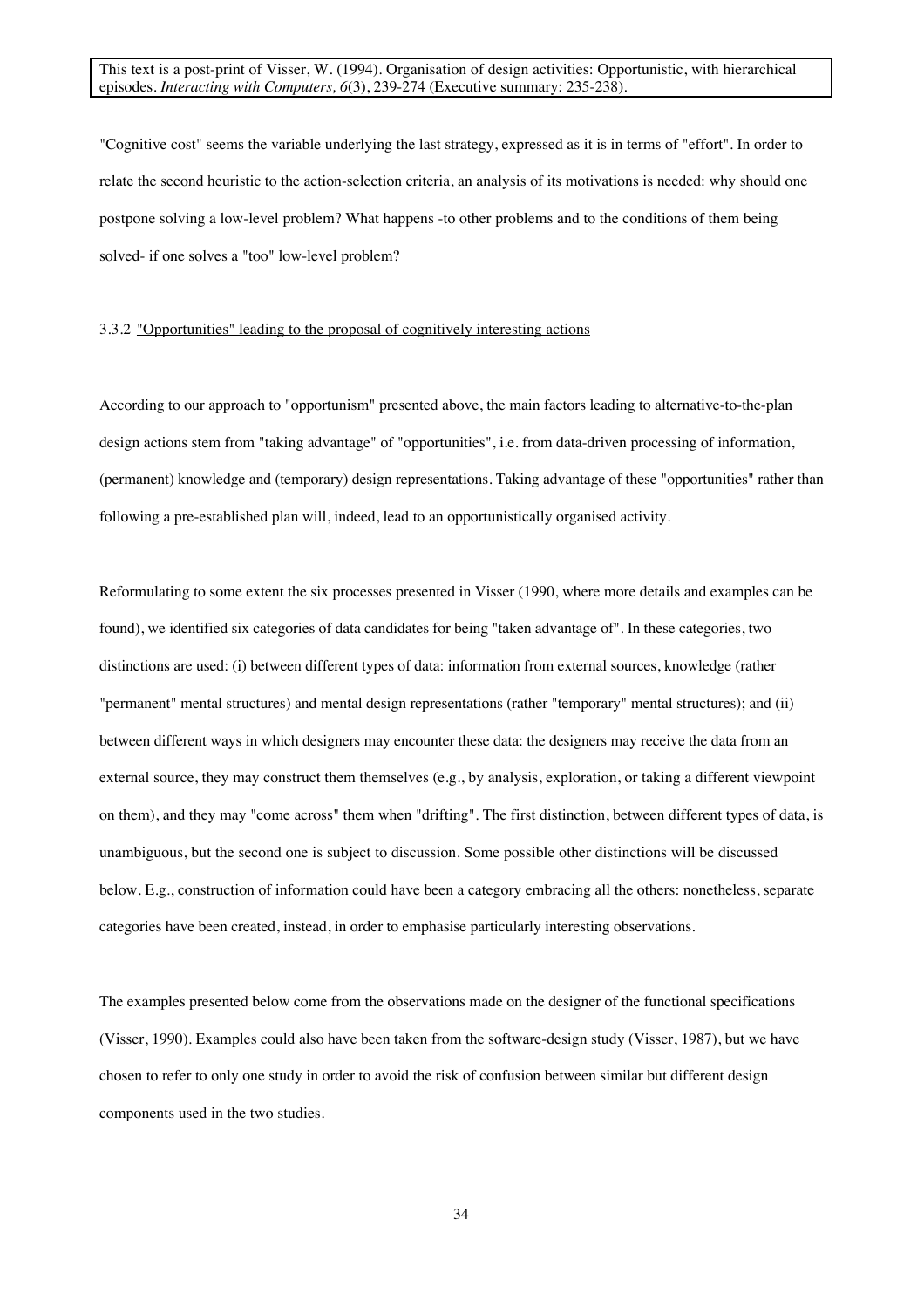#### 1. Information provided to the designer by an external information source (in particular, the client or a

colleague).The client may communicate modified requirements to the designer (see examples in Morais, 1987). Colleagues may present designers with new, relevant information, because they are specialists in other domains, and / or have another viewpoint on the current design state. In both cases, designers could receive this information from an external source and decide to put it aside until later, when it would be "its turn" to be processed in the context of a planned action. In general, such information is, however, taken into account immediately. This may be because it applies to aspects of the design already handled: therefore it involves additions or modifications to be made in the design as it exists already -and not in parts of the design still to be handled. However, the reason may also be that, once the information has been processed to decide if and when the designer will need it, the main part of the processing required for the corresponding specification action has been done. The main part of the action's cognitive cost has, thus, been "paid": if the action were postponed, this "expense" would be "for nothing".

This existence of external information sources providing data at unforeseeable moments, and concerning unforeseen design aspects, introduces an important difference between professional design and design such as it may be observed in controlled experiments. It provides one of the sources of opportunism in "real" design.

2. Information the designer "comes across" when "drifting" . In Visser (1990), we defined "drifting" as involuntary attention switching to a design action other than the current one, noting that rather than calling it "involuntary", one might consider it as "not yet explained". It may lead to phenomena verbalised as "I am thinking of X", or "I might rather do Y now" because "I am afraid to forget it otherwise".

We suppose that drifting occurs in particular when it is difficult to attain the current goal. In these conditions, designers often look, at various places, for possibly useful information. During these explorations, they can come across data whose use is "obvious", but for a design action other than the current one. Therefore, drifting is likely to occur during information search that is not guided by precise hypotheses concerning the location of the information or its retrieval procedure.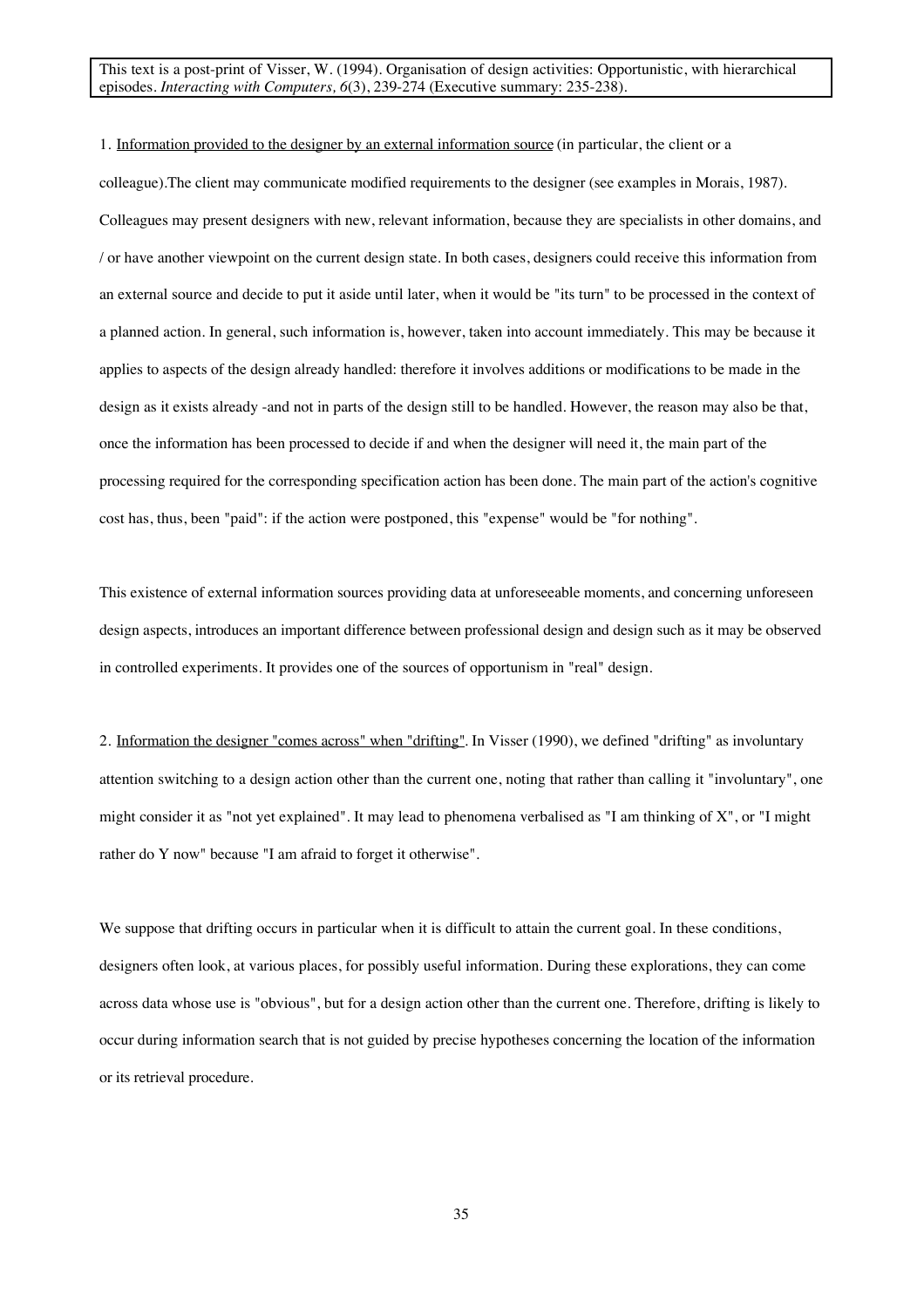*Example*. The designer, involved in the specification of an operation Ox, finds its ending conditions hard to define; he thinks and hesitates: "What shall I put there? ... I don't know". He does not seem to know which information is required to define these ending conditions and which information source(s) could be consulted. He, then, interrupts his current definition (operation Ox) to define the ending conditions for the following operation, Oy, remarking: "There, I know what to put".

On the one hand, drifting may occur at different problem-solving stages: it may occur when designers are looking for information required for the current design action, thus before they have identified this information; or once they have got the information, but before they have used it for the current design action. On the other hand, designers may drift from information provided by different sources, external information sources or their own knowledge (an internal information source).

*Example*. The designer is specifying an operation Ox using a "tool plate", i.e. a document providing information on operation durations. During this consultation, he is "struck" by a modification of other operation durations made by colleagues<sup>4</sup>. He interrupts the specification of  $Ox$  in order to take into account this modification in the specifications of these other operations.

In every case of drifting, the designer comes to focus on information other than that required for the current design action, except when one considers opportunities of the following category also as "drifting".

3. Information constructed by considering data from another viewpoint . Information used -or looked up, but not yet used- for the current design action may also -or rather- be used for another action because it is also -or ratherconsidered from a viewpoint other than the one taken on the information as it is used for the current action.

*Example*. Several times during his functional-specifications task, the designer happens to consider information under use also from a mechanical viewpoint, leading him to switch to his mechanical-specifications task, which, in principle, was finished before the functional specifications.

 $\overline{a}$ 

<sup>4</sup> Different designers collaborate on the design project, using and modifying the same documents.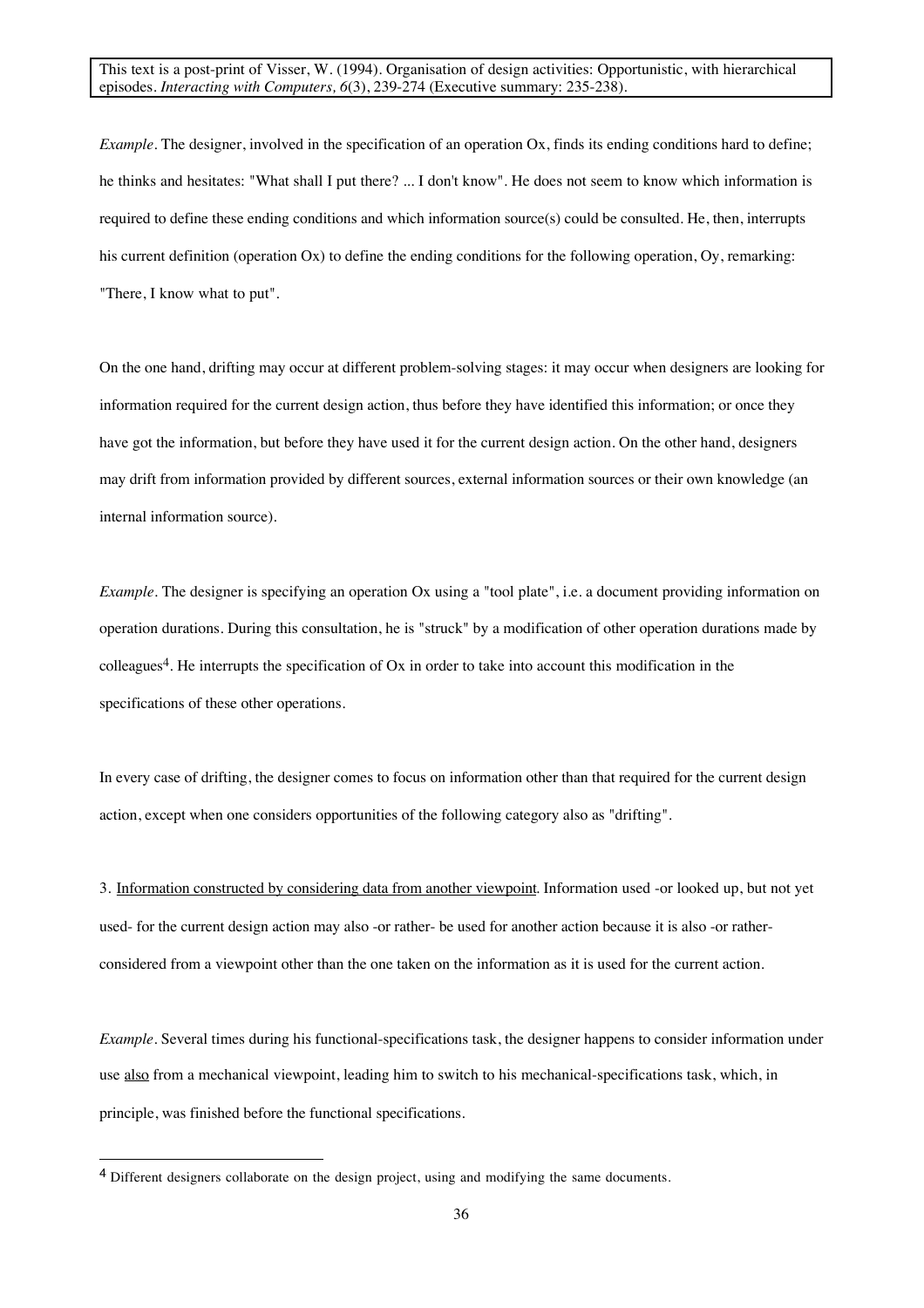We noticed above that this category could have been put together with the previous one, i.e. "drifting". It could also be considered as a subcategory of the following one, construction of information.

4. Information constructed as a by-product of problem-solving actions , such as analysing the problem specifications, developing and evaluating solutions, exploring the implications and consequences of a proposed solution (this category has also been identified by other authors; see Guindon, 1990; Kant, 1985; Voss et al., 1983).

*Example*. Frequently the specification of an operation Ox leads the designer to verify a "corresponding" operation Ox'. Ox' may be the "same" operation taking place on another workstation (such as the Fast Advance Movements of the Second Phase Workstation and the First Phase Workstation), or the "same" operation at another speed (such as the Fast and Slow Advance Movements). Such deviations may occur because processing an aspect of Ox makes the designer think that he has forgotten, incompletely specified or ill specified, this aspect of Ox'.

#### 5. Mental representations of design objects activated by the representations used for the current design action,

through activation-guiding relationships existing between the two sets of representations. Four of these relationships leading to switches between design-object representations being activated were identified: analogy, prerequisites, opposites and interaction.

The "goal reordering" observed by Byrne (1977) may be related to this process. This reordering of the processing of design components was made in order to avoid the need for backtracking. In order to achieve such an "optimal" order of goals, the design-component representations must be related in memory in terms of their mutual constraints, or in terms allowing these constraints to be calculated.

*Example*. The designer considers "first-phase tooling" operations (operations made in order to shape the rods) as analogous to their corresponding "second-phase tooling" operations (finishing the rods). He continually switches between the specifications of such analogous tooling operations: often he takes advantage of the specification of a first-phase tooling operation O1 to specify, by adaptation of this O1 specification, its corresponding second-phase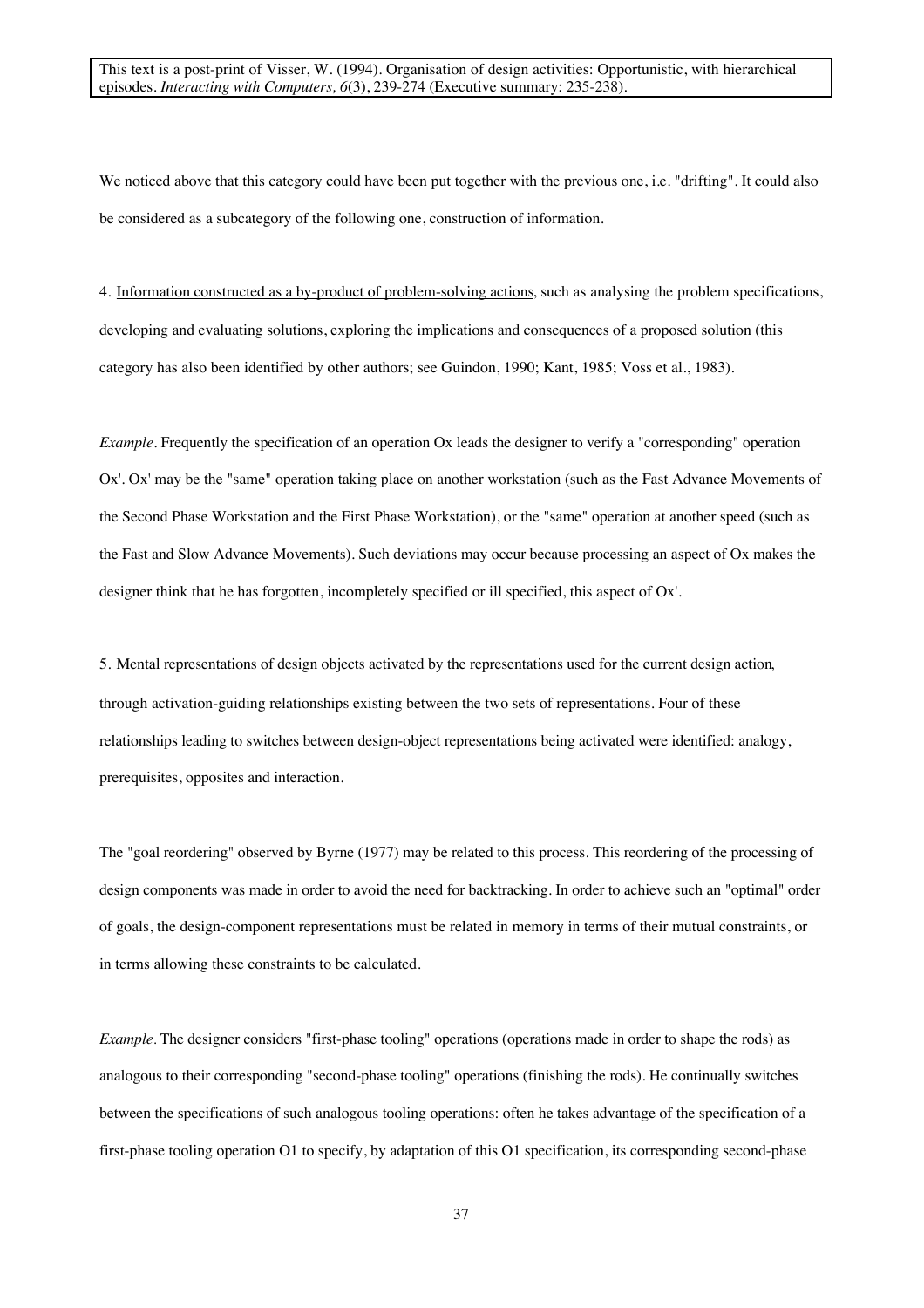tooling operation O2. Frequently, an O1 specification "makes him think" of an omission or error made on the corresponding O2 operation.

6. Mental representations of design procedures available because they have just been developed for the current design action. According to his plan, the designer constantly switches from one type of design-component aspect to be specified to another type, and, thus, from one type of design procedure to develop and / or apply to another. Sometimes, however, he decides to specify the same aspects of a series of design components "in a row" (see Détienne's, 1991, "reuse in a row").

*Example*. Having specified a particular aspect of a design component Cx leads the designer to also specify this aspect of one or several other components Cy - Cz. E.g., the designer defines the starting conditions of five consecutive operations ("consecutive" according to the plan). It also occurs that a series of aspects is specified of a series of design components: the starting and ending conditions of a number of consecutive operations are defined "in a row".

The last two categories of opportunities stem from taking advantage of design procedures being available "at low cognitive cost", because having just been developed and, thus, -that is our hypothesis- still available as one single chunk in (working) memory. Indeed, retrieving from memory a procedure which constitutes one single chunk is less expensive than having to develop this procedure from pieces (later on, when it will no longer be available as one chunk in memory).

### **3.4 Problem situations and problem processing: concluding remarks**

This section may be concluded by two remarks: the first concerns the nature of the "problem characteristics", the second the relation between the situational and the processing characteristics.

As noticed, so-called "problem" characteristics may be related, not to the "problem" task alone, but to the situation, i.e. the combination of task and subject. In particular, this is the case of "problem structure": it constitutes a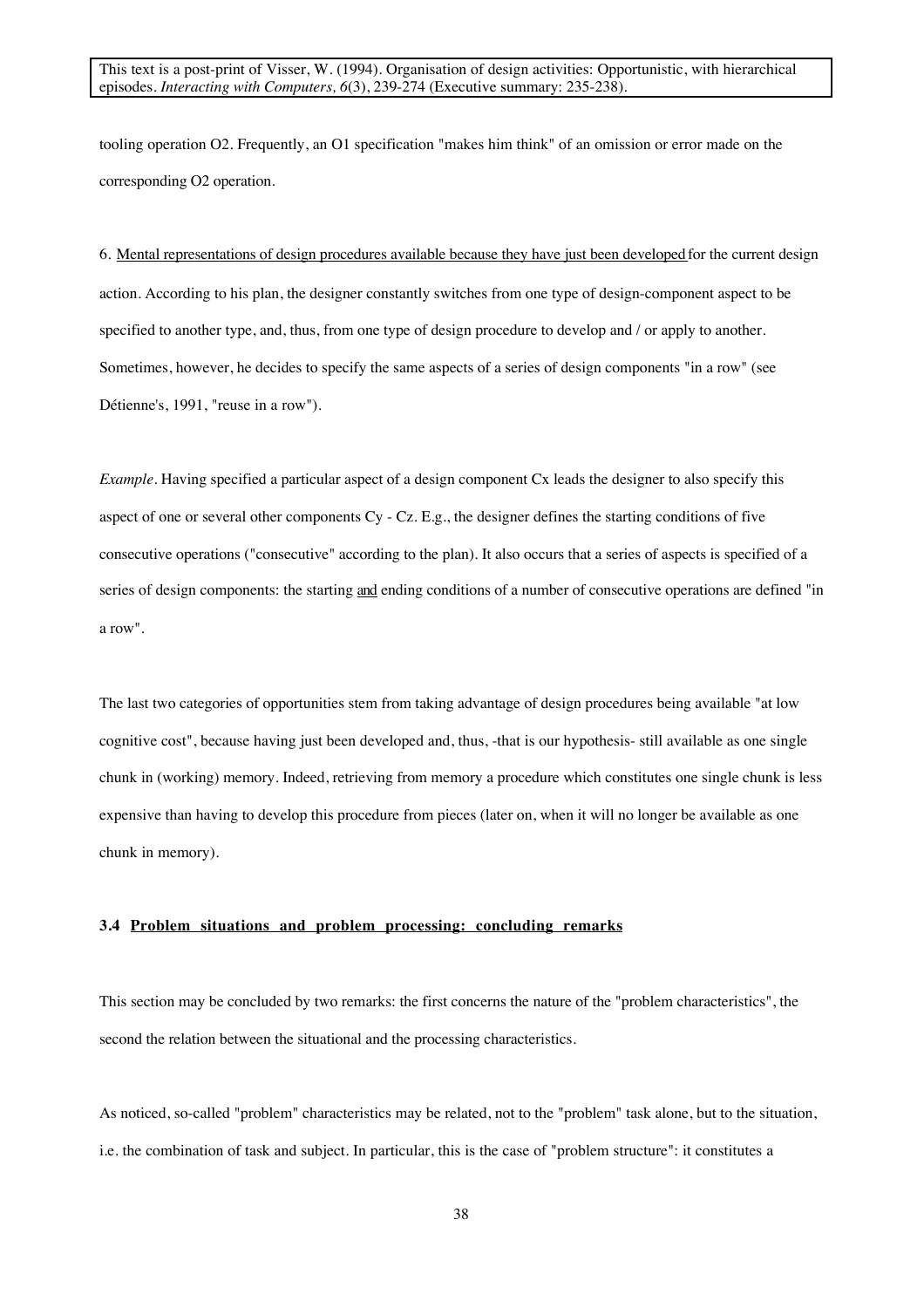dimension in which the value depends on the subject confronted with the problem situation (see also the remark by Ullman, Staufer and Dietterich, 1987, concerning the difficulty to give an "objective" definition of the abstraction levels of a problem).

Some elements for the necessary articulation between situational and processing characteristics have been presented along this section. We noticed how the "goal reordering" observed by Byrne (1977) might be due to the activation of representations of design objects (here meal courses corresponding to the goals) by the representations used for the current design action (design of the current meal course).

The relations between problem-situational variables and the processing of the problem may be mediated by actionselection criteria: the structure of a problem situation may be supposed to contribute to the "cognitive cost" of its processing. Byrne considers the "easiest" component-processing order -result of the "goal reordering- to be the one which "economizes on effort".

These relations and dependencies remain to be examined further. As noticed, a necessary step in this investigation is the specification of the different notions which have been used: in particular "cognitive cost", "effort" and "difficulty".

#### **4. DISCUSSION**

Before closing with a discussion of some of the consequences of our conclusions for design support tools, this section will sum up the main points of this paper.

Summary of the results . The results discussed in Section 2 were considered as supporting our stand that, even for experts involved in routine design, retrieval of a pre-existing plan does not characterise the organisation of their actual activity appropriately. Such a plan which -if it is followed- may lead to systematically organised activities, is supposed to be only one of various action-proposing knowledge structures. Often, these knowledge sources make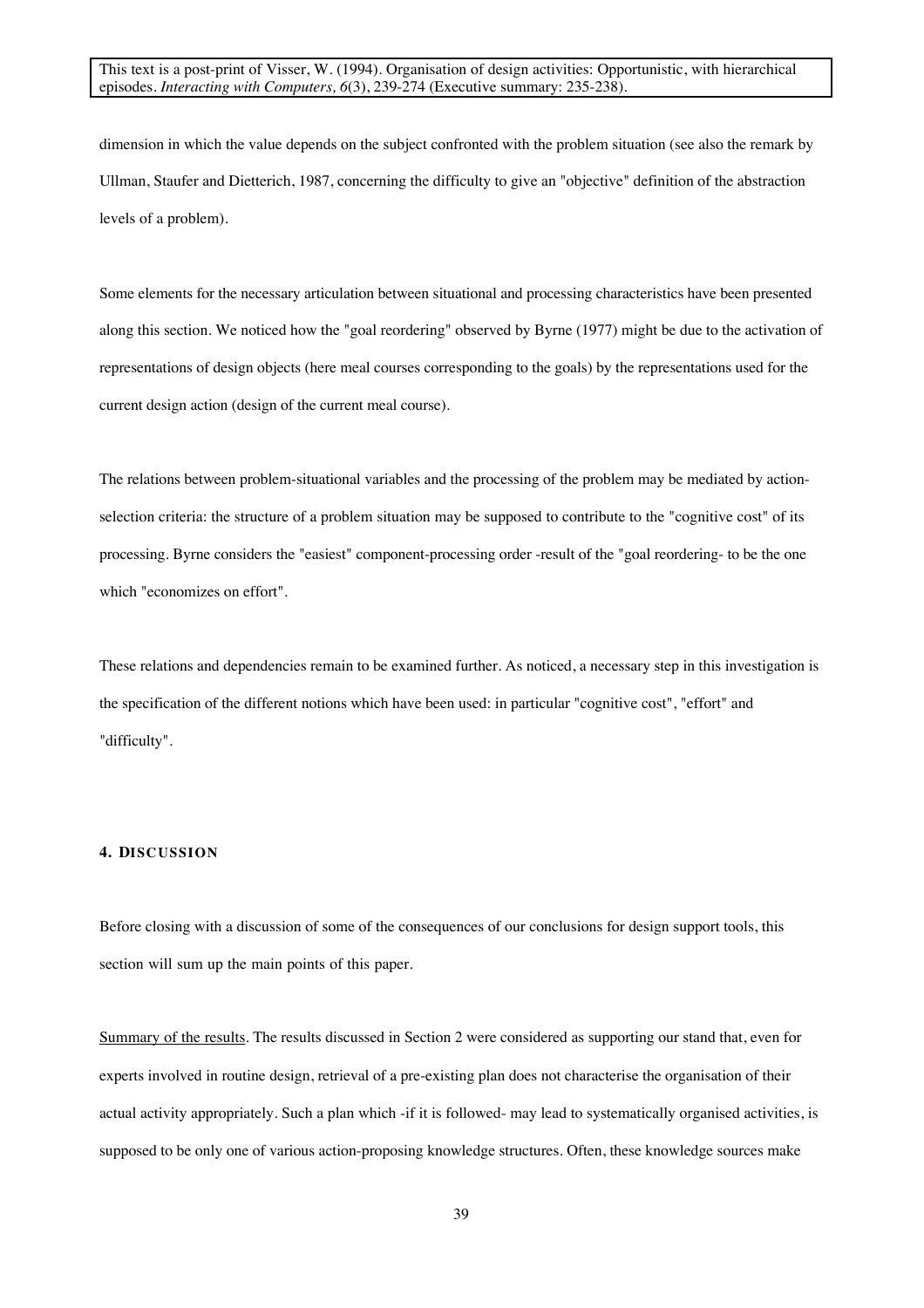designers perceive "opportunities", i.e. other possibly interesting design actions. The choice of the one design action to be executed then depends on action-selection criteria, the most important being cognitive economy. Pre-existing plans may be interesting from a cognitive-economy viewpoint because executing an action for which such a schematic memory representation is available may cost relatively little if all schema variables relevant for execution have constant or default values. But if other knowledge structures propose relatively more economical actions, designers may deviate from their plan. In particular this is true for experts, who may be supposed to possess -or else to be able to construct without great difficulty- a representation of their activity which allows them to resume their plan later on, when it once again becomes profitable to do so from the viewpoint of cognitive economy. Having to compare several action proposals and taking into account the cognitive cost of an action are two characteristics which probably only appear in "real" design. This may explain why in laboratory experiments, one mainly observes systematically organised design activities.

Section 3 presented two types of factors contributing to the possibly opportunistic organisation of an activity: "situational" factors, characterising "problem situations" (i.e. task-subject couples), and "processing" factors, qualifying a designer's knowledge sources and their use in design problem solving. Because "situational" factors depend upon a designer's knowledge and processing of the design task, "processing" factors are considered to be the most relevant ones for a model of design activities, but the two types of factors remain to be articulated.

Design support tools: assisting opportunistically organised activities? The conclusions of this paper may inspire, at least, two approaches to design assistance: given the opportunistic organisation of the activity of designers working "in total freedom", one may either try to use tools to prevent this type of proceeding, or offer designers such tools as would assist them in their "natural" way of proceeding.

Therefore, examples of questions which may be asked are the following. Should a designer be allowed to have an opportunistically organised activity? If so, should the designer be assisted in this activity -or should assistance be restricted to systematic aspects of the activity, at local levels or even only at the global level? If one wishes to assist the designer (also) in the opportunistic aspects of the activity, how might this be done?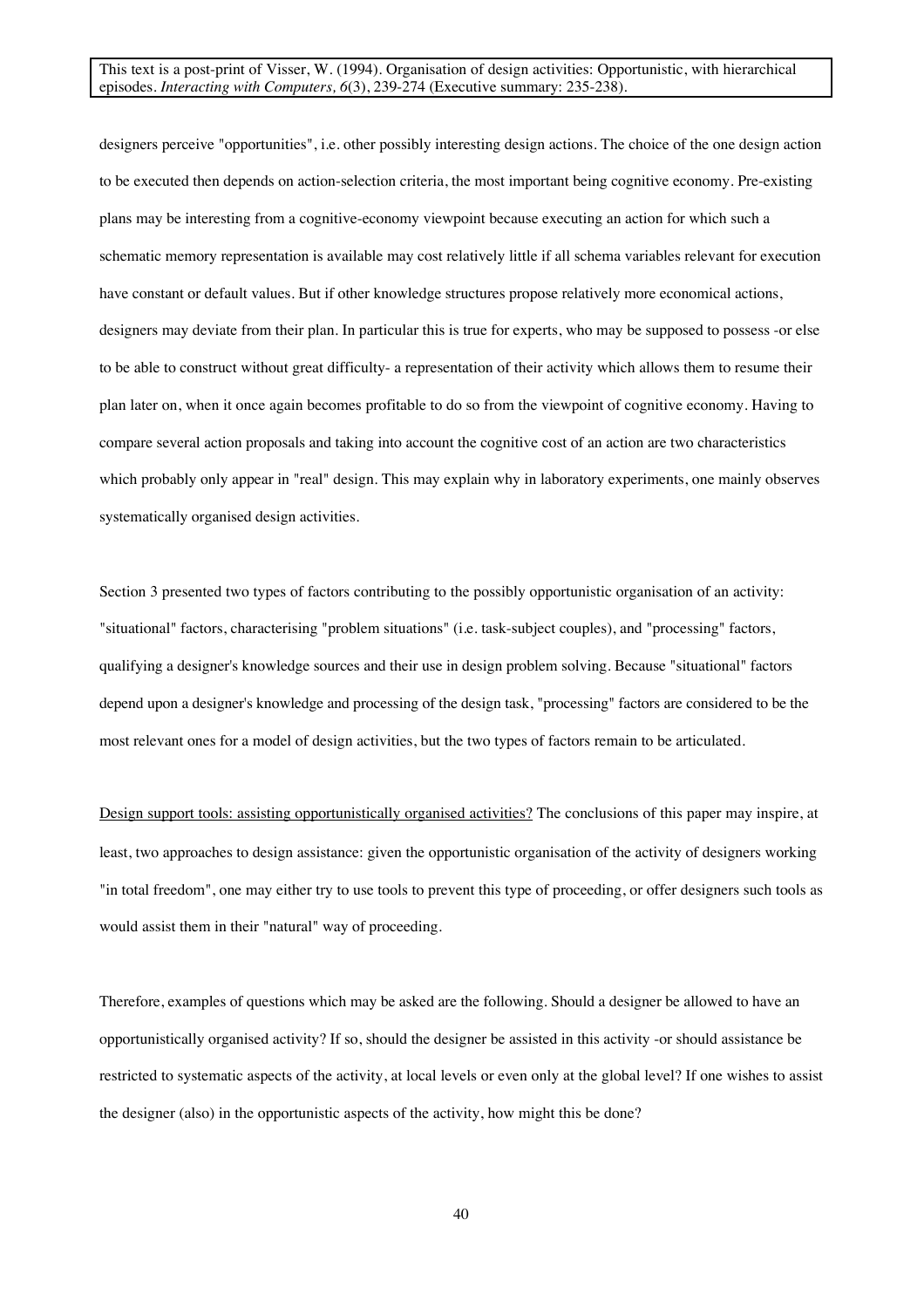In an evaluation study of a programming environment which supports a particular top-down approach (a retrospective strategy), but in which plan revision is made very tedious, Hoc (1988a) shows that professional programmers working with this system may generate non-optimal solutions when, in order to repair planning errors, they awkwardly modify modules at a very low level.

Lebahar (1989) observes that the use of CAD in architectural design modifies the actual activity by inducing a hierarchical organisation in the design solutions according to the "producible" objects, i.e. depending on the possibilities CAD makes available to its users.

Green, Gilmore, Blumenthal, Davies and Winder (1992) note that "a classic example of the problems of [objectoriented programming systems] during the design process is caused by the imposition of top-down design, such as the requirement to state the class hierarchy before the methods can be defined" (p. 18). The Smalltalk-80 environment is presented to illustrate these problems. Détienne (1990a) observes similar problems in her evaluation of another object-oriented environment, O2.

We judge that assistance tools should be compatible with the actual activity. If design is opportunistically organised, a support system which supposes -and therefore imposes- a hierarchically structured design process will at the very least constrain designers and will probably even handicap them (see Visser and Hoc, 1990).

Most existing tools are, however, backed up by prescriptive or analytical, task-experience based models of design, i.e. not by data on the actual activity to be supported, and they are limited to certain tasks during the "detailed design" stage, e.g., to the "editing" (coding) task in text or program production, or to "drawing" in many engineering tasks; they do not support "conceptual" design.

In a paper focusing on the planning component in the production of text (not "editing" but "writing"), Bisseret (1987/1990) distinguishes between the plan of the product (the final text) which is hierarchical, and the plan of the activity (in our paper referred to as its "organisation") which is opportunistic. He notices that most planning tools are plan editors which are based on a strictly hierarchical top-down model, and which, consequently, do not really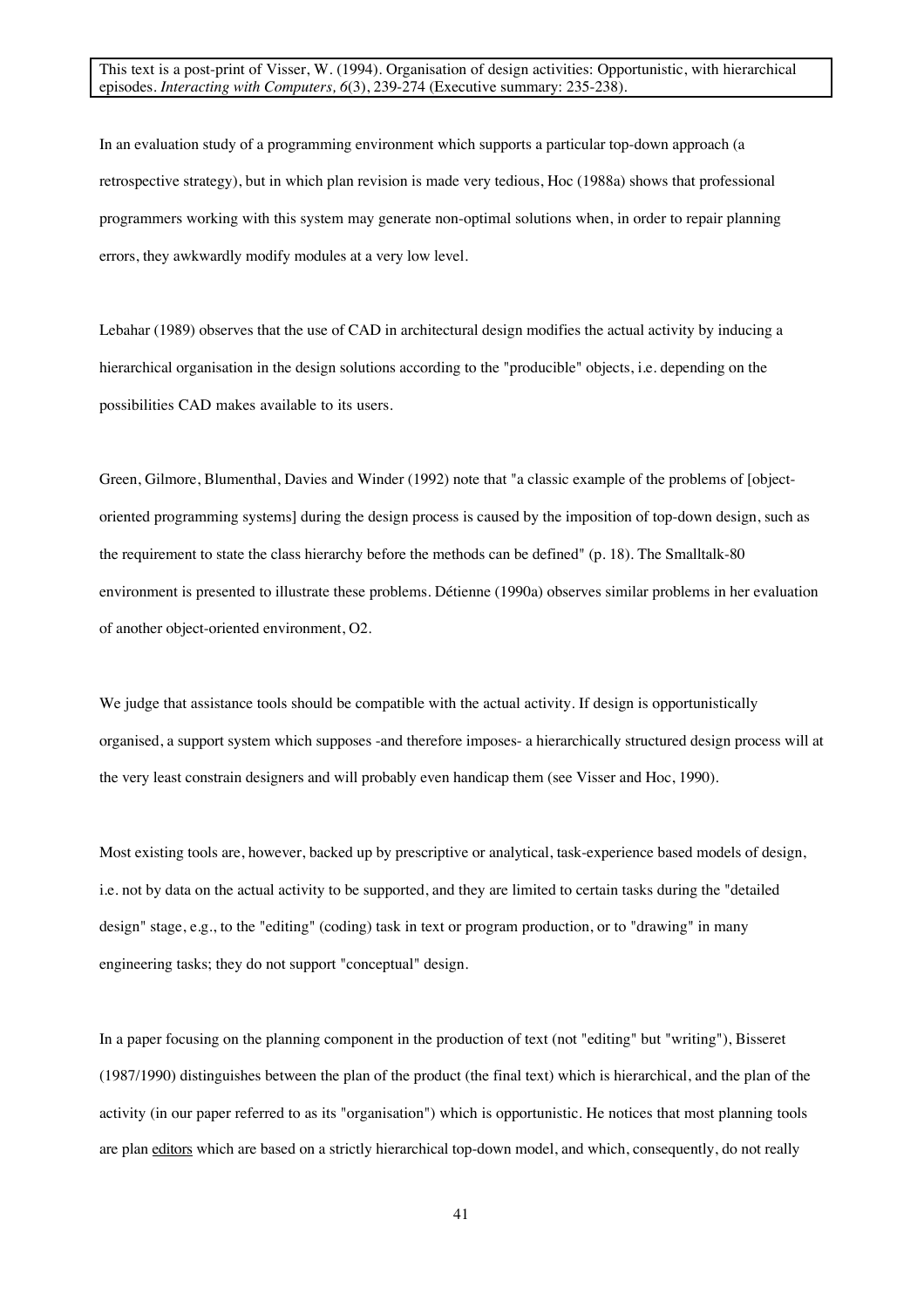support the planning process. He presents some research on tools which would not impose such a hierarchical planning structure.

Hoc (1988b) makes similar remarks with respect to assistance tools for software engineering, which are mostly program editors. The problem, however, is not only one of developing an appropriate tool for supporting the use of a given language; it is also -or rather- a problem of the programming language as an appropriate tool. Green (1990) notices that "unfortunately for [designers], not all devices make it possible [to use some version of opportunistic planning]. Some programming languages, for instance, pretty well forbid it. So - what do people do? Do they build their programs top-down, as they are instructed? No. They abandon the programming language instead. They use informal languages which allow them to explore ideas. They develop their thoughts opportunistically, and then they rationalise and rebuild those thoughts in a coherent, well-structured way." (p. 2)

The empirical studies presented in this paper -and others which may be found in the literature- might lead to several suggestions for systems which offer "real" support. Such systems should

• assist organisational activities:

- not impose a hierarchical planning structure, but allow designers, if they are following a plan, to deviate from, and even abandon, this plan;

- support plan resumption, but not presuppose, and still less impose, it;

• assist representational activities:

- allow designers to work at different levels of representation (different levels of detail, of abstraction, of design decomposition);

- make available multiple visual pictorial and non-pictorial, more symbolic or verbal representations (see Guindon, 1992), adapted to the designers according to their level of expertise, and adapted to the different viewpoints they may take on the design problem/solution state;

- allow easy changes of representation mode (of problems and solutions), and support switching between representation levels and viewpoints;

• assist the management of memory limitations, offering displays and facilities for:

- presentation of intra- or inter-level information in parallel;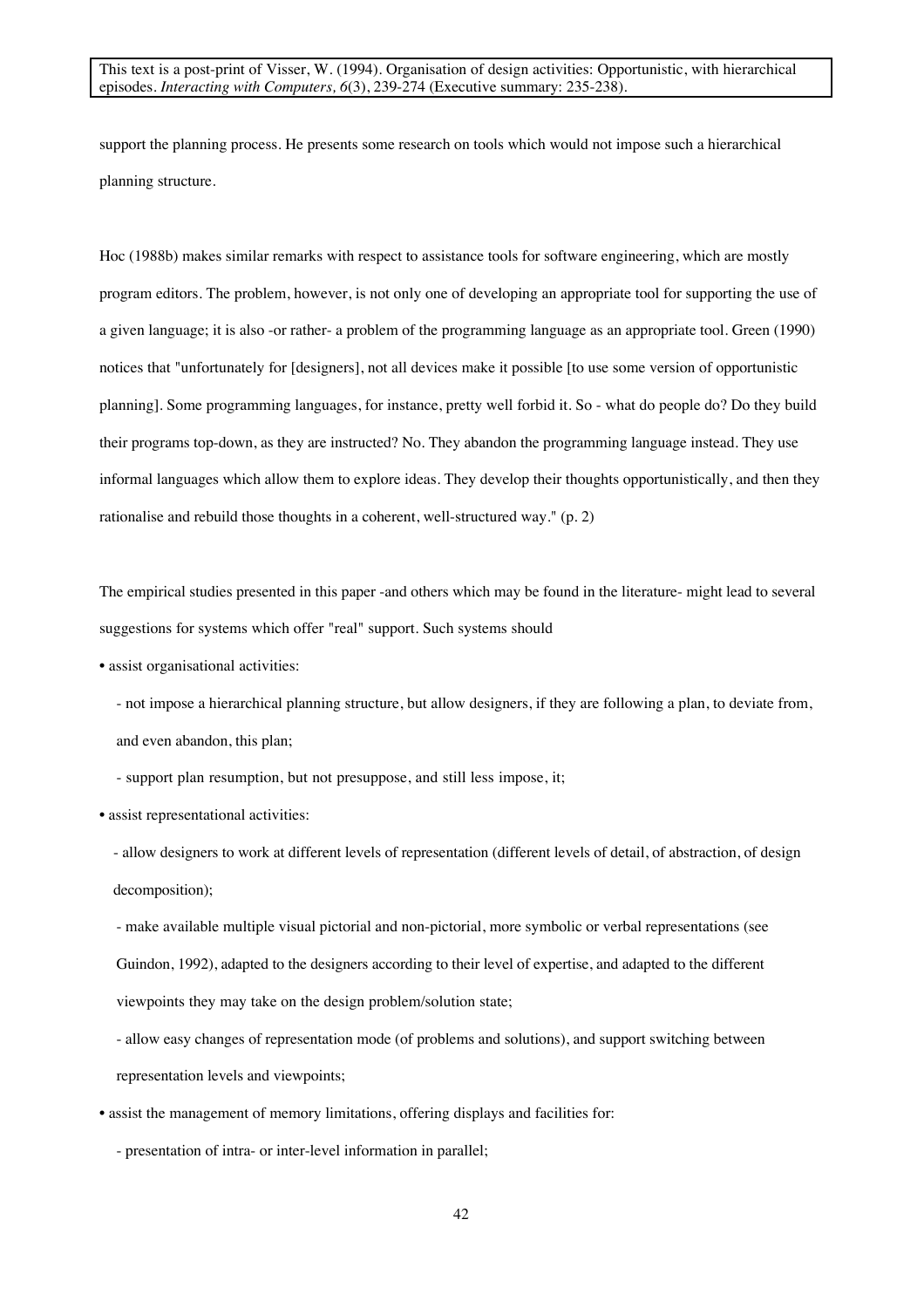- presentation of constraints on the solution order;
- maintaining a trace of abandoned, interrupted or postponed tasks which may require backtracking;
- assist the re-use of designs:

- support analogical reasoning, in particular access to analogs and other candidates for re-use (see also Falzon and Visser, 1989; Visser and Trousse, 1993).

Related, more detailed and slightly different requirements for design assistance tools may be found in other papers (see Ullman, Staufer and Dietterich, 1987; Whitefield, 1986). The recent research on "design rationale" may also provide elements, even if this approach is not in particular focusing on organisational aspects of the design activity. Design rationale "articulates and represents the reasons and the reasoning process behind the design and specification of artifacts" (Carroll and Moran, 1991), thus it may supply data required, e.g. to assist representational activities, or even to support plan resumption.

Prototypes and experimental systems implementing some of the requirements presented are, indeed, under development (see Green et al., 1992; Guindon, 1992). However, no commercial tools integrating these elements are available, and such tools are the ones which are used in industry, i.e. in the "real" design which has been central in the present paper.

#### **REFERENCES**

- Adelson, B., Littman, D., Ehrlich, K., Black, J., and Soloway, E.; 1985; Novice-expert differences in software design; Human-computer interaction - INTERACT '84; B. Shackel (Ed.); Amsterdam: North-Holland.
- Adelson, B. & Soloway, E.; 1985; The role of domain experience in software design; IEEE Transactions on Software Engineering; (SE-11); 1351-1360.
- Adelson, B., & Soloway, E.; 1988; A model of software design; The nature of expertise; M. T. H. Chi, R. Glaser & M. J. Farr (Eds.); Hillsdale, N.J.: Erlbaum.

Allen, J., Hendler, J., & Tate, A.; 1990; Readings in planning; San Mateo, CA: Morgan Kaufmann.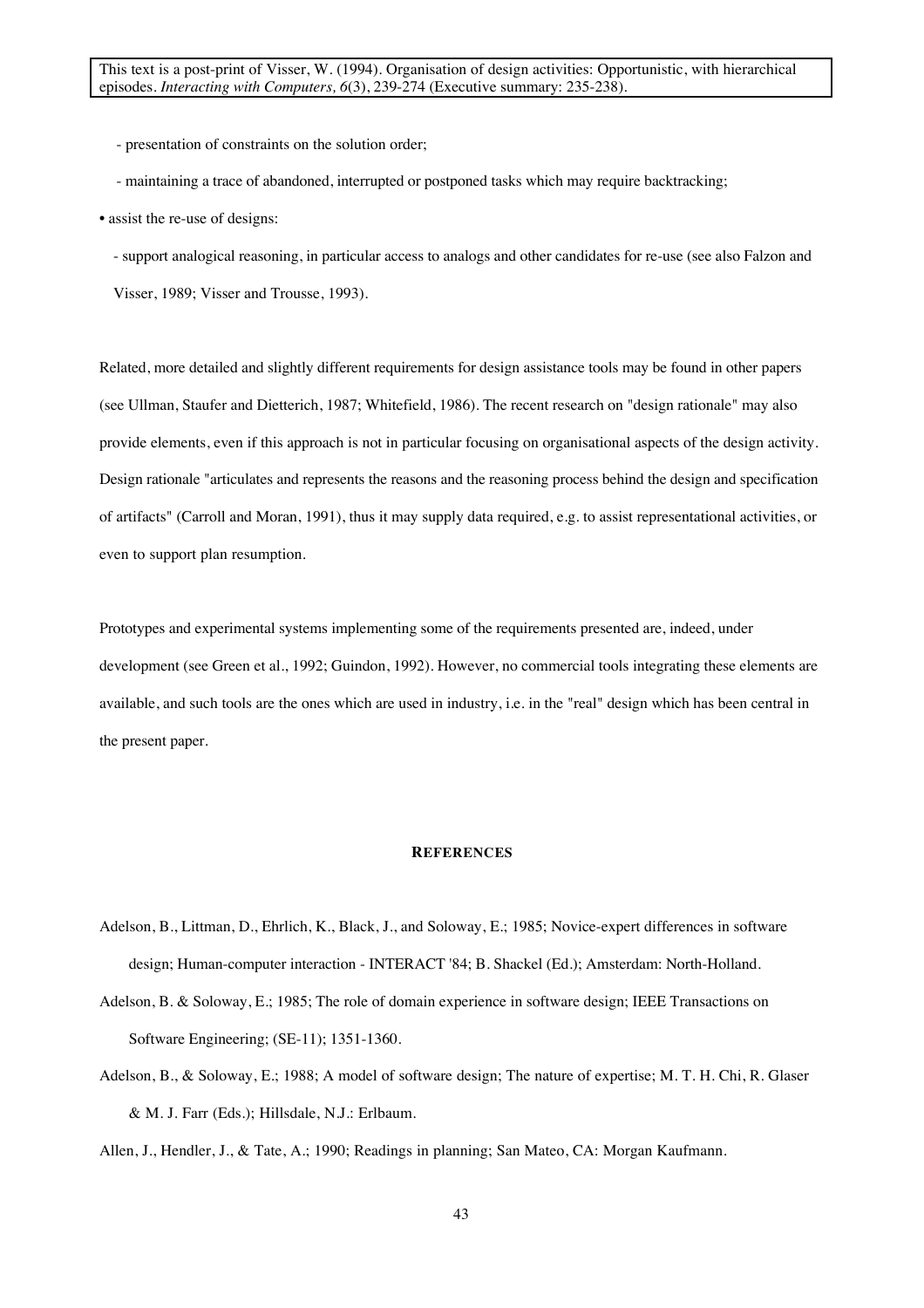- Anderson, J. R.; 1986; Knowledge compilation: the general learning mechanism; Machine learning. An artificial intelligence approach (Vol. II); R. S. Michalski, J. G. Carbonell & T. M. Mitchell (Eds.); Los Altos, Calif.: Morgan Kaufmann Publishers.
- Bisseret, A.; 1987/1990; Towards computer-aided text production; Cognitive ergonomics. Understanding, learning and designing human-computer interaction; P. Falzon (Ed.); London: Academic Press; (Reprinted from Research report N° 665; Rocquencourt: INRIA)
- Bisseret, A., Figeac-Létang, C., & Falzon, P.; 1988; Modeling opportunistic reasonings: the cognitive activity of traffic signal setting technicians; (Research Report N° 898); Rocquencourt: INRIA.
- Brown, D. C., & Chandrasekaran, B.; 1989; Design problem solving. Knowledge structures and control strategies; London: Pitman.
- Byrne, R.; 1977; Planning meals: Problem-solving on a real data-base; Cognition; (5); 287-332.
- Carroll, J. M., Thomas, J. C., Miller, L. A. & Friedman, H. P.; 1980; Aspects of structure in design problem solving; American Journal of Psychology; (93); 269-284.
- Carroll, J. M., & Moran, T. P.; 1991; Introduction to this special issue on design rationale; Human-Computer Interaction; (6); 197-200.
- Chapman, D.; Planning for conjunctive goals; Artificial Intelligence; 1987; (32); 333-377.
- Darke, J.; 1979/1984; The primary generator and the design process; Developments in design methodology; N. Cross (Ed.); Chichester: Wiley; (Originally published in Design Studies; (1); 36-44)
- Davies, S. P.; 1989; Skill levels and strategic differences in plan comprehension and implementation in programming; People and computers V; A. Sutcliffe & L. Macaulay, L. (Eds.); Cambridge: Cambridge University Press.
- Davies, S. P.; 1991; Characterizing the program design activity: neither strictly top-down nor globally opportunistic; Behaviour & Information Technology; (10); 173-190.
- Détienne, F.; 1990a; Un exemple d'évaluation ergonomique d'un système de programmation orienté-objet, le système O2; Actes d'ERGO-IA '90, Biarritz, 19-21 septembre 1990.
- Détienne, F.; 1990b; Expert programming knowledge: a schema-based approach; Psychology of programming; J.M. Hoc, T. Green, R. Samurçay & D. Gilmore (Eds.); London: Academic Press.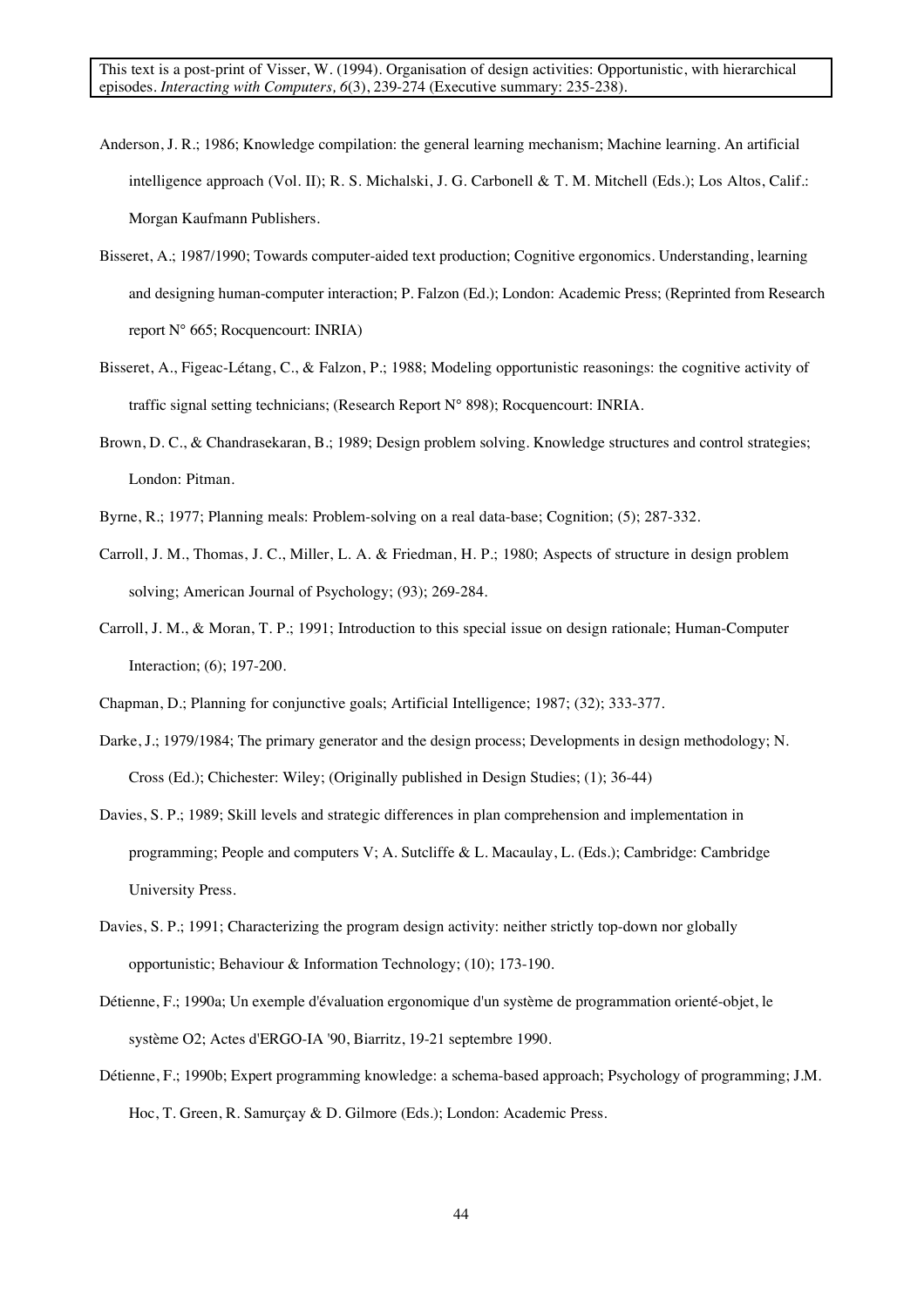- Détienne, F.; 1991; Reasoning from a schema and from an analog in software code reuse; Fourth Workshop on Empirical studies of programmers, New Brunswick, N.J., December 6-8, 1991.
- Falzon, P., & Visser, W.; 1989; Variations in expertise: implications for the design of assistance systems; Designing and using human-computer interfaces and knowledge based systems; G. Salvendy & M. Smith (Eds.); Amsterdam: Elsevier. Also available at http://hal.inria.fr/hal-00643770/fr/
- Gilmore, D. J.; 1990; Expert programming knowledge: a strategic approach; Psychology of programming; J.M. Hoc, T. Green, R. Samurçay & D. Gilmore (Eds.); London: Academic Press.
- Glaser, R.; 1986; On the nature of expertise; Human memory and cognitive performances; F. Klix & H. Hagendorf (Eds.); Amsterdam: North-Holland.
- Glaser, R., & Chi, M. T. H.; 1988; Overview; The nature of expertise; M. T. H. Chi, R. Glaser & M. J. Farr (Eds.); Hillsdale, N.J.: Laurence Erlbaum Associates.
- Green, T.; 1980; Programming as a cognitive activity; Human interaction with computers; H. T. Smith & T. R. G. Green (Eds.); London: Academic Press.
- Green, T.; 1990; Models of structure and models of perceiving structure (draft version); Proceedings of ECCE-5, Fifth European Conference of Cognitive ergonomics, Urbino (Italy), September 3-6, 1990.
- Green, T. R. G., Gilmore, D. J., Blumenthal, B. B., Davies, S., & Winder, R.; 1992; Towards a cognitive browser for OOPS; International Journal of Human-Computer Interaction; (4); 1-34.
- Guindon, R.; 1990; Designing the design process: exploiting opportunistic thoughts; Human-Computer Interaction; (5); 305-344.
- Guindon, R.; 1992; Requirements and design of DesignVision, an object-oriented graphical interface to an intelligent software design assistant; CHI'92; 499-506.
- Guindon, R., Curtis, B., & Krasner, H.; 1987; A model of cognitive processes in software design: An analysis of breakdowns in early design activities by individuals (MCC Technical Report N° STP-283-87); Austin, TX: MCC.
- Guindon, R., Krasner, H., & Curtis, B.; 1987; Breakdowns and processes during the early activities of software design by professionals; Empirical Studies of Programmers: Second Workshop; G. Olson, S. Sheppard & E. Soloway (Eds.); Norwood, N.J.: Ablex.

Hayes-Roth, B., & Hayes-Roth, F.; 1979; A cognitive model of planning; Cognitive Science; (3); 275-310.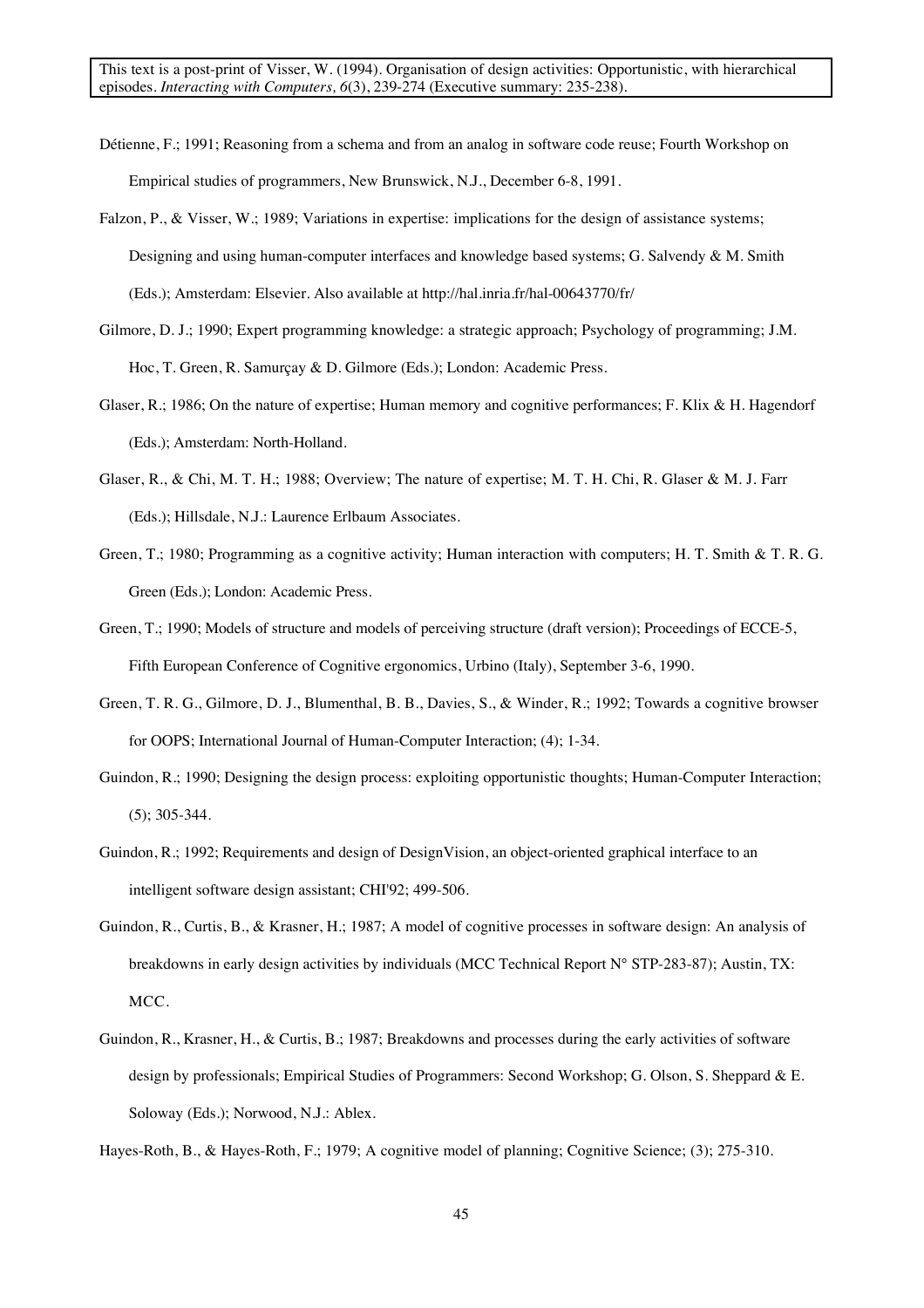- Hayes-Roth, B., & Hayes-Roth, F., Rosenschein, S., & Cammarata, S.; 1979; Modeling planning as an incremental, opportunistic process; Proceedings of the 6th International Joint Conference on Artificial Intelligence, Tokyo, 20-08-1979.
- Hoc, J. M.; 1988a; Towards effective computer aids to planning in computer programming. Theoretical concern and empirical evidence drawn from assessment of a prototype; Working with computers: theory versus outcomes; G. C. van der Veer, T. R. G. Green, J. M. Hoc, and D. Murray (Eds.); London: Academic Press.
- Hoc, J.M.; 1988b; Cognitive psychology of planning; London: Academic Press.
- Holyoak, K. J.; 1991; Symbolic connectionnism: Toward third-generation theories of expertise; Toward a general theory of expertise: Prospects and limits; K. A. Ericsson & J. Smith (Eds.); Cambridge, MA.: Cambridge University Press.
- Jeffries, R., Turner, A. A., Polson, P. G., & Atwood, M. E.; 1981; The processes involved in designing software; Cognitive skills and their acquisition; J.R. Anderson (Ed.); Hillsdale, N.J.: Erlbaum.
- Kant, E.; 1985; Understanding and automating algorithm design; IEEE Transactions on Software Engineering; (SE-11); 1361-1374.
- Lebahar, J.C.; 1989; La dialectique "compétence humaine/compétence artificielle" dans les processus de conception aidée par ordinateur; Contributions écrites - Premières journées de Psychologie du travail, Ergonomie et Psychopathologie du travail. PIRTTEM - CNRS, Paris, 13 et 14 juin 1989.
- Lenat, D. B., Hayes-Roth, F., & Klahr, P.; 1979; Cognitive economy (Working paper HPP-79-15); Stanford: Stanford University, Computer Science Department, Heuristic Programming Project.
- Leplat, J., & Hoc, J.M.; 1983; Tâche et activité dans l'analyse psychologique des situations; Cahiers de Psychologie Cognitive; (3); 49-63.
- Malhotra, A., Thomas, J. C., Carroll, J. M. & Miller, L. A.; 1980; Cognitive processes in design; International Journal of Man-Machine Studies; (12); 119-140.
- Mayer, R. E.; 1989; Human nonadversary problem solving; Human and machine problem solving; K. J. Gilhooly (Ed.); New York: Plenum.
- Miller, G. A., Galanter, E., & Pribram, K. H.; 1960; Plans and the structure of behavior; London: Holt, Rinehart & Winston.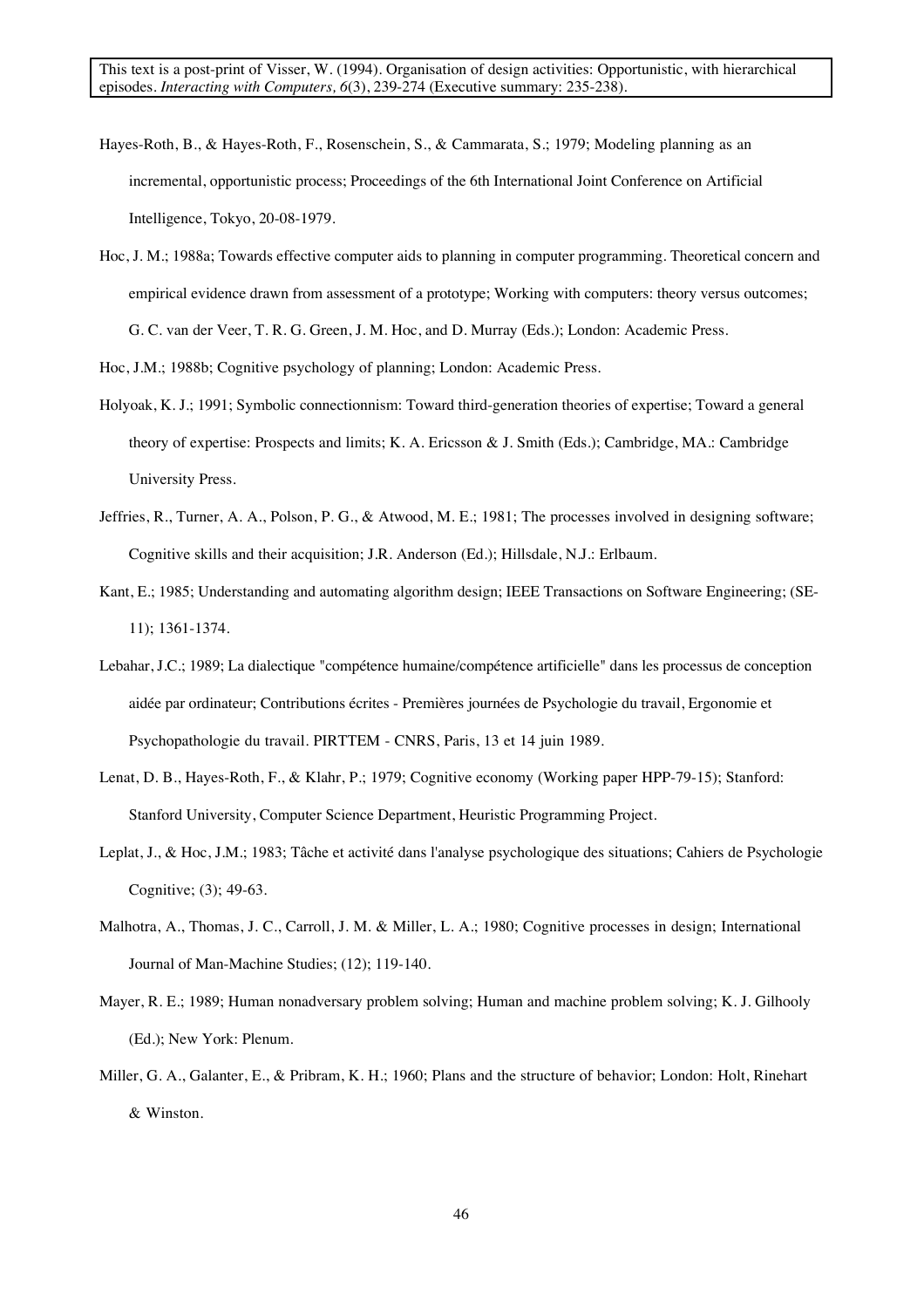- Morais, A.; 1987; Acquisition d'un outil de spécification (GRAFCET) pour décrire un procédé automatisé (Rapport de Recherche INRIA n°631); Rocquencourt: INRIA.
- Navinchandra, D.; 1991; Exploration and innovation in design. Towards a computational model; New York: Springer.
- Olson, G., Sheppard, S., and Soloway, E. (Eds.); 1987; Empirical Studies of Programmers: Second Workshop; Norwood, N.J.: Ablex.
- Ormerod, T.; 1990; Human cognition and programming; Psychology of programming; J.M. Hoc, T. Green, R. Samurçay & D. Gilmore (Eds.); London: Academic Press.
- Pennington, N. & Grabowski, B.; 1990; The tasks of programming; Psychology of programming; J.M. Hoc, T. Green, R. Samurçay & D. Gilmore (Eds.); London: Academic Press.
- Reitman, W.; 1964; Heuristic decision procedures, open constraints, and the structure of ill-defined problems; Human judgments and optimality; M. W. Shelley & G. L. Bryan (Eds.); New York: Wiley.
- Rist, R. S.; 1990; Variability in program design: the interaction of process with knowledge; International Journal of Man-Machine Studies; (33); 305-322.
- Rist, R.; 1991; Models of routine and non-routine design in the domain of programming; Artificial Intelligence in Design (Preprints of the Workshop of the Twelfth International Joint Conference on Artificial Intelligence, Sydney, Australia, 25 August 1991); J. S. Gero & F. Sudweeks (Eds.); Sydney: University of Sydney.
- Sacerdoti, E.; 1974; Planning in a hierarchy of abstraction spaces; Artificial Intelligence; (5); 115-135.
- Suchman, L. A.; 1987/1990; Plans and situated actions; Cambridge: Cambridge University Press; (Originally published)
- Ullman, D., Dietterich, T. G., & Staufer, L. A.; 1988; A model of the mechanical design process based on empirical data; AI EDAM; (2); 33-52.
- Ullman, D., Staufer, L. A., & Dietterich, T. G.; 1987; Toward expert CAD; Computers in Mechanical Engineering; (6, 3); 56-70.
- Visser, W.; 1987; Strategies in programming programmable controllers: a field study on a professional programmer; Empirical Studies of Programmers: Second Workshop; G. Olson, S. Sheppard & E. Soloway (Eds.); Norwood, N.J.: Ablex. Also available at http://hal.inria.fr/hal-00641376/fr/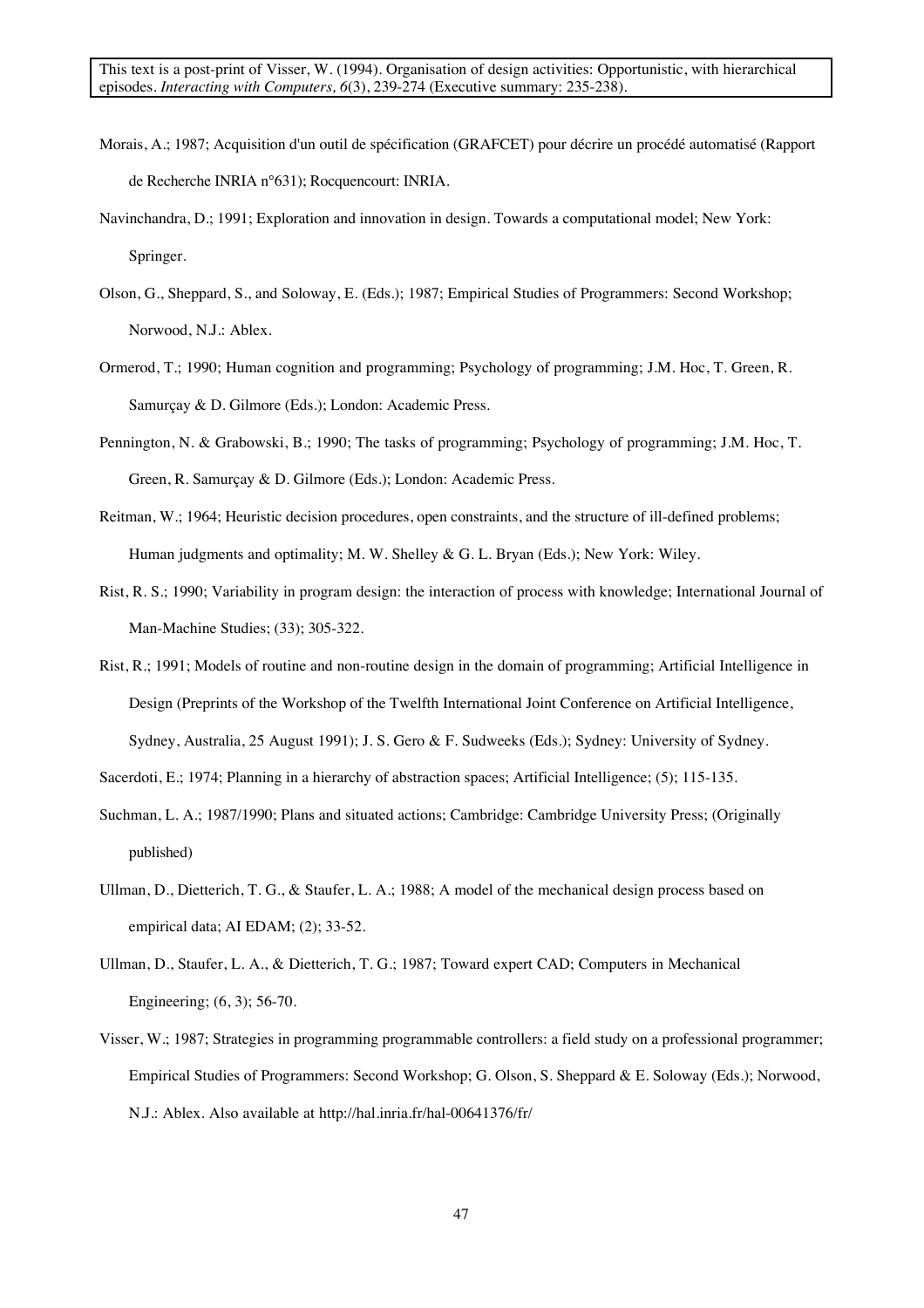- Visser, W.; 1988a; L'activité de comparaison de représentations dans la mise au point de programmes; Le Travail Humain, Numéro Spécial "Psychologie ergonomique de la programmation informatique"; (51); 351-362. Also accessible at http://hal.inria.fr/hal-00642569/fr/
- Visser, W.; 1988b; Giving up a hierarchical plan in a design activity (Research Report N° 814); Rocquencourt: INRIA. Also accessible at http://hal.inria.fr/inria-00075737/fr/
- Visser, W.; 1990; More or less following a plan during design: opportunistic deviations in specification; International Journal of Man-Machine Studies; (33); 247-278. Also accessible at http://hal.inria.fr/inria-00633544/fr/
- Visser, W.; 1990; Evocation and elaboration of solutions: Different types of problem-solving actions. An empirical study on the design of an aerospace artifact; COGNITIVA 90. At the crossroads of Artificial Intelligence, Cognitive science, and Neuroscience. Proceedings of the third COGNITIVA symposium; T. Kohonen & F. Fogelman-Soulié (Eds.); Amsterdam: Elsevier. Also accessible at http://hal.inria.fr/inria-00000165/fr/
- Visser, W.; 1992a; Designers' activities examined at three levels: organization, strategies & problem-solving; Knowledge-Based Systems; (5, 1); 92-104. Also accessible at http://docs.google.com/fileview?id=0B7OqbBIc3\_7bY2Y2ZmRlZDktMDFiZS00YjNlLWI2YWMtZTI3Zjc5ZG Y5Mzlm&hl=en
- Visser, W.; 1992b; Design organization: There is more to expert knowledge than is dreamed of in the planner's philosophy (Rapport de Recherche N° 1765); Rocquencourt: INRIA. Also accessible at http://hal.inria.fr/inria-00077005/fr/
- Visser, W., & Trousse, B.; 1993; Reuse of designs: desperately seeking an interdisciplinary approach; Introduction; Proceedings of the Workshop of the Thirteenth International Joint Conference on Artificial Intelligence "Reuse of designs: an interdisciplinary cognitive approach", Chambéry (France), August 29, 1993; W. Visser (Ed.); Rocquencourt: INRIA. Also accessible at http://hal.inria.fr/inria-00117275/fr/
- Visser, W., & Falzon, P.; 1992; Catégorisation et types d'expertise. Une étude empirique dans le domaine de la conception industrielle; INTELLECTICA; (n° 15); 27-53. Also accessible at www.intellectica.org/archives/n15/15\_04\_Visser-Falzon.pdf
- Visser, W., & Hoc, J.M.; 1990; Expert software design strategies; Psychology of programming; J.M. Hoc, T. Green, R. Samurçay & D. Gilmore (Eds.); London: Academic Press. This chapter is also accessible in Dr Alan